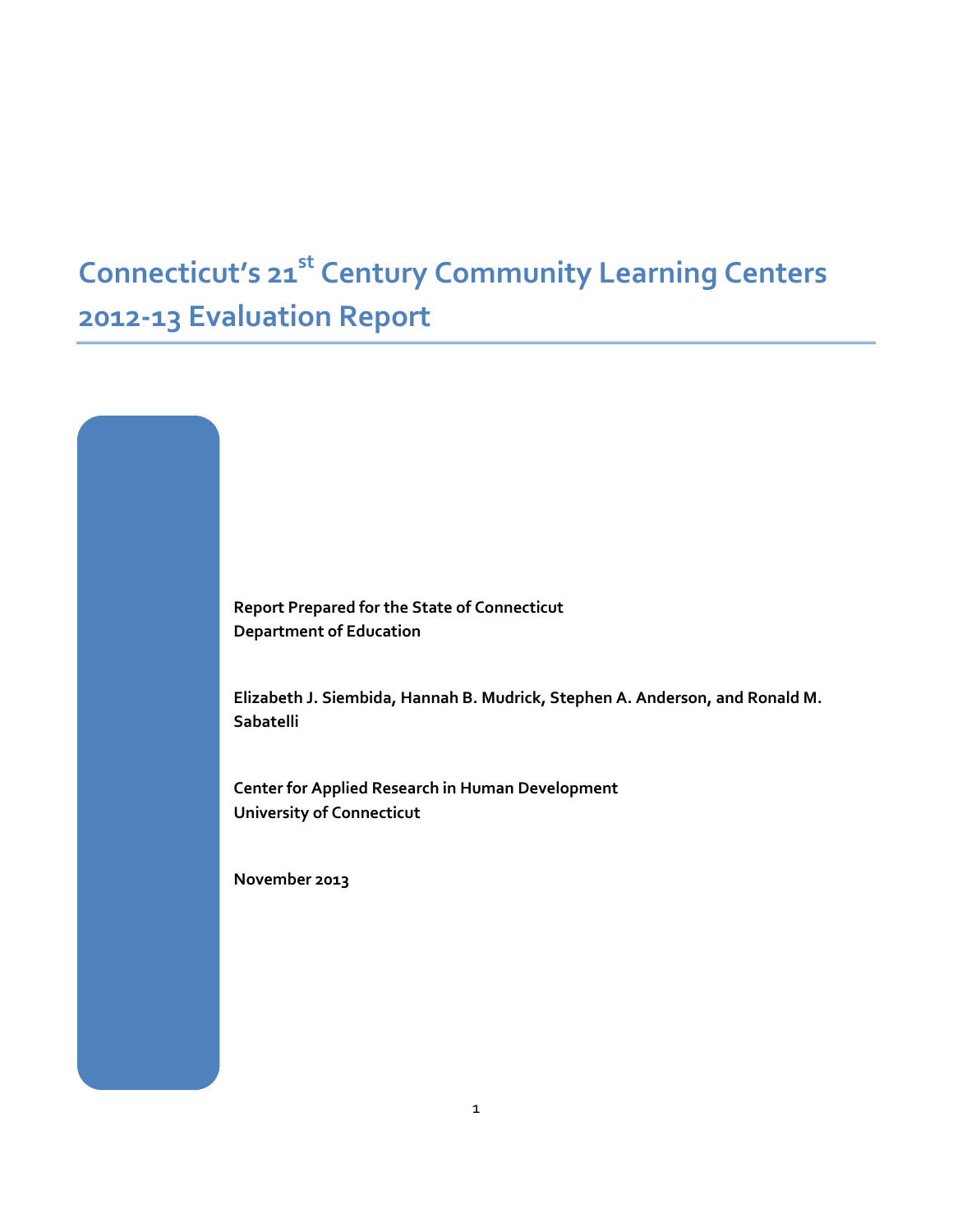#### **Overview of Site Characteristics**

Overall, the Connecticut 21<sup>st</sup> Century Community Learning Centers (CCLC) program funded 32 grantees operating 98 sites across the state. The largest number of sites served elementary school students (40 sites, 40.8%), and a smaller number of sites served students from grades K‐8 (30 sites, 30.6%), middle school (22 sites, 21.4%), and high school (10 sites, 10.2%).

#### **General Site Operations**

The majority of sites did not offer any transportation home from the program, and parents were responsible **for picking the child up from the program site (48 sites, 49.0%).** For sites that did offer transportation home, the most common sources were program-provided (32 sites, 31.6%) or school-provided (12 sites, 12.2%) buses. Eighty‐eight sites offered snacks to the participants, and the most common sources of funding for snacks were the National School Lunch Program – After School Snack program (32 sites), individual program funding (27 sites), and federal reimbursement (23 sites).

#### **Site Availability and Participant Attendance**

**All 98 21st CCLC sites were open for a minimum of three days per week**, and the average site was open for 124 days over the course of the year. On average, sites were open for slightly less than 12 hours per week, and most programs achieved full availability during the months of January and May. Overall, sites achieved the attendance requirements set out by the Federal 21st CCLC guidelines with the **average daily attendance (84.7%), average participant attendance rate (83.4%), and the average proportion of target number of students attending at least 60 percent of their registered days (96.3%), all above the minimum rate of 60 percent.**

### **Programming for Youth Participants**

**Overall, most programs reported practices that were sensitive to cultural differences**. Specifically, there was an increase in the percentage of programs providing interpreters, matching the cultural backgrounds of the students and staff, and the number of staff speaking the native language of the students as compared to the 2011‐12 school year. However, there was a decrease in the percentage of programs reporting that their physical environment reflected the cultural background of the participants and their families. Additionally, there was an increase in the percentage of sites offering students the opportunity to participate in cultural awareness projects, but a decrease in the percentage of sites holding cultural diversity events throughout the school year.

The majority of sites offered students the opportunity to choose the activities they participated in, provided more time on projects of interest, and provided students the opportunity to initiate projects of interest at least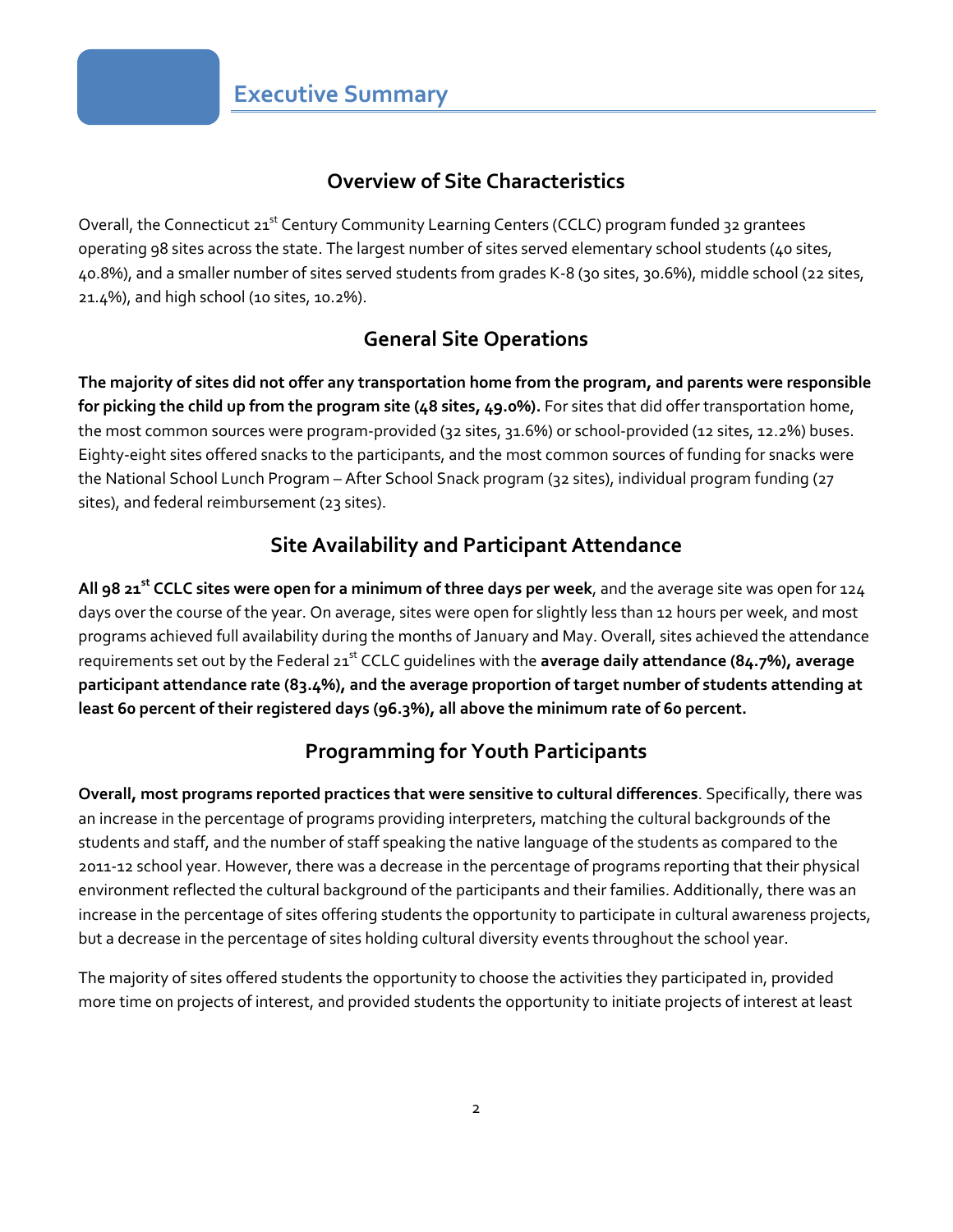once a week. Additionally, many sites offered students the opportunity to assume jobs and responsibilities related to running the program.

**Eighty sites (80.8%) had at least one staff member responsible for academic programming, an improvement from the previous two years.** Most individuals who assumed the responsibility of academic programming were either full‐time or part‐time staff members. **All except for one site offered homework help most days of the week, and 90 sites (90.9%) offered some form of remedial assistance to students who required it.** Remedial assistance was offered through a number of strategies, the most common being communication with school day staff and one‐on‐one and small group tutoring with a certified teacher. Additionally, over half of the sites reported using specific curricula for academic programming: 82 sites (82.8%) for reading, 69 sites (69.7%) for math, and 62 sites (62.6%) for science.

#### **Parent and Family Involvement**

A major focus of the 21<sup>st</sup> CCLC program is to improve parent and family engagement. In order to accomplish this goal, most sites had a parent/family coordinator (n=60 sites, 60.6%). The strategies used to communicate with parents and families varied greatly between sites, but the most common were relaying information through the participant (92.9%), talking with parents over the phone (89.9%), and meeting with parents individually (68.7%).

In addition to maintaining communication with parents and families, programs also strived to offer a variety of parent and family events. The most commonly held events included social events, workshops for parents, and family literacy events. The least commonly held events were adult education programs and parents serving on an advisory council.

### **Relationships with Schools**

#### **Eighty‐five sites (85.8%) reported having good or excellent relationships with their partner school(s).**

Overall, the majority of programs discussed homework assignments (74.8%), the needs of individual students (74.8%), and the use of space and resources (67.7%) on at least a weekly basis with school day staff. These topics were most commonly discussed during in-person meetings between after school program staff and school day staff, but they were also frequently discussed through emails and written communication delivered through the participating students.

Although the majority of sites reported a high quality relationship with their partner school(s), some sites reported major and minor challenges. The most commonly reported major challenge was access to space at the after school site, but it is important to keep in mind that only 6.1 percent of sites reported this as a major challenge. The most commonly reported minor challenges were access to space at the after school site and commitment/support from school day staff.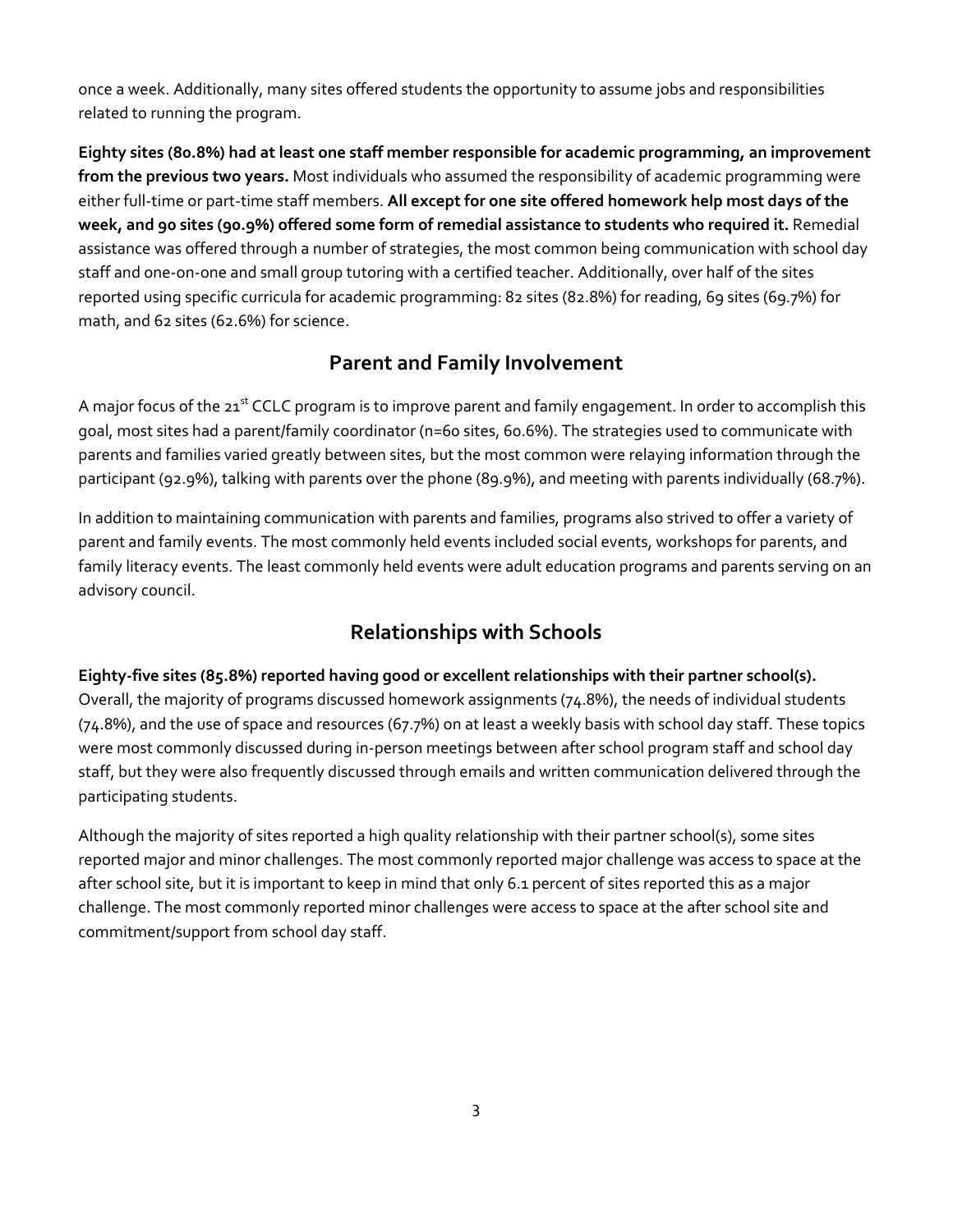### **Staffing and Professional Development**

The average site had about 17 staff members, with 45.2 percent of program staff having been with the site for more than two years. The majority of sites (n=71, 71.7%) held staff meetings on at least a monthly basis and provided both professional development and support services to staff. The professional development and support offerings varied by site, but **over half of the sites indicated covering the 14 professional topics provided on the end of the year survey at least once throughout the school year**.

#### **Program Improvement Initiatives**

The most common forms of program improvement information were provided by site staff, school day teachers, and formal feedback from participants. Sites were least likely to rely on information provided through the quality advising process and results of program evaluations as a source of information for program improvement. **The most commonly cited areas for improvement included parent and family programming and academic programming.**

### **Performance of 21st CCLC Program Participants**

On both the CMT and CAPT, 21<sup>st</sup> CCLC participants achieved lower proficiency rates on the Reading, Math, Writing, and Science sections compared to students in the same 21<sup>st</sup> CCLC districts and students statewide. Additionally, 21<sup>st</sup> CCLC participants who completed the CMT had lower proficiency rates in Reading and Math than 21<sup>st</sup> CCLC students who completed the CMT in the preceding year. Writing CMT scores remained unchanged, and Science scores improved over the preceding year. Twenty‐first CCLC participants who completed the CAPT scored lower on the Reading and Writing sections, remained unchanged on the Math section, and showed improvement on the Science section as compared to  $21<sup>st</sup>$  CCLC participants who took the CAPT in 2011‐12.

Twenty-first CCLC participants attended school significantly more often than students in 21<sup>st</sup> CCLC districts **and statewide. However, their attendance rate was somewhat lower than in the preceding year.** 

**The percentage of 21st CCLC participants with one or more disciplinary infractions was significantly lower than students in the 21st CCLC districts, but significantly higher than students statewide.** There was an increase in the percentage of  $21^{st}$  CCLC participants with at least one disciplinary infraction compared to the previous year. Twenty‐first CCLC participants also had a significantly **lower average number of disciplinary infractions per student than students in the 21st CCLC districts and students statewide.** However, there was an increase in the average number of infractions per 21st CCLC student compared to the previous year.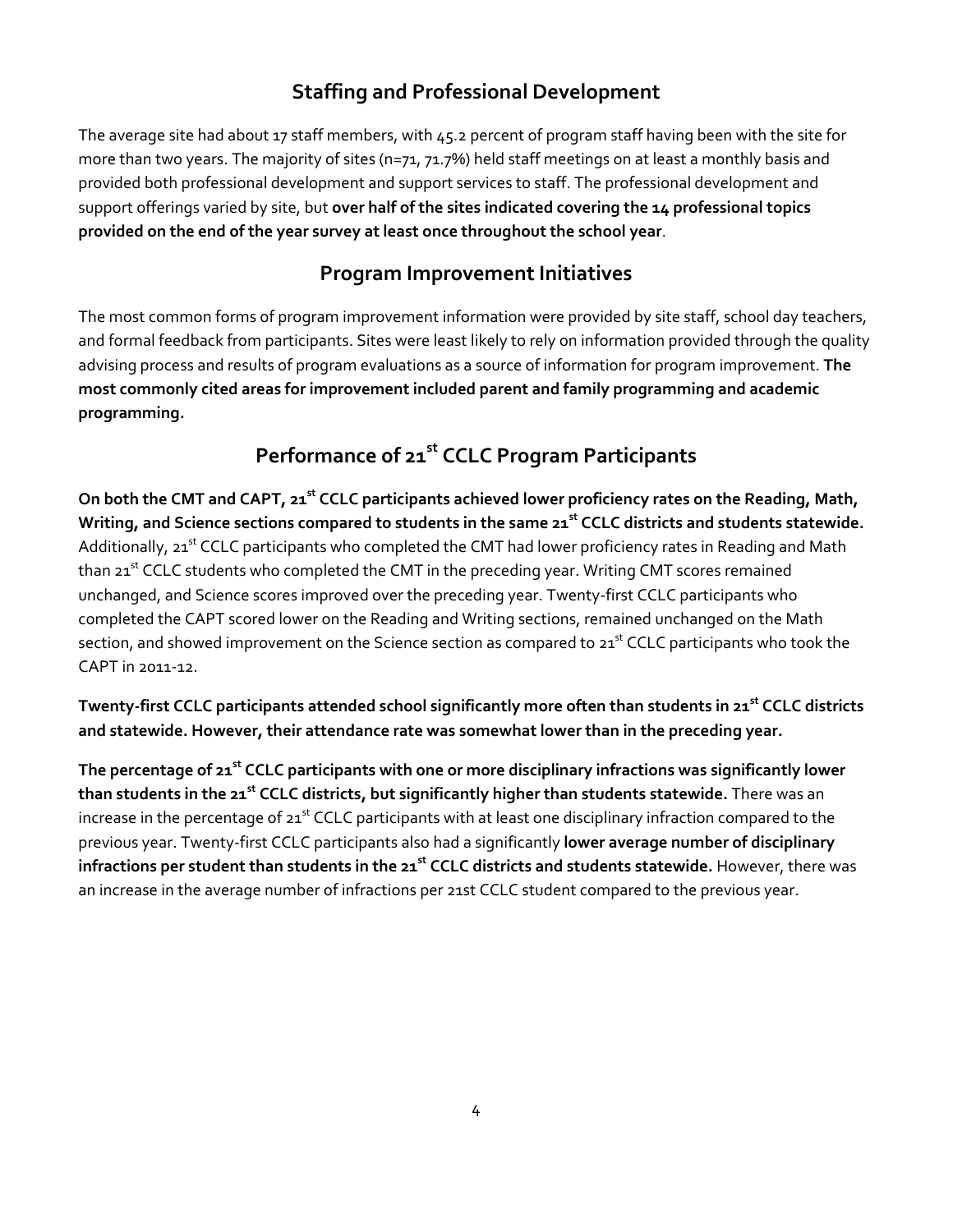## **Table of Contents**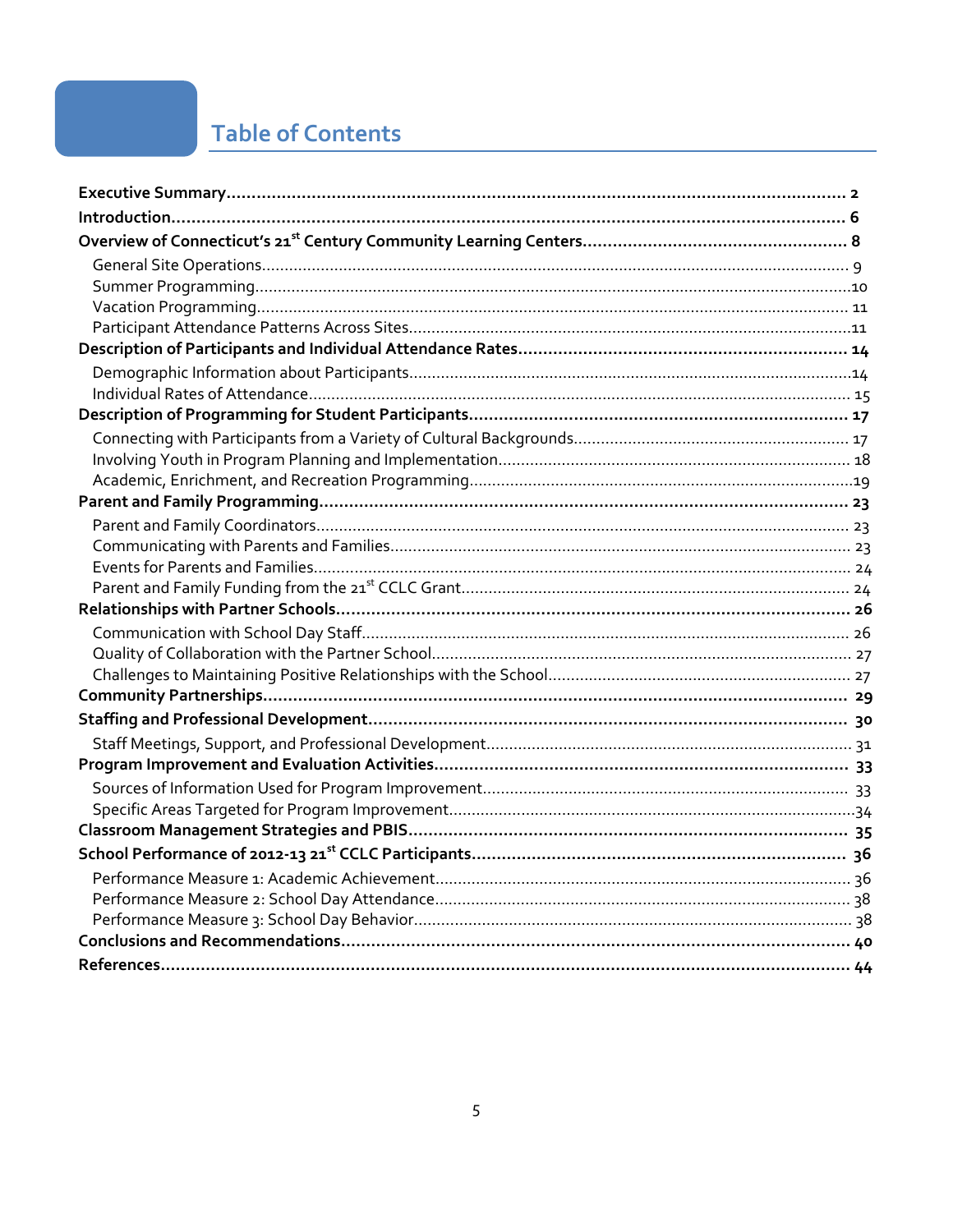#### **Introduction**

This report presents the results of an evaluation of the 21st Century Community Learning Centers (21<sup>st</sup> CCLCs) operating in Connecticut during the 2012-13 academic year (July 2012 to June 2013). The 21<sup>st</sup> CCLC program was established by Title IV of the *Elementary and Secondary Education Act* and in 2001 was expanded through the *No Child Left Behind Act*. The purpose of the 21<sup>st</sup> CCLC program is to fund centers that provide students with academic enrichment and other activities designed to complement learning. The centers also are expected to serve students' families by providing a safe place for children during out-of-school hours and by offering families literacy and related educational development activities. The specific purposes of  $21<sup>st</sup>$  CCLCs are to:

(1) Provide opportunities for academic enrichment, including providing tutorial services to help students, particularly students who attend low‐performing schools, to meet State and local student academic achievement standards in core academic subjects, such as reading and mathematics;

(2) Offer students a broad array of additional services, programs, and activities, such as youth development activities, drug and violence prevention programs, counseling programs, art, music, and recreation programs, technology education programs, and character education programs, that are designed to reinforce and complement the regular academic program of participating students; and

(3) Offer families of students served by community learning centers opportunities for literacy and related educational development.

#### *Elementary and Secondary Education Act*, Part B, Sec 4201

Beginning in 2002, the Connecticut State Department of Education (CSDE) has now funded eleven cohorts of 21<sup>st</sup> CCLC programs. The CSDE awards 21<sup>st</sup> CCLC funding to local educational agencies, regional educational service centers, and community‐based organizations, as well as combinations of these entities. To reach the intended target population for the 21<sup>st</sup> CCLC initiative, the CSDE requires that 21<sup>st</sup> CCLC grants serve students attending schools with a high concentration of low-income students, defined as schools where at least 40.0% of the student population qualifies for free or reduced priced lunch. Grants support five years of operation, and annual grant amounts range from \$50,000 to \$200,000.

To evaluate 21<sup>st</sup> CCLC programs operating in 2012-13, the CSDE worked with the University of Connecticut's Center for Applied Research in Human Development (CARHD). The purposes of CARHD's evaluation were to describe 21<sup>st</sup> CCLC services delivered in Connecticut during 2012-13 and assist the CSDE with monitoring and improving the quality of 21<sup>st</sup> CCLC programs. Three separate sources of data were utilized to complete this report. As part of their grant requirements, 2012‐13 sites were required to report program‐wide and individual participant data to CSDE through an online data management system (*AfterSchool21*). Sites also were required to complete an End of Year Report (EYR). The EYR was developed in consultation between the CARHD, CSDE, and the Capital Region Education Council (CREC). It was designed to collect detailed information about how 21<sup>st</sup> CCLC services were delivered during 2012‐13. Grantees were instructed to select someone who was "on the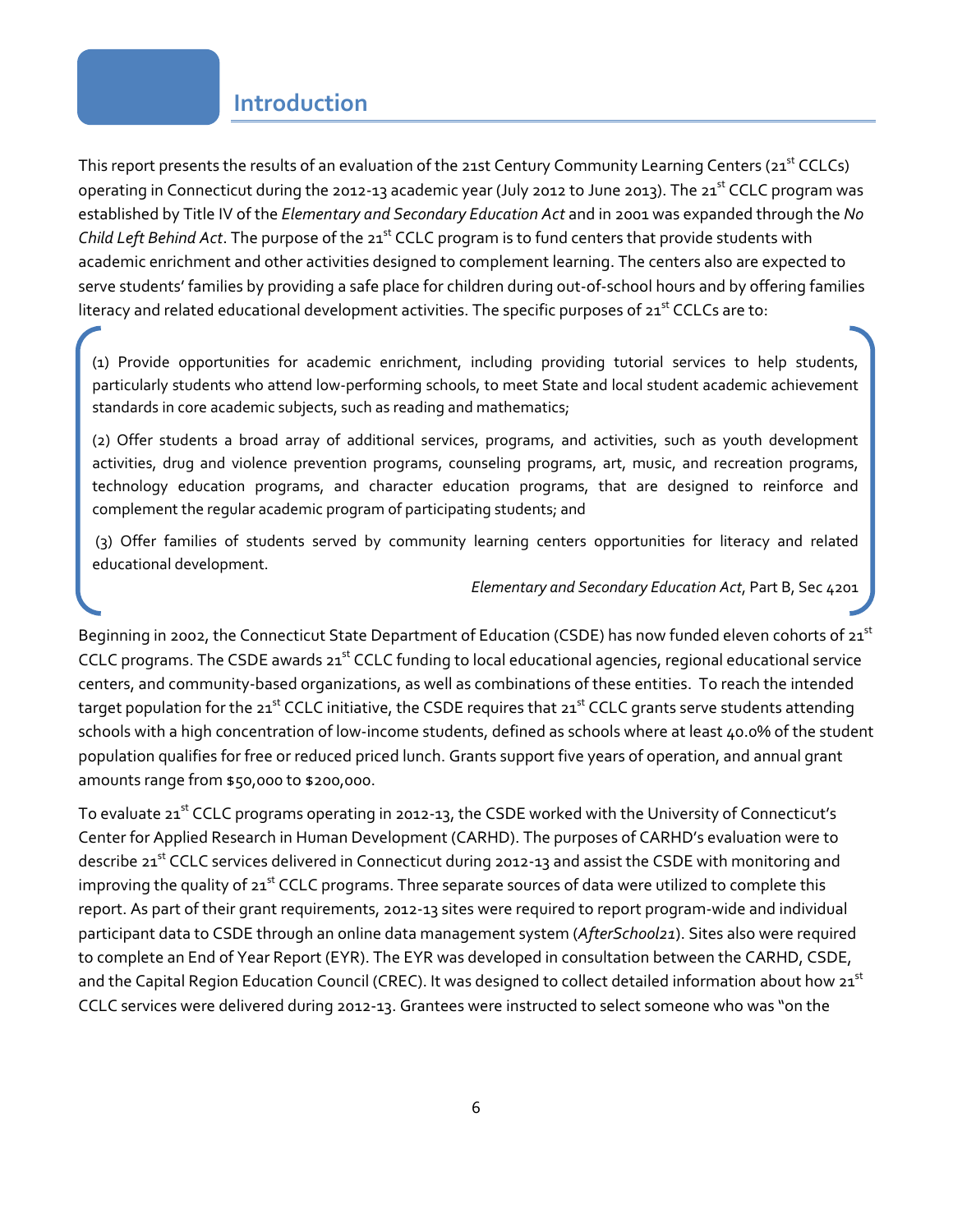ground" *at each site* to complete the EYR. Although sites operated by the same grantee may share certain characteristics, sites generally differ in the activities they offer or in the attendance patterns of their participants. Furthermore, the CSDE required that both ongoing and year‐end data reporting be carried out separately for each site. The third source of data was the Connecticut State Department of Education data base which collects information on students' scores on the Connecticut Mastery Test (CMT) or the Connecticut Academic Performance Test (CAPT), school day attendance, and in‐school disciplinary infractions.

This evaluation report contains eleven sections. The first two describe Connecticut's 21<sup>st</sup> CCLC sites and the participants that they served. Sections three through six focus on sites' programming and their partnerships with parents, schools, and community organizations. Section seven summarizes 21<sup>st</sup> CCLC sites' staffing practices and professional development. The eighth section addresses programs' quality monitoring and improvement activities, and the ninth section discusses sites' use of positive behavior interventions and supports. The tenth section provides information concerning the three performance indicators of interest to the state: academic achievement, school day attendance, and school day behavior. In order to describe these three performance indicators, statistical tests were used to evaluate differences between the 21<sup>st</sup> CCLC participant group, the student population in the same 21<sup>st</sup> CCLC districts, and the general public school population in Connecticut. At the time of this report, comparison data for academic achievement was available for the 2012‐13 school year, but only comparison data from the 2011‐12 school year was available for school day attendance and school day behavior. Therefore, it should be noted that comparisons between 21<sup>st</sup> CCLC participants, students in 21<sup>st</sup> CCLC districts, and students statewide for both school day attendance and school day behavior were cross‐year comparisons. The final section of the report offers conclusions regarding the evaluation results and recommendations based on evaluation findings.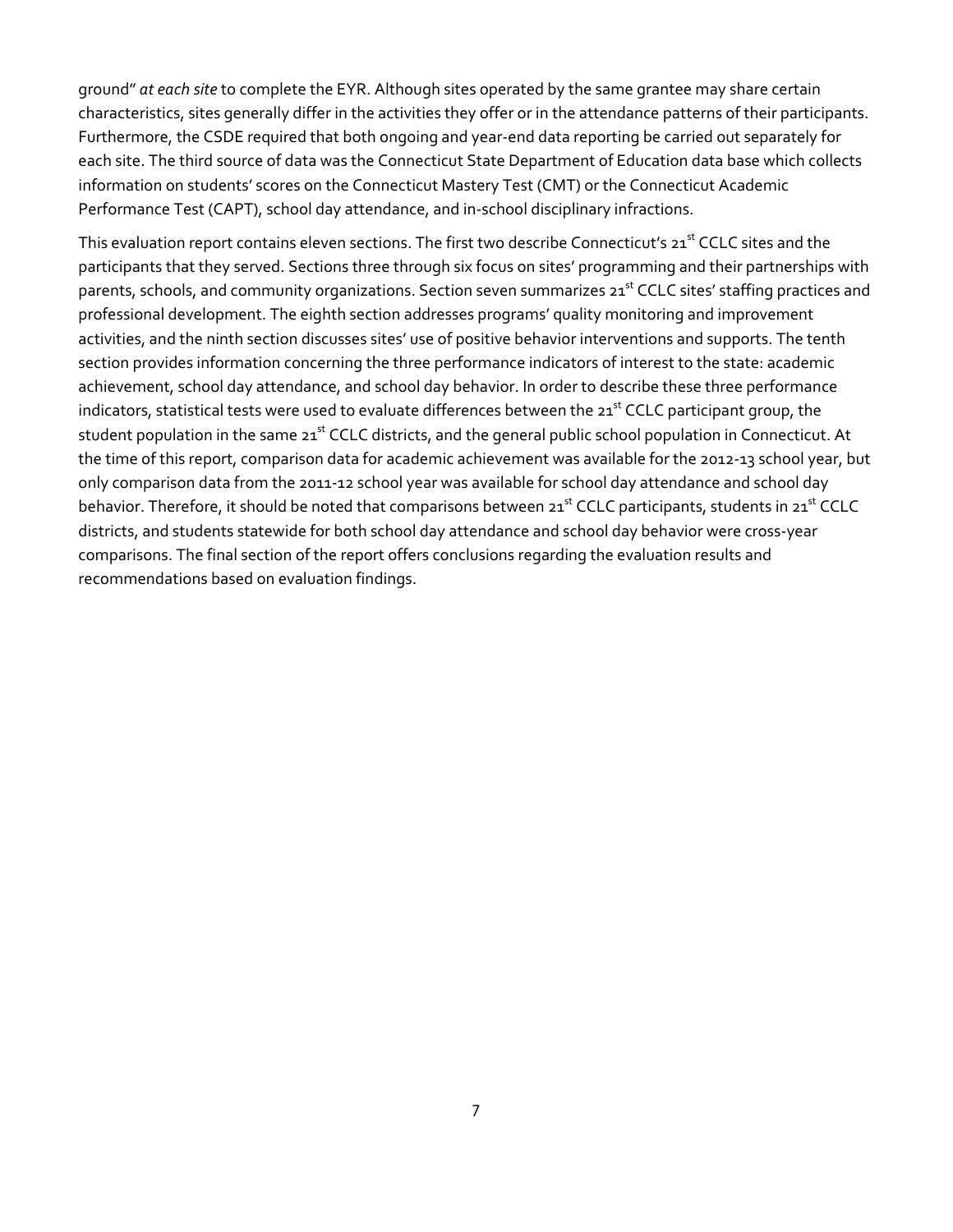### **Section One:**

### **Overview of Connecticut's 21st Century Community Learning Centers**

**During the 2012‐13 grant period, the Connecticut State Department of Education funded 32 grantees operating 98 sites throughout the** state. Table 1 (right) lists the number of grantees and sites funded in each district. Figure 1 (bottom of page) shows grantee locations across the state.

Of the 98 sites funded for the 2012‐13 school year, 75 sites (76.5%) were operated by a school district, 21 sites (21.4%) were operated by a community-based organization, one site (1.0%) was operated by a city agency, and the last site (1.0%) was operated by a municipal agency. Overall, 91 sites (91.9%) were located at a school.

Forty sites (40.8%) reported serving elementary school students, 30 sites (30.6%) reported serving K‐8 students, 21 sites (21.4%) reported serving middle school students, and 10 sites (10.2%) reported serving high school students. (Site coordinators were allowed to choose all categories that applied, so percentages can sum to more than 100).

**Note regarding terminology:** *For the purposes of this report, physically*

*separate locations are referred to as* **'sites,'** *and the term* **'grantee'** *is used to refer to the entity that is responsible for the management of the grant. The terms* **'program'** *and* **'center'** *are used interchangeably with the term* **'site.'** *Later sections of this report will use the term* **'site coordinator'** *to describe the staff person who completed the site's EYR. The* **'target number'** *refers to the number of youth the site planned to serve daily. The expectation is that the number of youth who attend consistently will approach or exceed this target number. CT 21st CCLC grant guidelines state that 21st CCLCs should not operate as drop‐in programs.*

#### **Table 1. 2012‐13 grantees and sites by district**

| <b>District</b> | Grantees       | <b>Sites</b>   |
|-----------------|----------------|----------------|
| Ansonia         | $\overline{1}$ | 3              |
| Bridgeport      | 1              | 14             |
| <b>Bristol</b>  | $\overline{1}$ | $\mathbf{1}$   |
| <b>CREC</b>     | 1              | 1              |
| CT Tech H.S.    | $\overline{1}$ | 1              |
| Danbury         | $\mathbf{1}$   | 3              |
| E. Hartford     | $\overline{1}$ | 6              |
| Hartford        | 6              | 10             |
| Manchester      | $\mathbf{1}$   | 3              |
| Meriden         | 3              | 6              |
| Middletown      | $\mathbf{1}$   | $\overline{2}$ |
| New Britain     | 3              | 5              |
| New Haven       | $\overline{2}$ | 13             |
| New London      | $\overline{1}$ | $\mathbf{1}$   |
| Norwich         | $\mathbf{1}$   | 6              |
| Stamford        | 4              | 5              |
| Waterbury       | $\mathbf{1}$   | 12             |
| W. Hartford     | $\overline{1}$ | $\overline{2}$ |
| Windham         | $\mathbf{1}$   | 4              |
| <b>TOTAL</b>    | 32             | 98             |

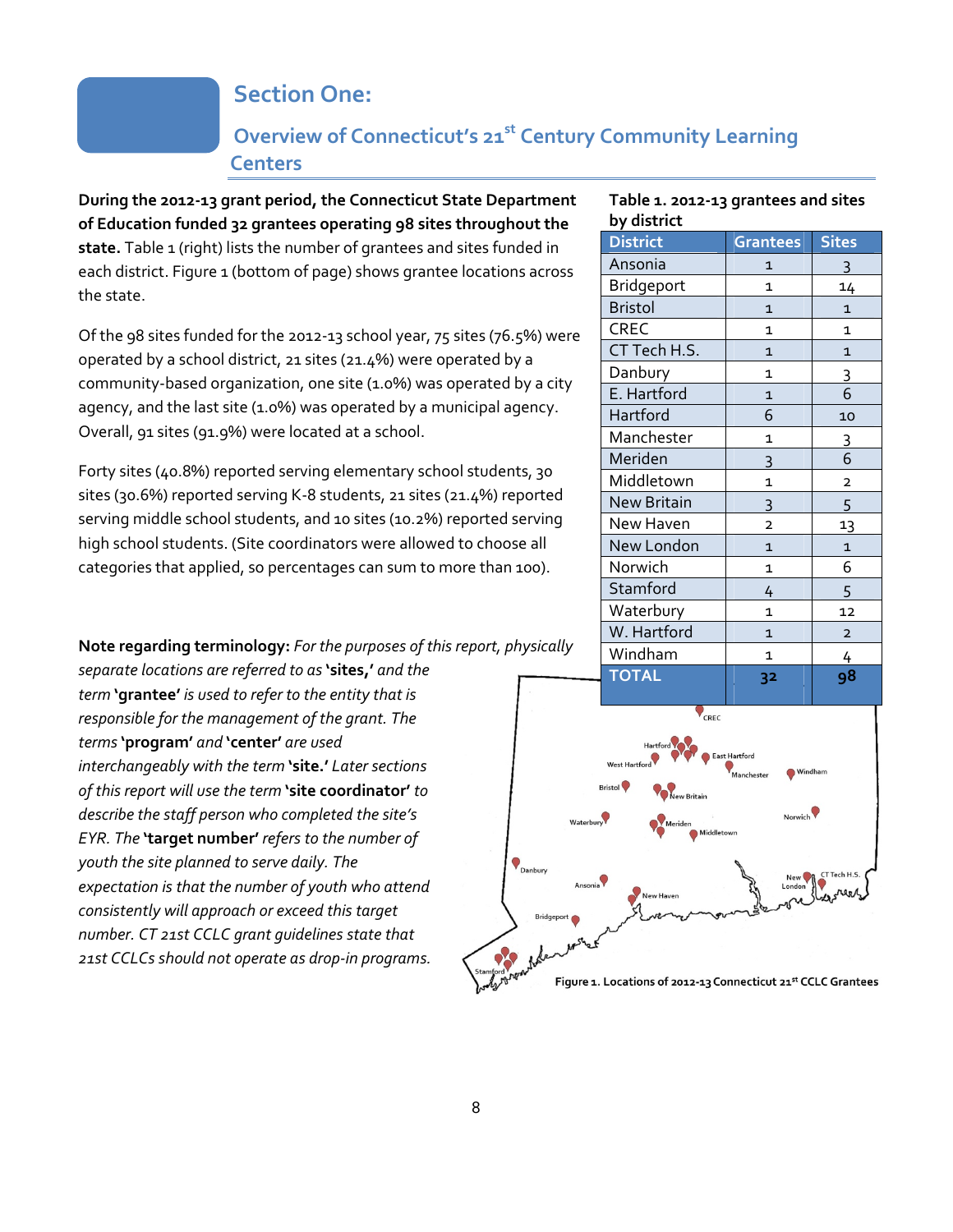#### **General Site Operations**

#### **Transportation from the Site**

Site coordinators were asked how most participants traveled home from the site. Figure 2 (below) summarizes their responses. Similar to the 2011‐12 school year, **the most common form of transportation home was parent pick‐up (n=48, 49.0%),** followed by bus transportation provided by the program (n=31, 31.6%) or school (n=12, 12.2%).



#### **Snacks**

| Promoting overall              |                                                                        |              |  |
|--------------------------------|------------------------------------------------------------------------|--------------|--|
| participant wellness           | Table 2. Sources of snack funding in 2012-13 school year               |              |  |
|                                |                                                                        | # of sites   |  |
| is a goal of the 21st          | <b>Funding Source</b>                                                  | (% of sites) |  |
| CCLC programs, and             | National School Lunch Program - After School Snack                     | 31 (31.6%)   |  |
| nutrition is a vital           | Program Funds                                                          | 27 (27.6%)   |  |
| component of                   | <b>Federal Reimbursement</b>                                           | 23 (23.5%)   |  |
| achieving this goal.           | Children Bring Their Own Snacks                                        | $7(7.1\%)$   |  |
| Offering snacks is             | <b>School Funds</b>                                                    | $7(7.1\%)$   |  |
| one way in which the           | Child and Adult Care Food Program - At Risk After School Meals, Supper | $2(2.0\%)$   |  |
| 21 <sup>st</sup> CCLC programs | <b>Snacks Donated</b>                                                  | $1(1.0\%)$   |  |
| promote wellness.              | <b>School Breakfast Program</b>                                        | $1(1.0\%)$   |  |
|                                | Child and Adult Care Food Program - At Risk After School Meals, Snack  | $1(1.0\%)$   |  |
| Eighty-seven sites             |                                                                        |              |  |

**(88.8%) offered snacks for participants. However, this percentage was slightly lower than in the preceding (2011‐12) year when 95.5 percent of sites offered snacks for participants.** Utilizing the National School Lunch Program – After School Snack Program, program funds, or receiving federal reimbursement were the most common sources of funding. Table 2 (above) shows the number and percentage of sites utilizing each funding source for snacks.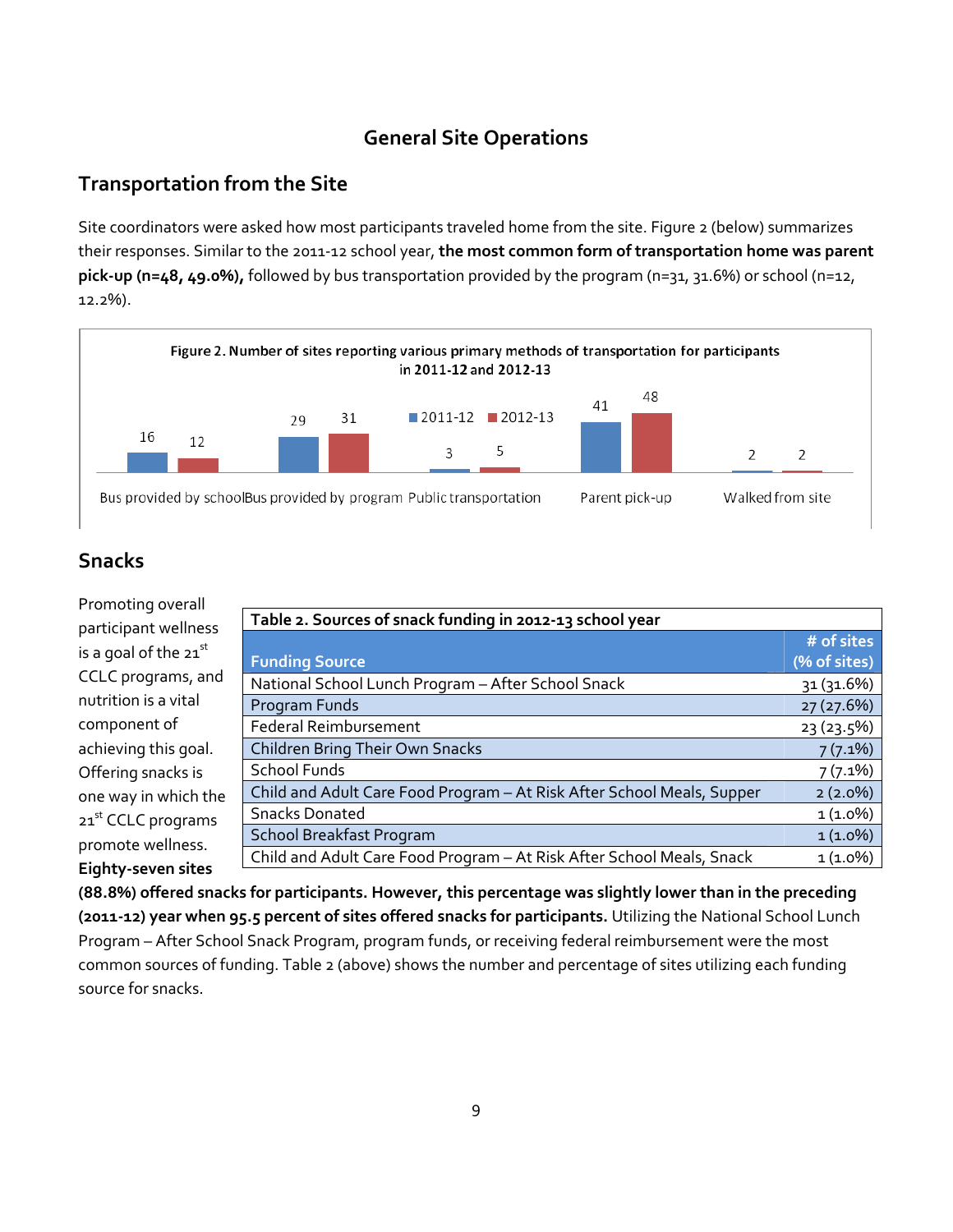## **Site Availability during the Academic Year**

**All programs reported being open at least three days a week during the 2012‐13 school year, an increase from the 2011‐12 school year**, with the majority of sites open four (n=30, 30.6%) or five days a week (n=57, 58.2%). The average site was open for 124 days (range: 50 to 227 days) during the school year for a little under 12 hours a week (range: 3 to 24 hours). All sites were open after school, with 13 sites (13.3%) open before school and 1 site (1.0%) open on weekends.

Figure 3 (right) shows the availability of Connecticut 21<sup>st</sup> CCLC sites over the course of the school year. Slightly under half of the sites (n=42, 42.9%) were open in September. Most (n=82, 83.7%) were open in October. January and May were the months most programs achieved full availability. At least 66.3 percent of programs (65 or more sites) were open 15 days or more during those months.

### **Summer Programming**

**Thirty‐seven sites (37.8%) offered programming during the summer of 2012, compared to 35 sites (38.5%) in 2011 and 45 sites (47.4%) in 2010.** On average, sites were open a little under 5 days a week (with a range of 3 to 6 days) for summer programming. The average site reported being open 6.1 hours per

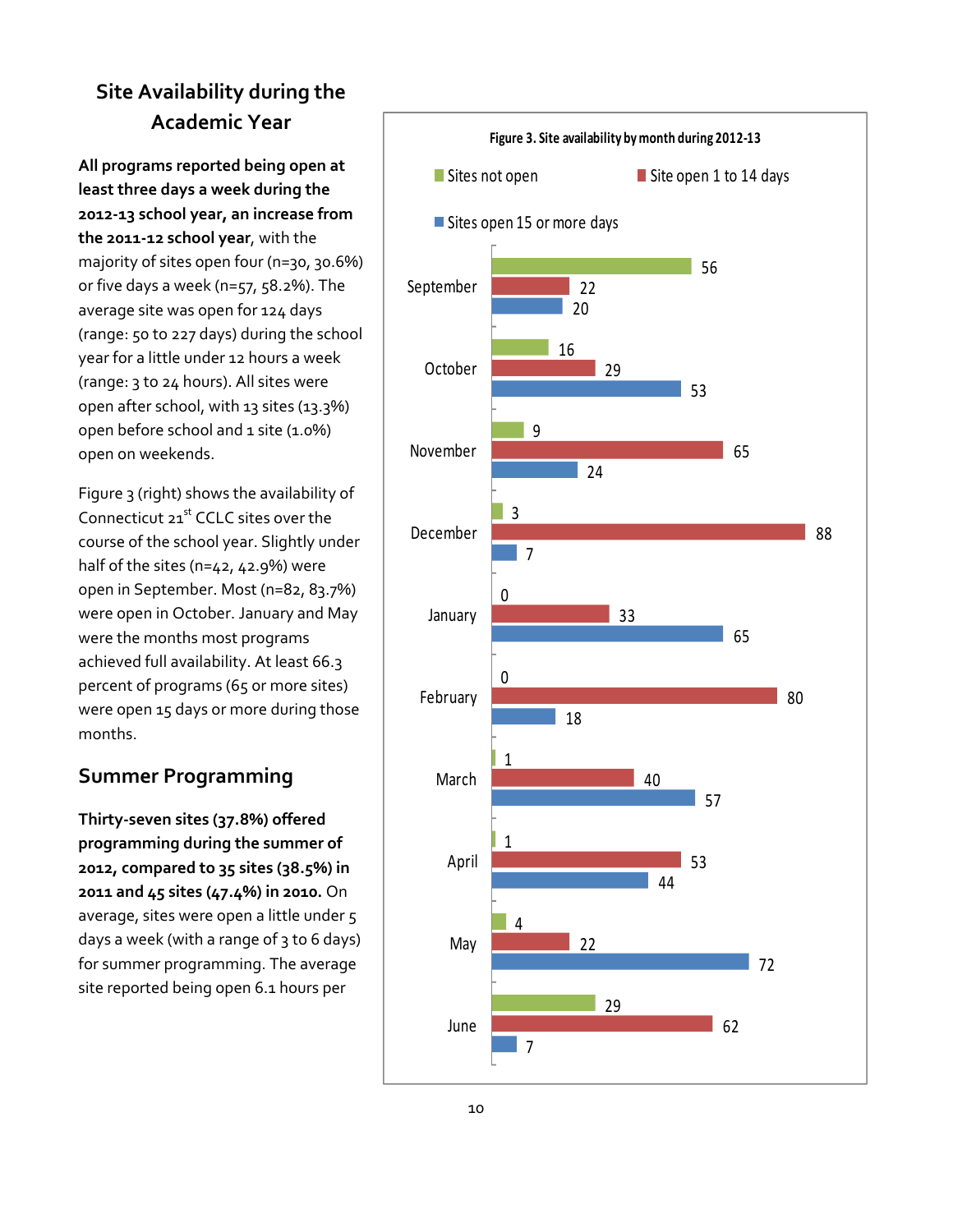day (with a range of 3 to 16 hours). The average number of hours a site was open per day was similar to the summers of 2010 and 2011 when the average site was open 5.8 and 6.2 hours per day, respectively.

### **Vacation Programming**

**Sixteen sites (16.3%) offered vacation programming during 2012‐13, compared to six sites (6.6%) during 2011‐12 and eight sites (8.4%) during 2010‐11.** On average, the sites offered a little over 4 days of vacation programming during the academic year with a range of 1 to 14 days. The average site was open for 4.7 hours per day of vacation programming with a range of 2 to 10 hours.

### **Participant Attendance Patterns Across Sites**

Federal 21<sup>st</sup> CCLC quidelines have established that individuals who attend 30 days or more of after school programming during a school year are considered participants. During 2012‐13, 7,396 students met this requirement. The data presented in this and subsequent sections are based on this group of students. In order to assess attendance patterns, three metrics were used: average daily attendance, average individual student attendance rates at the site, and percent of participants attending at least 60 percent of the site's available days. All of these metrics reflect site‐level attendance patterns. Individual student attendance patterns are discussed in Section Two of this report.

### **Average Daily Attendance**

Average daily attendance (ADA) compares the number of youth attending a site on a given day with that site's target number of students to be served<sup>1</sup>. <mark>The overall average ADA across all sites was 84.7 percent. Compared</mark> to last year's overall average ADA across sites of 102 percent, sites in 2012‐13 had lower ADA. This was likely due to a decrease in the number of sites with exceptionally high ADA.

According to CSDE guidelines, 21<sup>st</sup> CCLC sites are expected to maintain a minimum of 60 percent ADA. In other words, each site is expected to have at least 60 percent of their targeted number of student participants in attendance on any given day. The 84.7 percent ADA average across all sites indicates that, overall, **sites** exceeded the 60 percent target. Sites had a range of ADA from 29.0 to 154.0 percent, indicating that there were a number of programs that served a greater number of students than they originally targeted to serve, **but that there was also a great deal of variability in attendance patterns across sites.**

### **Average Participant Attendance Rate**

ADA is useful in helping us examine how successful sites are at serving their targeted number of participants on a daily basis, but sites differ in the number of days they are open, and at many sites participants register for only a portion of available program days. Therefore, it is important to examine how often participants attended relative to the number of days for which they were registered. In other words, **how successful were sites in having participants attend on days they were registered to attend?**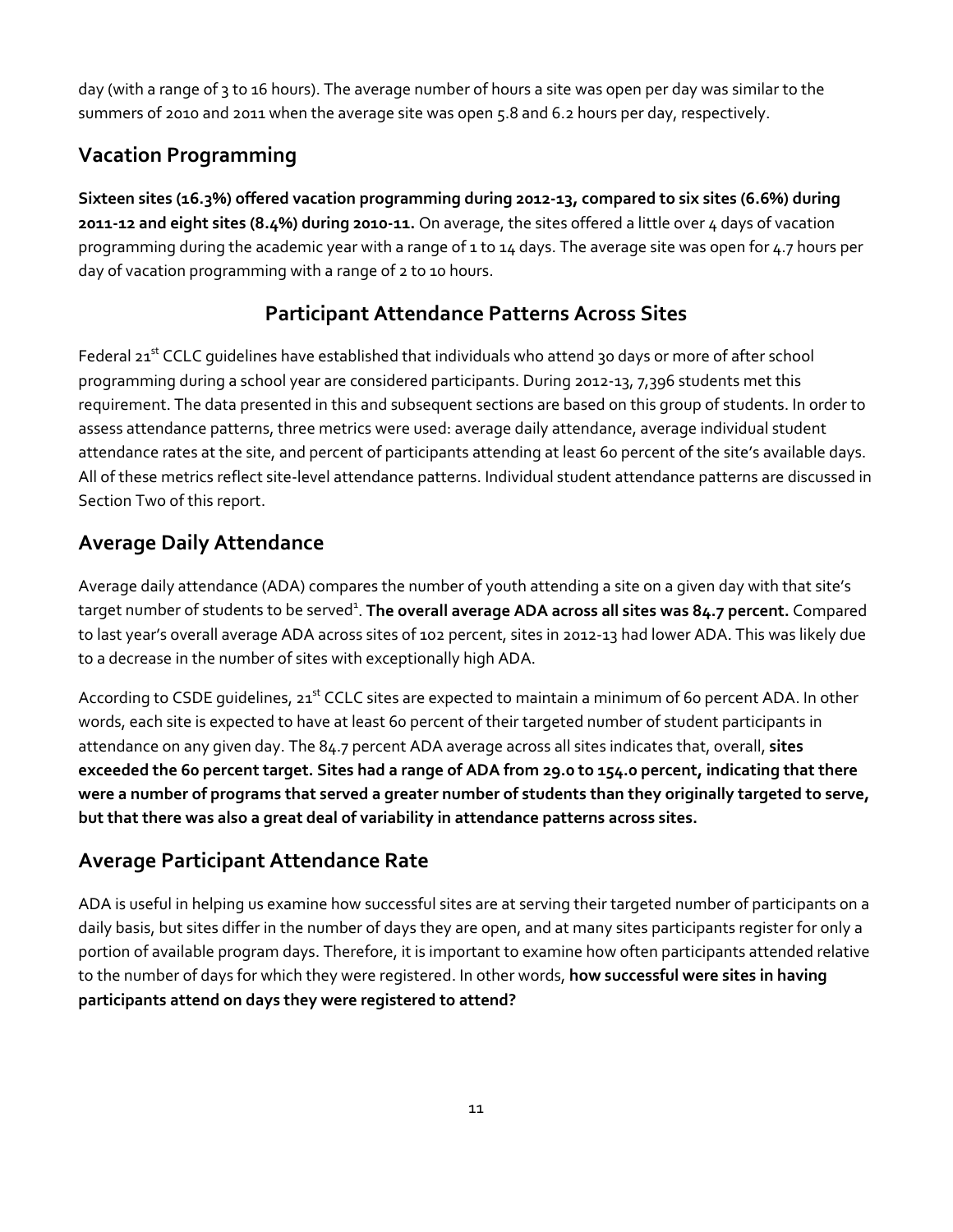Average participant attendance rate was calculated for each participant by dividing the number of days he or she attended the program by the total number of days he or she was registered to attend during the 2012‐13 school year. To obtain a site‐level metric of average participant attendance rate, these individual percentages were averaged across all participants at



each site. **At the site level, the average participant attendance rate was 83.4 percent, and it ranged from 44.5 to 98.4 percent.** Figure 4 (above) shows the distribution of sites in terms of their average participant attendance rate.

Much like ADA, the CSDE has also set out guidelines for average participant attendance rate. Specifically, CSDE established a target of 60 percent for this metric. Therefore, sites should strive to have students attend at least 60 percent of the days for which they were registered. Only two sites did not attain or exceed this target. The vast majority of sites (n=87, 88.8%) had average participant rates between 75.0 and 98.4 percent. This suggests that almost all of the sites are succeeding in having participants attend most of the days for which they are registered.

## **Proportion of Target Number of Students Attending at Least 60 Percent of Registered Days**

Finally, the last attendance metric examined was the proportion of participants at each site, relative to that site's target number, that attended at least 60 percent of days (the target set by the CSDE). In other words, **how successful were sites in having their target number of students attend at least 60 percent of the days for which they were registered?** This shows not only whether students are attending regularly, but also if the number of students attending regularly is

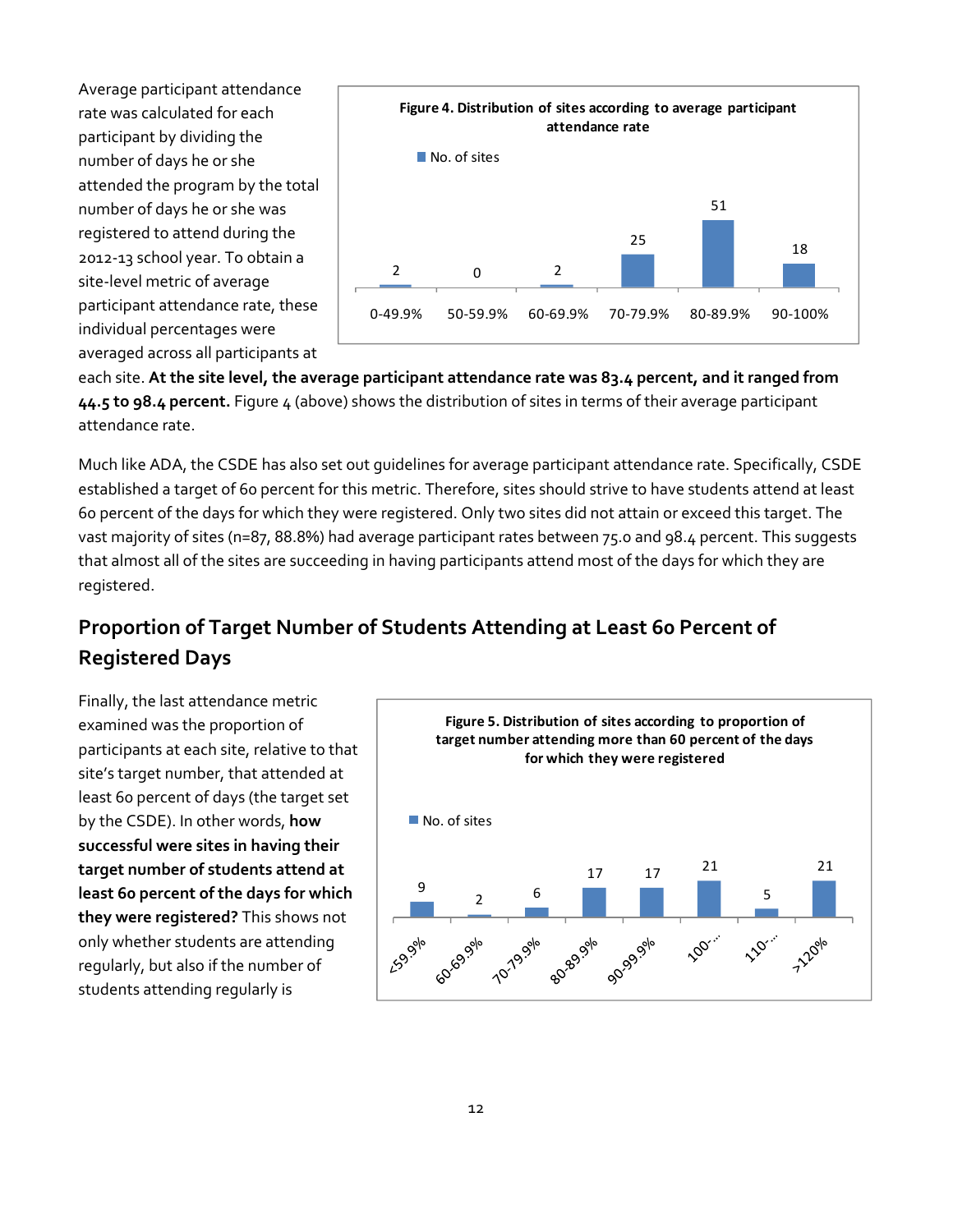comparable to the site's target number.

This metric was calculated using a two‐step process. First, the total number of students whose individual rate of attendance was over 60 percent was computed for each site, and then, this number was divided by the site's target number. **Across all sites, the average was 96.3 percent, and it ranged from o to 170.1 percent.** Figure 5 (previous page) shows the distribution of sites in terms of this percentage.

**Subgroups of sites appear to be doing extremely well in having their target number of students attend regularly.** Indeed, 47 sites had more than their targeted number of students attending over 60 percent of the time. In other words, these sites were serving more students than they planned to serve and these students were attending more than 60 percent of the time. A subgroup of sites was not doing as well, however, and they may benefit from additional training and technical assistance.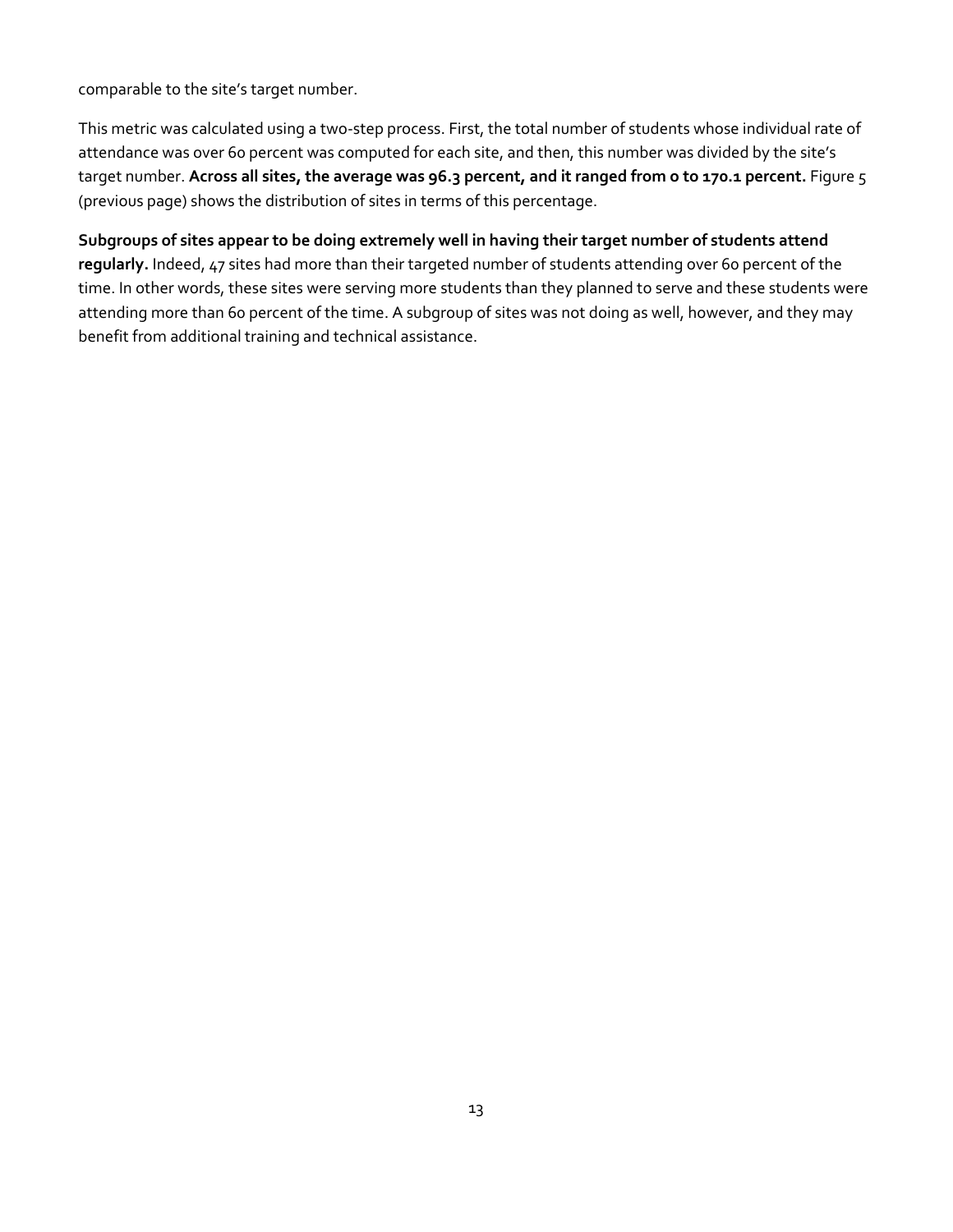### **Section Two:**

### **Description of Participants and Individual Attendance Rates**

The data presented in this section pertain to the students who attended a 21<sup>st</sup> CCLC after school program during 2012‐13.

#### **Demographic Information about Participants**

#### **Gender**

During the 2012‐13 school year, 50.5 percent of 21<sup>st</sup> CCLC participants were female. This percentage is comparable to the percentage of female students who participated in both the 2010‐11 and 2011‐12 school years (50.7% and 50.2%, respectively).

#### **Grade Level**

Twenty‐first CCLC programs served students from pre‐ kindergarten to  $12^{th}$  grade, and information about grade level was available for 7,279 of the participants (98.4%). Figure 6 (right) shows the distribution of participants by grade. As the figure indicates, the highest numbers of participants were in grades 3, 4, and 5. Overall, more elementary school students were served, with far fewer students in high school participating in ASPs during

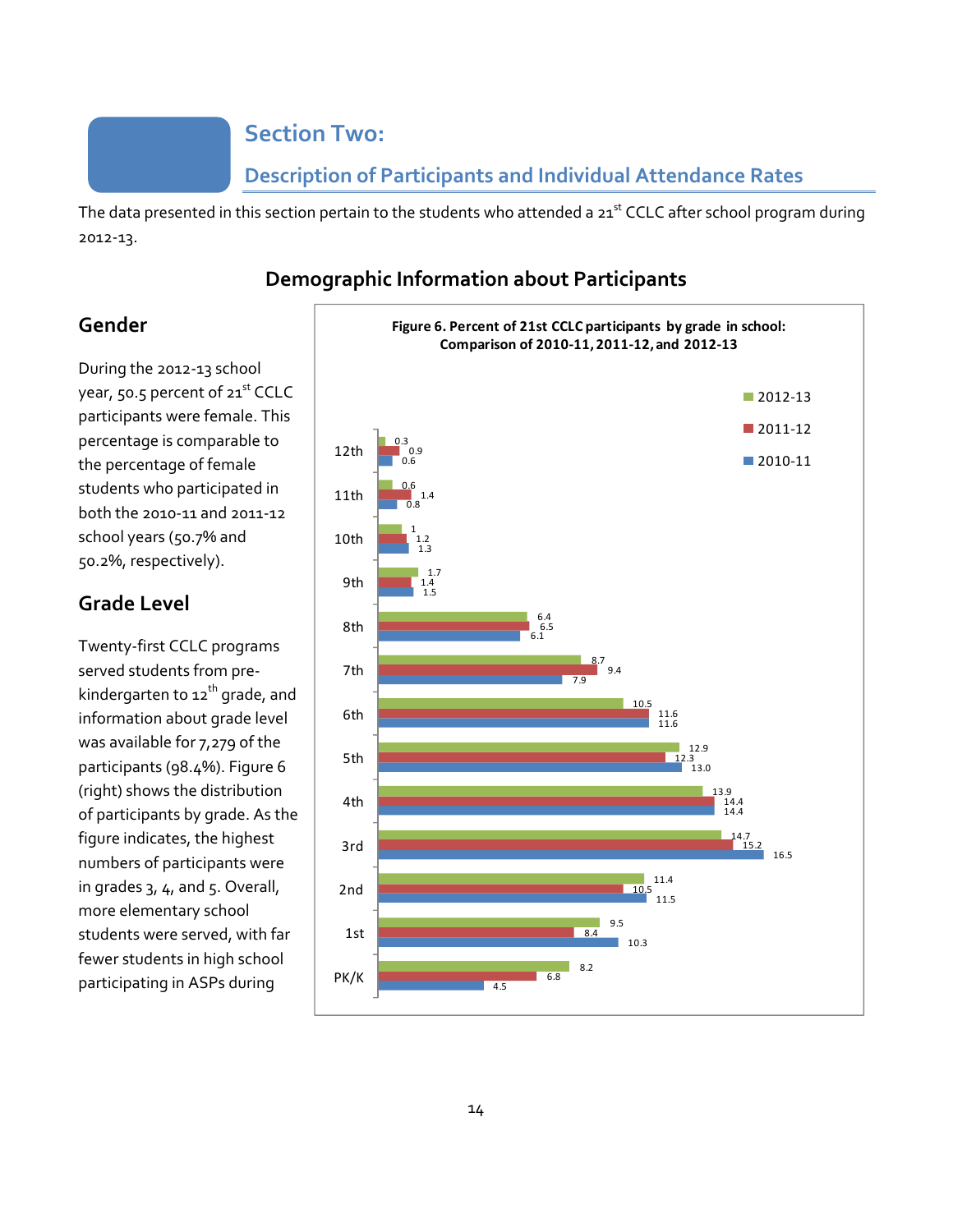the 2012‐13 school year. Overall, there was a slight increase in the percent of students served in the earliest grades and a slight decrease in the percent of high school students served in 2012‐13 compared to the previous two school years.

### **Free/Reduced Lunch Status**

Information about students' eligibility for free/reduced lunch was available for 7,201 of the 7,396 participants (97.4%). The percentage of 21<sup>st</sup> CCLC participants who were eligible for free/reduced lunch was 88.0 percent. This is comparable to the percentage of students who were eligible in 2011‐12 (88.3%) and slightly lower than the percent of students who were eligible in 2010‐11 (90.6%).

### **Racial/Ethnic Background**

Information concerning the racial/ethnic background of the students was available for 7,236 participants (97.8%). Figure 7 (below) shows the racial/ethnic background of  $21^{st}$  CCLC participants. The majority of students were Hispanic (48.0%), followed by Black (33.9%) and White (13.7%). The remaining 4.4 percent were American Indian, Alaskan Native, Asian, or Pacific Islander. These percentages were relatively constant over the three‐year period.



### **Individual Rates of Attendance**

The rate of attendance was computed for each participant by dividing the number of days he or she attended the site by the total number of days for which he or she was registered and was compared across different demographic characteristics. In the 2012‐13 school year, the rates of individual student attendance varied considerably from 20 to 100 percent. **The average participant attended 83.3 percent of the total number of** days for which he or she was registered. Girls had a slightly higher attendance rate (83.6%) compared to boys (83.0%), but this difference was not statistically significant<sup>2</sup>. Individual rates of attendance differed based on whether the participant received free or reduced lunch **with non‐eligible participants attending at a significantly higher rate of 84.5 percent compared to eligible students (83.4%)<sup>3</sup> .** This difference was statistically significant and translates practically into a difference of approximately one program day<sup>4</sup>. Lastly, individual attendance rates differed based on participants' racial/ethnic background. **Black students attended at**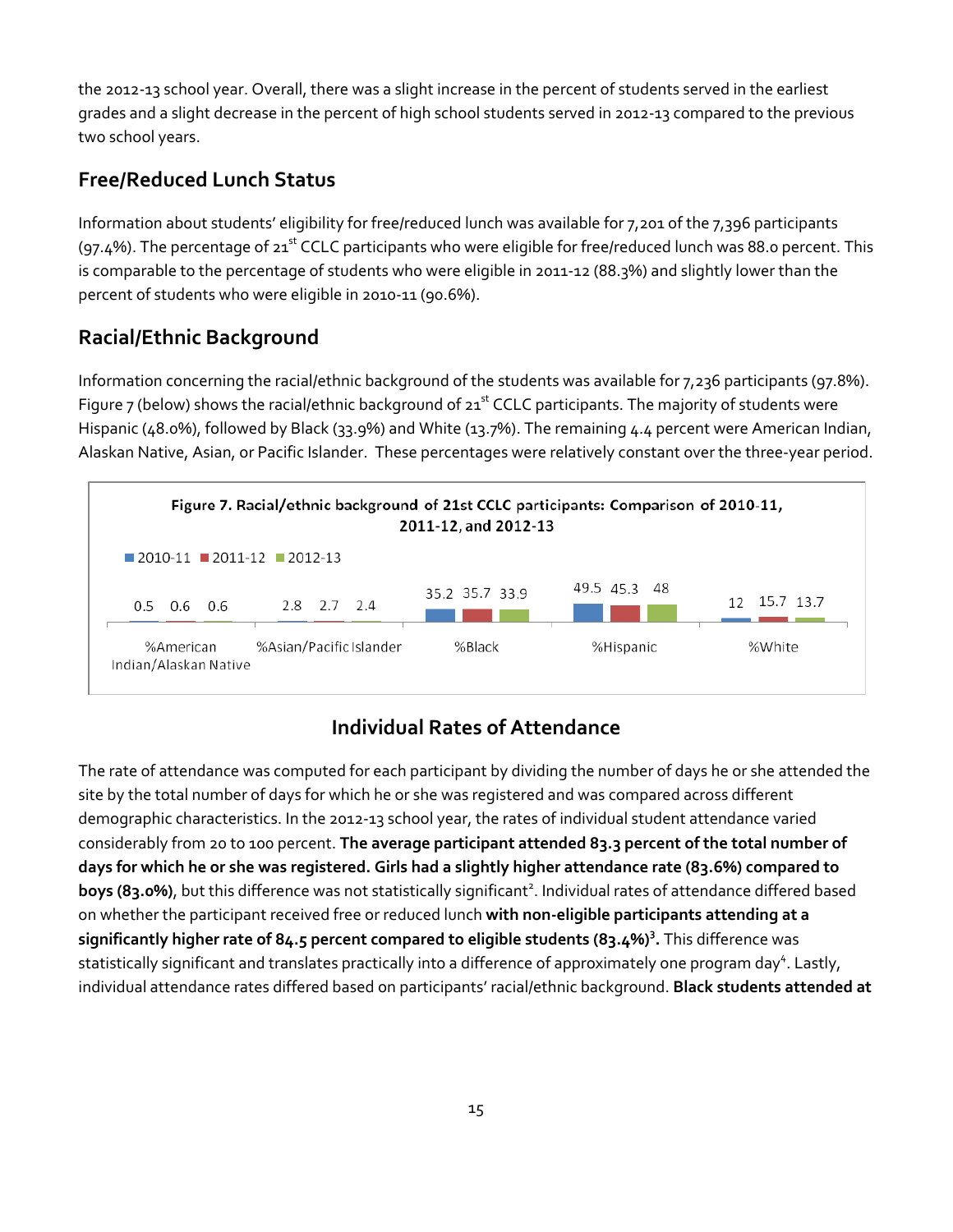a significantly higher rate (84.5%) than Hispanic/Latino<sup>5</sup> or White students<sup>6</sup>, whose rates were 82.9 and 82.2 **percent, respectively.** This translates to differences in program attendance of approximately two and three days, respectively.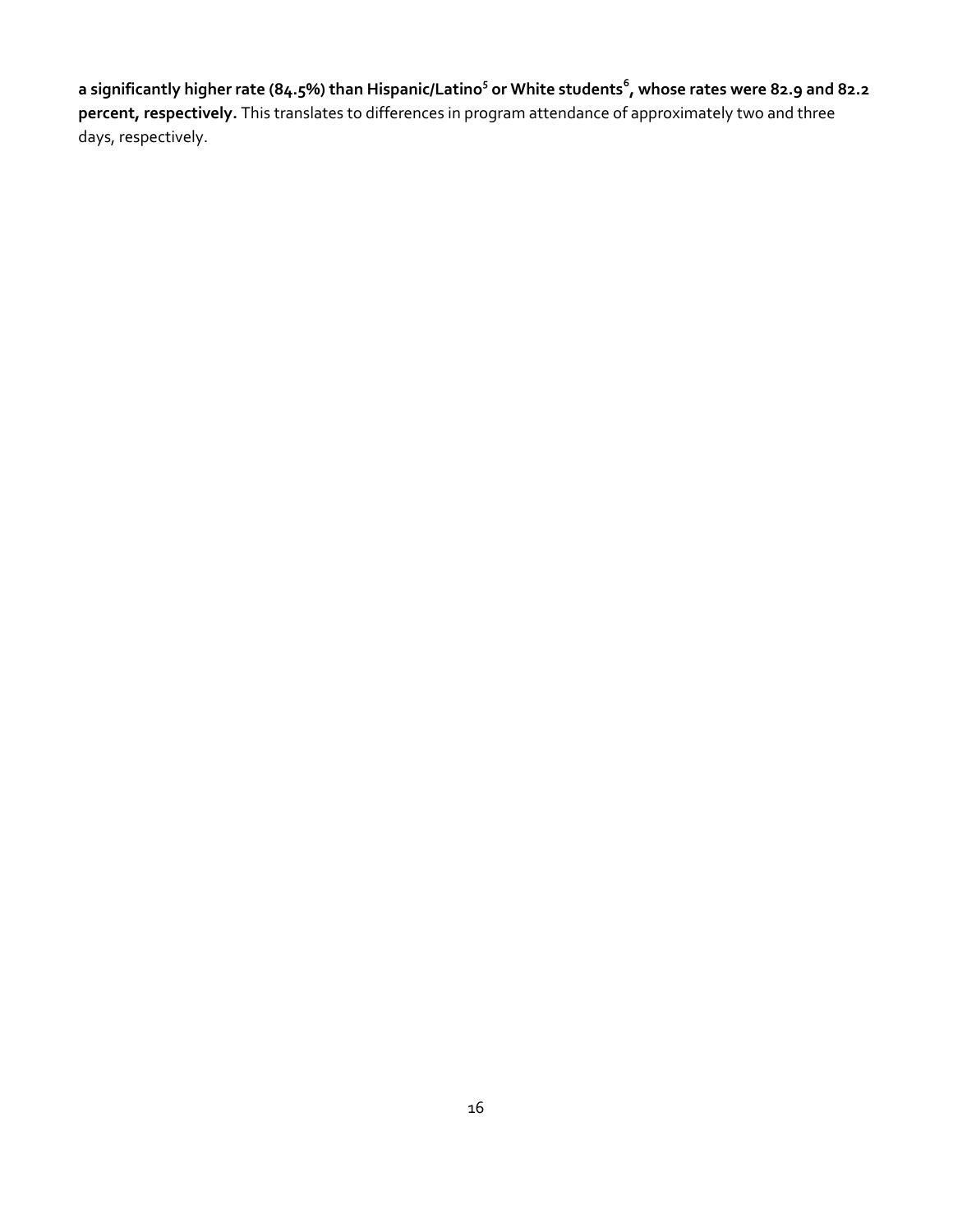#### **Section Three:**

#### **Description of Programming for Student Participants**

A main purpose of the EYR is to collect detailed information concerning the implementation of 21st CCLC activities and services. The provision of academic, enrichment, and recreational activities and services are central to the mission of the 21<sup>st</sup> CCLC program. This section is divided into two parts. The first part focuses on how sites engage with participants from a variety of cultural backgrounds and involve youth participants in the design and implementation of their programming. The second part focuses on the sites' academic, enrichment, and recreational programming.

### **Connecting with Participants from a Variety of Cultural Backgrounds**

The EYR included a series of statements about ways in which sites can engage with participants from a variety of backgrounds. Site coordinators were asked to evaluate the degree to which each

statement described the operations at their site on a 5‐point scale ranging from "never used at the site" to "almost always used at the site". Figures 8 through 10 (right) summarize site coordinators' responses to a few of the questions asked during each of the last three years.

Overall, there was an increase in the percentage of sites that had interpreters frequently or almost

always available (71.4% in 2011‐12 vs. 74.5% in 2012‐13), but the percentage of sites offering these services still did not reach the percentage available in the 2010‐11 school year. There was not a change in the percentage of sites that reported that their physical space reflected the participants' cultural backgrounds frequently or almost always (73.6% in 2011‐12 vs. 73.5% in 2012‐ 13), but this percentage still remained higher than 2010‐11 (66.3%).

|                                                                                                                                                                     | $500$ cm and sheep addedning christmache and |                        |                        |                    |
|---------------------------------------------------------------------------------------------------------------------------------------------------------------------|----------------------------------------------|------------------------|------------------------|--------------------|
| Figure 8. "The physical space included pictures, books,<br>games, posters, and other materials that reflect the<br>participants and families served by the program" |                                              |                        |                        |                    |
|                                                                                                                                                                     | $\blacksquare$ 2010-11                       | ■ 2011-12              | $\blacksquare$ 2012-13 |                    |
| 3 1 0                                                                                                                                                               | 545                                          | 24 19 21               | 263129                 | 37 36 43           |
| 1-Never                                                                                                                                                             | $\mathfrak{p}$                               | 3                      | 4                      | 5-Almost Always    |
| Figure 9. "Written materials related to the program were<br>available in languages other than English"                                                              |                                              |                        |                        |                    |
|                                                                                                                                                                     | 2010-11                                      | $\blacksquare$ 2011-12 | $12012 - 13$           |                    |
| 8<br>- 8<br>$\mathcal{P}$                                                                                                                                           | 5 14 15                                      | 19 10 23               | 24 24 23               | 39 35 35           |
| 1-Never                                                                                                                                                             | $\mathcal{P}$                                | 3                      | 4                      | 5-Almost<br>Always |

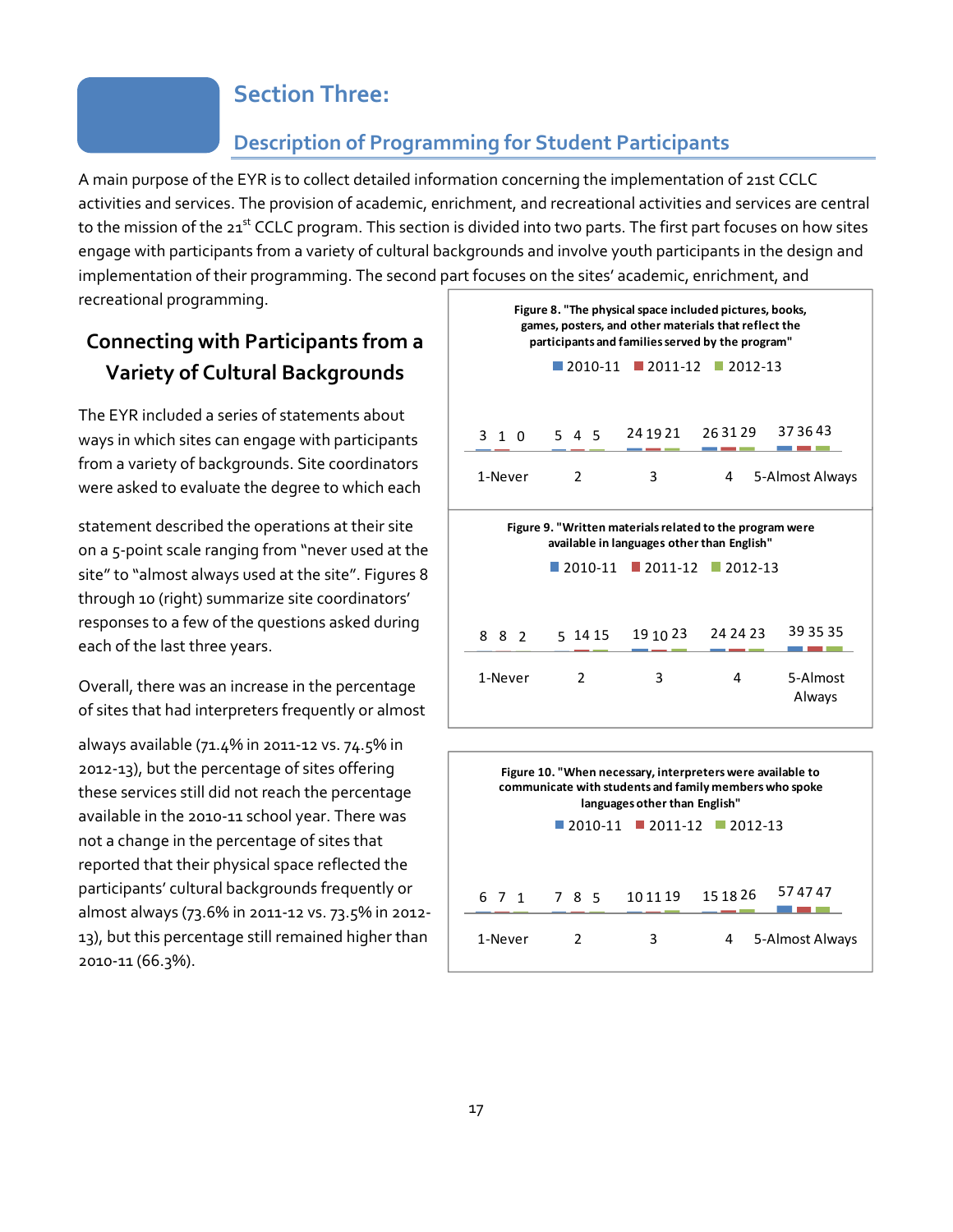Additionally, site coordinators were asked if staff spoke with families and children in their own language. The percentages of programs indicating that this was frequently or almost always common at their site increased each year from 63.1 percent in 2010‐11, to 86.8 percent in 2011‐12, to 92.0 percent in 2012‐13. There was also an increase in the percentage of sites reporting a match between staff and participants' cultural background, with 79.6 percent of sites reporting this to be frequently or almost always true for their site in 2012‐13 compared to only 76.9 percent of sites in 2011‐12.

Additionally, 66.3 percent of the sites reported frequently or almost always providing students with opportunities to participate in cultural awareness projects, clubs, programs, or celebrations. This was roughly the same as in 2011‐12 when 65.9 percent provided this opportunity. Finally, a smaller percentage sites held cultural diversity events in 2012‐13 (48.0%) compared to the previous year (59.3%).

**Overall, the results suggest that some sites have made efforts to improve their ability to connect with participants from a variety of cultural backgrounds.** Site coordinators in 2012‐13 were more likely to report that strategies were utilized frequently or almost always in the operations of their site. This pattern of results may indicate that professional development and quality advising efforts targeting cultural connectedness are continuing to have an effect.

#### **Involving Youth in Program Planning and Implementation**

The EYR included five questions about strategies of youth involvement at ASP sites. The results of these questions are meant to assist professional development and quality advising processes to improve youth involvement opportunities in programs. Figures 11 through 13 (right and next page) show the site coordinators' responses to some of these questions. Because the use of various youth involvement strategies generally differ based on the developmental needs of the youth who attend the

programs serving younger or older participants are using different strategies to involve participants.

The vast majority of sites (n=85, 86.8%), regardless of the primary age group of youth served, allowed participants to spend time on activities of interest on at least a weekly basis. Additionally, the vast majority of sites (n=77, 78.6%) offered youth the opportunity to assume specific jobs and





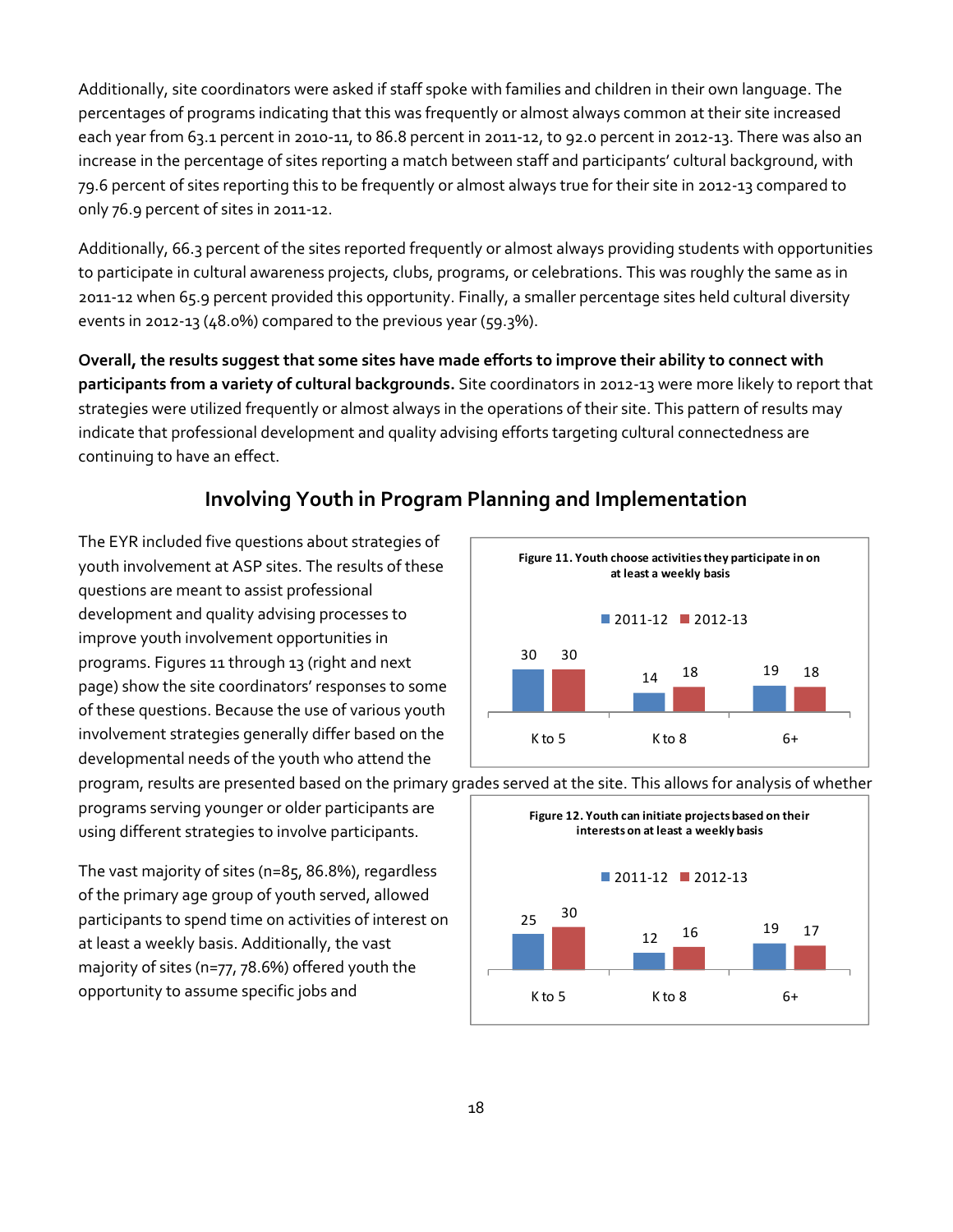responsibilities during activities. However, a substantially higher percentage of sites serving grades K to 5 (82.5%) and grades 6 and above (80.0%) offered this opportunity on at least a weekly basis in comparison to sites serving K‐8 (73.4%).

In contrast to last year when sites serving grades 6 and above offered participants more opportunities to choose

preferred activities on a weekly basis, this year a greater percentage of sites serving grades K to 5 (75.0%) offered such choices. This may indicate efforts on the part of K to 5 programs to undertake program improvements in this area.

The two most youth‐driven strategies covered in the EYR were youth initiation of projects based on their own interests and youth involvement in the planning/implementation of



activities. Overall, 61 sites (62.3%) provided students with the opportunity to initiate projects based on their own interests on at least a weekly basis, and 47 sites (48.0%) allowed students to be involved in the planning or implementation of activities on at least a weekly basis. Here again, a greater percentage of sites serving students in grades K to 5 provided these opportunities to participants (75.0%) compared to sites serving grades K to 8 (53.3%) and sites serving grades 6 and above (56.7%). This trend was also different from the previous school year, where sites serving grades 6 and above were more likely to incorporate both of these opportunities into their programming on at least a weekly basis.

Overall, these findings suggest that a majority of sites do offer youth the opportunity to be involved in the **initiation and planning of activities on at least a weekly basis.** However, these findings do portray an interesting pattern with a higher percentage of sites serving youth in grades K to 5 providing these various opportunities on at least a weekly basis.

## **Academic, Enrichment, and Recreation Programming**

### **Staff Oversight of Academics**

**During the 2012‐13 school year, 79 sites (80.6%) reported having at least one staff member responsible for academic programming, an increase from the 2011‐12 school year (n=64 sites, 70.3%).** Of the sites that had a staff member responsible for academic programming, most reported that these

| Table 3. Position of personnel responsible for<br>academic programming |                            |  |
|------------------------------------------------------------------------|----------------------------|--|
| <b>Position</b>                                                        | # of sites<br>(% of sites) |  |
| <b>Full Time</b>                                                       | 29                         |  |
| <b>Part Time</b>                                                       | 31                         |  |
| Consultant (as-needed)                                                 | 6                          |  |
| Other                                                                  | 13                         |  |

individuals worked full‐time (29 sites, 36.7%) or part‐time (31 sites, 39.2%). Table 3 (previous page) summarizes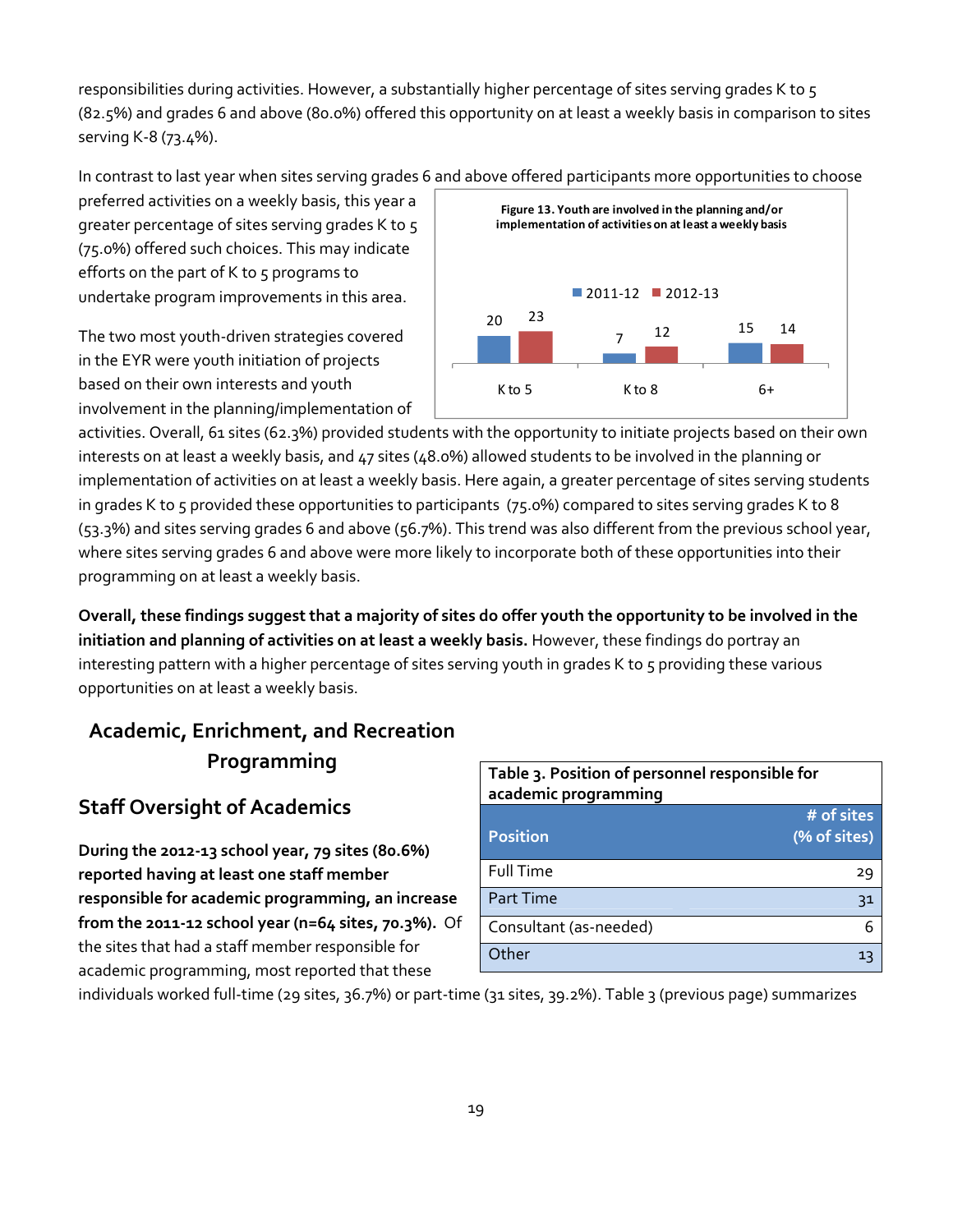these findings. The remaining 13 sites noted that the individual(s) responsible for academic programming held another primary role in the program. These roles included site coordinator (n=6), certified teacher (n=5), certified staff (n=2), and a principal (n=1). Additionally, three sites reported that academic programming was a team effort.

### **General Academic Programming**

The following sections describe academic programming in  $21<sup>st</sup>$  CCLC programs.

#### **Sites' Use of Academic Curricula**

Site coordinators were asked to mark any of the curricula used as a part of their academic programming included on a comprehensive list. **Compared to the previous school year, there was an increase in the use of curricula in academic programming. A total of 87 sites (88.8%) reported using at least one curriculum in 2012‐13 compared to 67 sites (73.6%) in 2011‐12.**

#### **Reading and Literacy Programming**

**Eighty‐one sites (82.7%) reported using at least one reading curriculum**, compared to 74 sites (81.3%) in 2011‐12. Site coordinators chose from 25 different reading curricula. The most commonly used curricula are shown in Table 4 (right). Another 17 reading/literacy curricula were mentioned by sites between 1 and 8 times.

#### **Math Programming**

**Sixty‐eight sites (69.4%) reported using at least one math curriculum during 2012‐13 compared to 68 sites (74.7%) in 2011‐12**. The most common ones are shown in Table 5 (right). An additional 12 math curricula were mentioned by sites between 1 and 6 times.

#### **Science Programming**

The percentage of sites reporting the use of at least one science curriculum during 2012‐13 (62.2%) was slightly lower than the percentage of sites in 2011‐12 (68.1%). The most commonly identified curriculums are shown in Table 6 (above). All eight science curriculums listed in the EYR were mentioned by at least one site.

| Table 4. Most commonly         |            |  |
|--------------------------------|------------|--|
| mentioned reading curricula    |            |  |
| <b>Name</b>                    | # of sites |  |
| <b>Readers Theater</b>         | 22         |  |
| Lexia                          | 21         |  |
| Kidz-Lit                       | 18         |  |
| <b>Readers Workshop</b>        | 14         |  |
| Read 180                       | 13         |  |
| <b>Raising Readers</b>         | 8          |  |
| <u> Table 5. Most commonly</u> |            |  |
| mentioned math curricula       |            |  |
| <b>Name</b>                    | # of sites |  |
| Kidz-Math                      | 21         |  |
| <b>Fastt Math</b>              | 15         |  |
| Everyday Math                  | 13         |  |
| <b>CT</b> Invention            | 9          |  |
| Convention                     |            |  |
| Math Counts                    |            |  |

| Table 6. Most commonly<br>mentioned science curricula |            |  |
|-------------------------------------------------------|------------|--|
| <b>Name</b>                                           | # of sites |  |
| Hands on Science                                      | 13         |  |
| <b>CT</b> Invention                                   | 11         |  |
| Convention                                            |            |  |
| <b>Mad Science</b>                                    | 9          |  |
| <b>Little Scientists</b>                              | 8          |  |
| Science Explorer                                      | 8          |  |
| Kidz-Science                                          |            |  |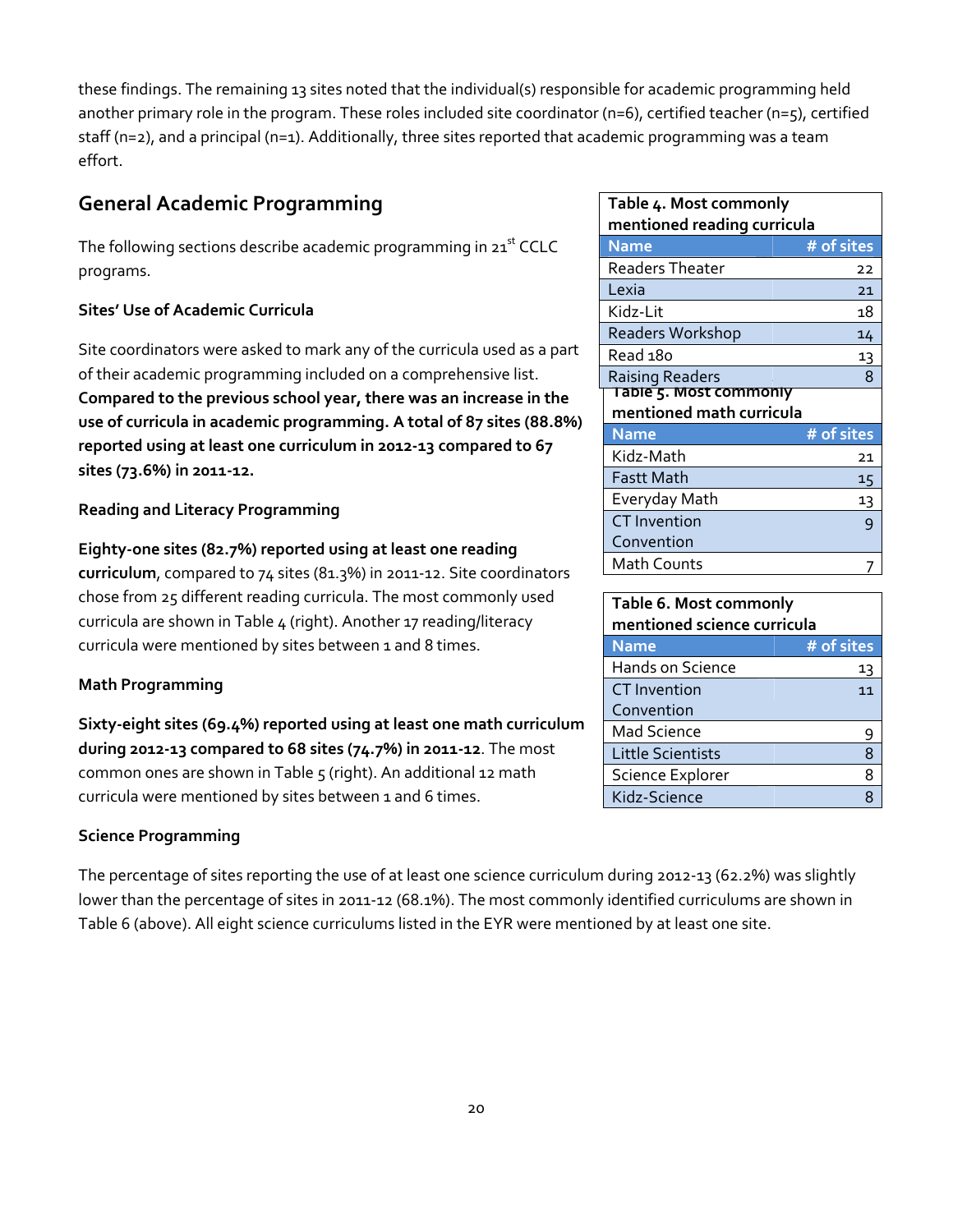#### **Academic Support Programming**

Because a primary aim of the  $21^{st}$  CCLC programs is to provide academic opportunities to aid students in meeting academic achievement standards in core academic subject areas, the 21<sup>st</sup> CCLC programs are expected to offer homework help and remedial assistance. Programs' approaches to providing these essential services are described below.

#### **Homework Help**

Research has demonstrated that students' homework completion plays a critical role in their academic success (Cooper, Robinson, & Patall, 2006). **All except one site offered homework help to participants, and the majority of sites offered homework help every day (88 sites, 89.8%).** For most sites, homework help was required for *all* participants (n=90, 91.8%). On average, it lasted for 47.9 minutes per day (with a range between 20 and 180 minutes). Ninety sites (98.0%) spent between 30 and 60 minutes a day on homework help. These percentages were all higher than those in the preceding school year.

Site coordinators reported that, on average, about three certified teachers were directly involved with homework help on a daily basis (with a range from 0 to 10). At the average site, one or two staff members supervised about 18 students during homework help time (with a range of 1 to 7 staff members and 1 to 100 students).

#### **Remedial Assistance**

**Eighty‐nine sites (90.8%) indicated that they offered remedial assistance**. This percentage is slightly lower than what was reported for the 2011‐12 school year. An average of 25.9 percent of students received remedial assistance; however, this varied considerably across sites with a range from o to 100 percent.

Site coordinators were asked how they identified students in need of remedial assistance at their site. Figure 14 (right) shows the percentage of sites using each strategy during the 2010‐11, 2011‐12, and 2012‐13 school years. There were some notable differences in

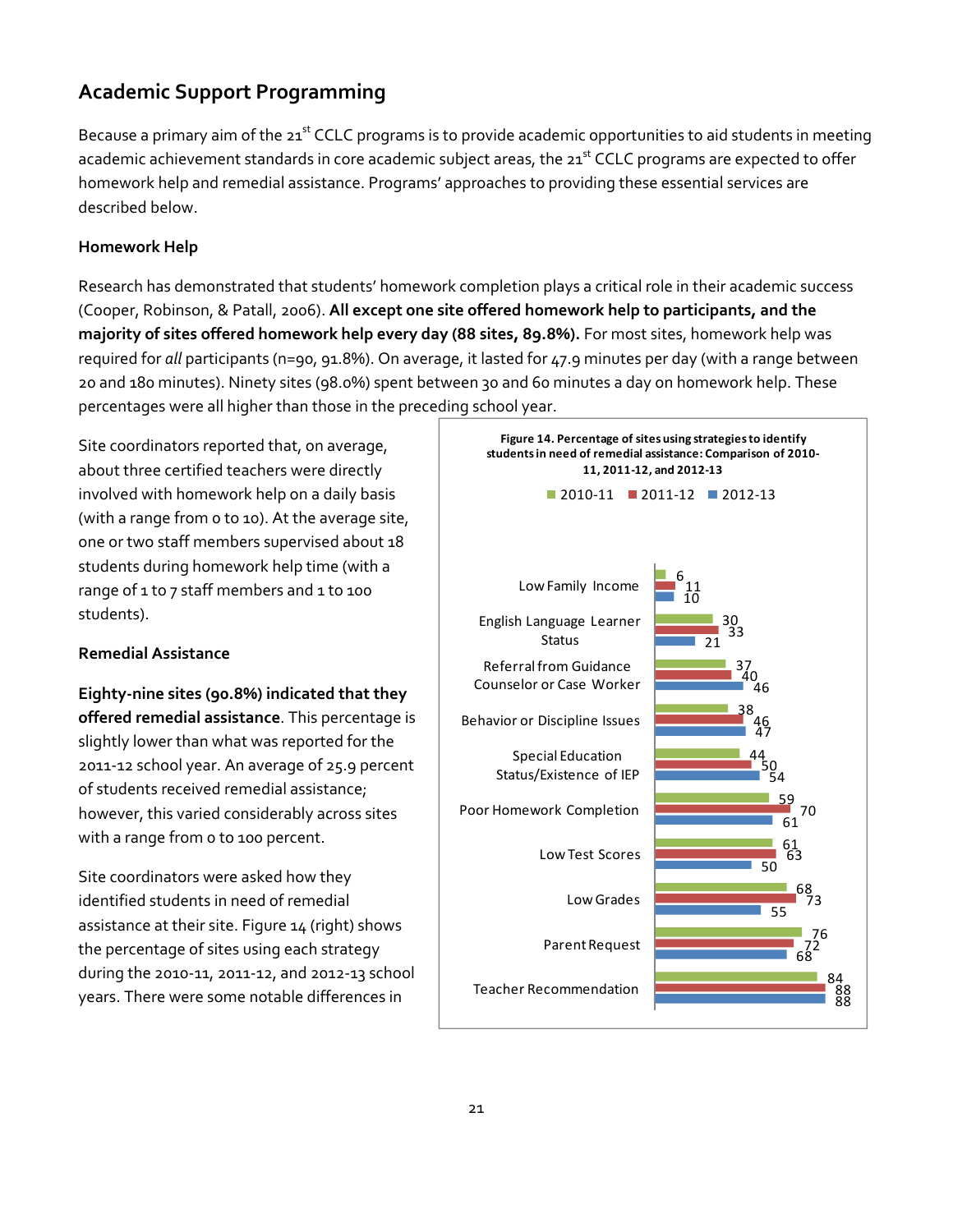the strategies used in 2012‐13 to identify students in need of remedial help. Specifically, parent requests, low grades, low test scores, and English Language Learner status were less frequently used, while special education status/existence of an IEP, behavioral or discipline issues, and a referral from a guidance counselor or case worker were more common. The use of teacher recommendations remained the most common strategy across all three years.

Site coordinators were also asked to report the three primary strategies used to address participants' needs for remedial assistance. Table 7 (below) shows the number and percentage of sites that identified each strategy as one of their three primary strategies used. The most common strategies used were communicating with school staff regarding student needs and progress, small group tutoring with a certified teacher, and one‐on‐one tutoring with a certified teacher.

| Table 7. Strategies used to address students' needs for remedial assistance |              |
|-----------------------------------------------------------------------------|--------------|
|                                                                             | # of sites   |
| <b>Strategy</b>                                                             | (% of total) |
| Communicating with school staff regarding student needs and progress        | 69 (70.4%)   |
| Small group tutoring with a certified teacher                               | $56(57.1\%)$ |
| One-on-one tutoring with a certified teacher                                | 42 (42.9%)   |
| One-on-one tutoring with other paid staff                                   | 38 (38.8%)   |
| Small group tutoring with other paid staff                                  | 35 (35.7%)   |
| Use of data (for example, grades or CMT scores) to identify student needs   | 33 (33.7%)   |
| One-on-one tutoring with volunteers                                         | 12 (12.2%)   |
| Small group tutoring with volunteers                                        | 10 (10.2%)   |
| Referral to other services (for example, Supplemental Education Services)   | 10 (10.2%)   |
| None of these                                                               | $4(4.1\%)$   |

#### **Recreation, Enrichment, and Social Development Programming**

In addition to academic programming,  $21<sup>st</sup> CCLC$ grantees must provide a broad array of additional activities and services including recreation and enrichment programming. Enrichment activities may include arts‐related programming, entrepreneurial education, and character education, such as programming focused on participants' social and emotional development. These activities should



reinforce and complement the regular academic program of participating students. Seventy sites (71.4%) reported using at least one enrichment, recreation, or social development curriculum. Figure 15 (above) shows the most popular curricula used.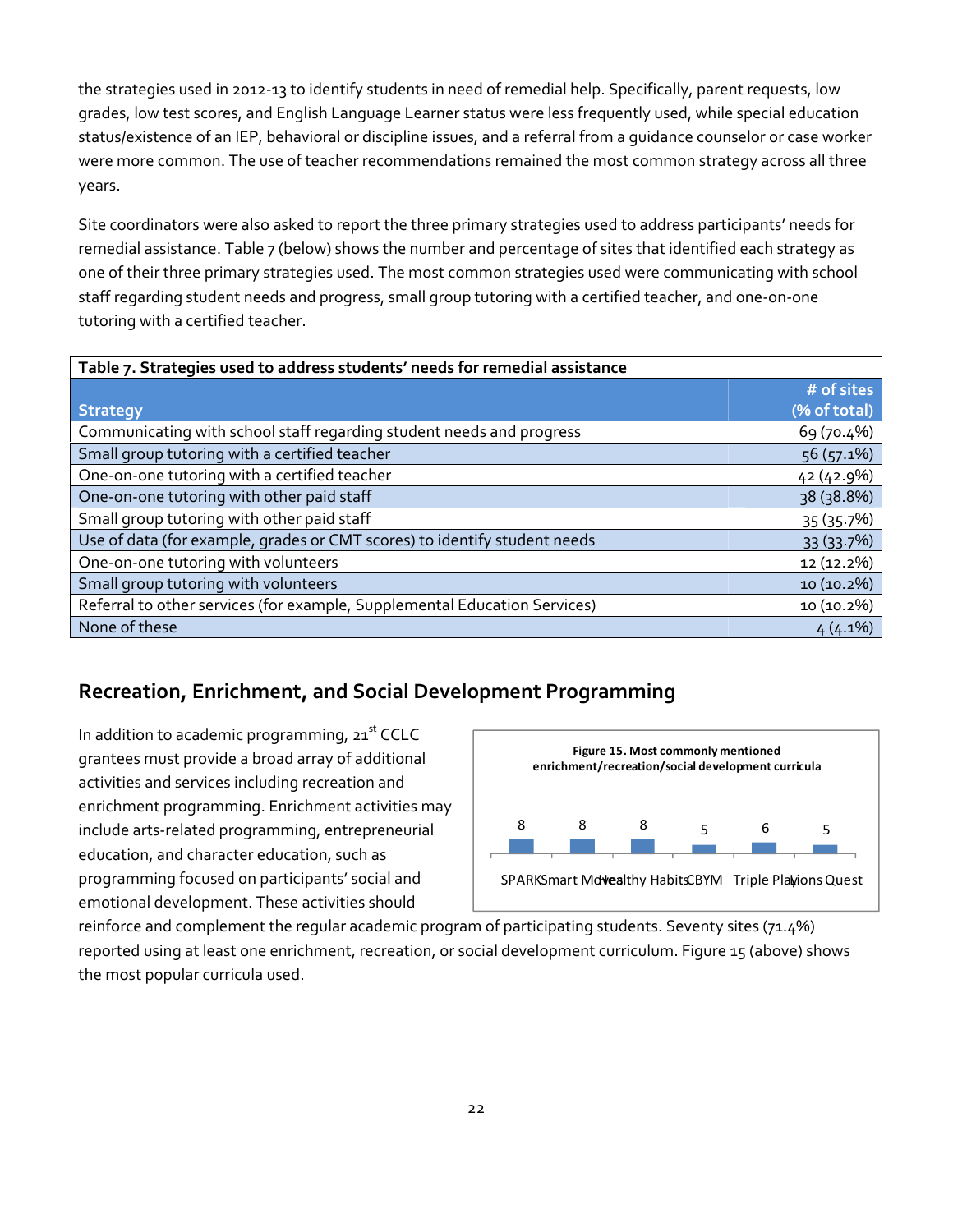### **Section Four:**

### **Parent and Family Programming**

An additional aim of the 21<sup>st</sup> CCLC program is to involve students' parents and families in their events and activities. The 21<sup>st</sup> CCLC legislation explicitly requires sites to provide families with "opportunities for literacy and related educational development"(Elementary and Secondary Education Act). In order to meet this requirement, programs should provide direct services to parents (e.g. family literacy activities, opportunities for parent educational development) and promote parents' involvement in both their children's school and the after school program. The importance of this aspect of programming is reflected in the fact that Connecticut 21<sup>st</sup> CCLCs are required to allocate a portion of their budget for this purpose.

### **Parent and Family Coordinators**

**Sixty sites (61.2%) had a specific person responsible for parent and family involvement ("parent/family coordinator"),** a slight increase over 2011‐12 (59.3%) and 2010‐11 (61.1%).

### **Communicating with Parents and Families**

Site coordinators indicated which strategies they used to communicate with parents about the program. Figure 16 (below) shows the percentage of sites that used various strategies during 2012‐13. The most common strategies used were relaying information through the participant and talking to parents over the phone. Over half of participating sites also spoke to parents in person, mailed pertinent information to parents, and held events or meetings for parents. Due to changes in the EYR survey concerning communication strategies, direct comparisons with previous school years cannot be made. However, overall trends appear to be similar to past years.

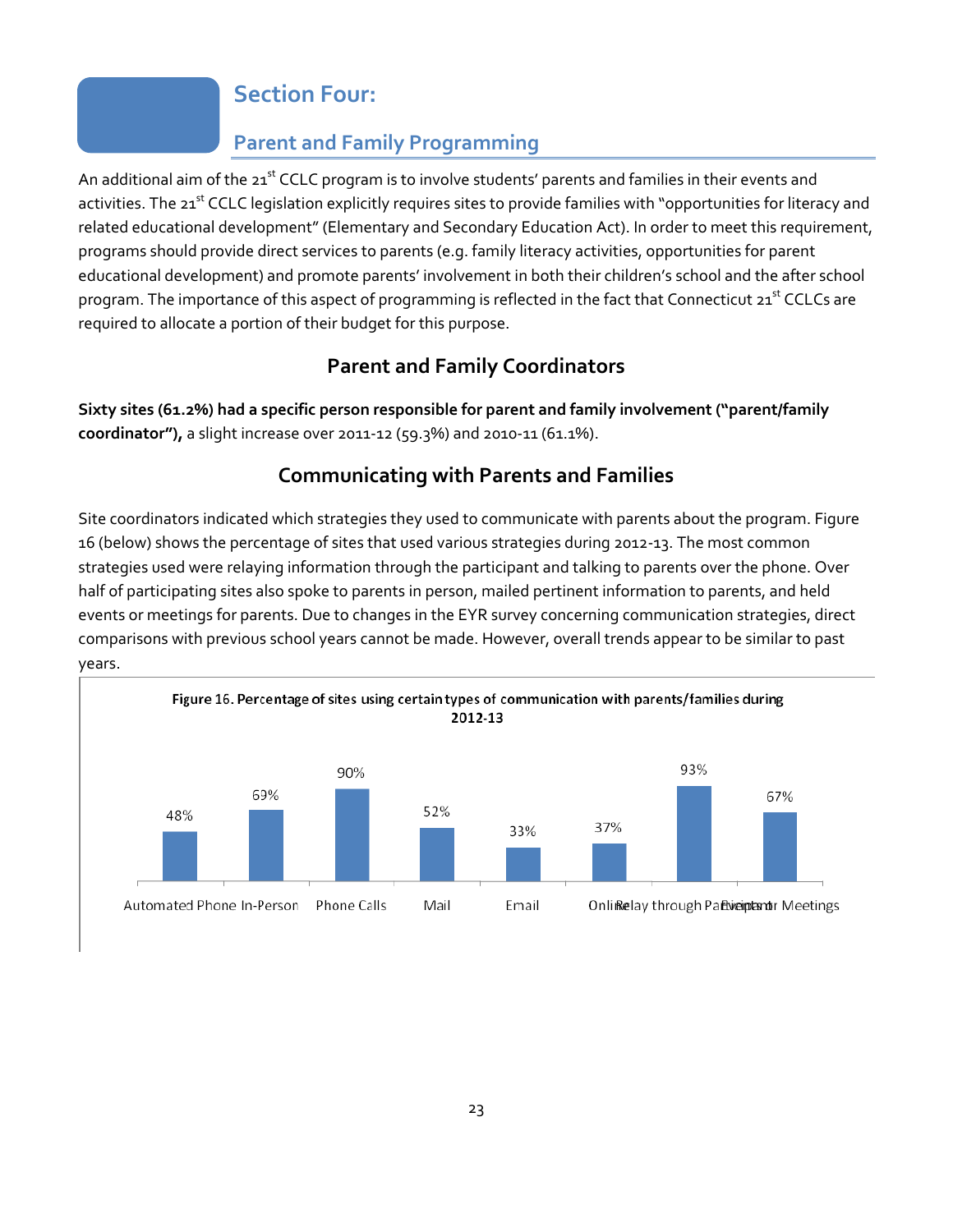This year's EYR asked site coordinators to select all the strategies they utilized to involve parents and families. Figure 17 (below) shows the frequency of sites using each involvement strategy. The most commonly used strategy was inviting parents to the after school program, followed closely by asking parents and family members for feedback about programming. About half of the sites acted as a liaison for the parents with the school. The least utilized strategy was involving parents in decision‐making. Three sites described other ways they engaged parents and families, and these included holding family fun nights, having parents teach various programs, and working closely with the PTO and School's Leadership Team to ensure family engagement. Again, direct comparisons with previous school years cannot be made due to changes in the survey questions. However, the general trends appear to be similar.



#### **Events for Parents and Families**

Site coordinators were asked what parent or family events the program offered throughout the school year. Figure 18 (below) displays the percentage of sites that held each kind of parent or family event. It should be noted that site coordinators were asked to select all events that they held, so the percentages may add up to more than 100. The most commonly held event was sponsoring social events. Holding workshops for parents was second and a family literacy event was the third most common event. The least held events were adult education workshops and having a parent advisory council. Again, general trends were similar to past years.



### **Parent and Family Funding from the 21st CCLC Grant**

Each site is specifically provided funding for parent involvement, and sites coordinators have been asked about this in each of the past three years. In 2012‐13, five sites (5.1%) indicated that they did not use these funds during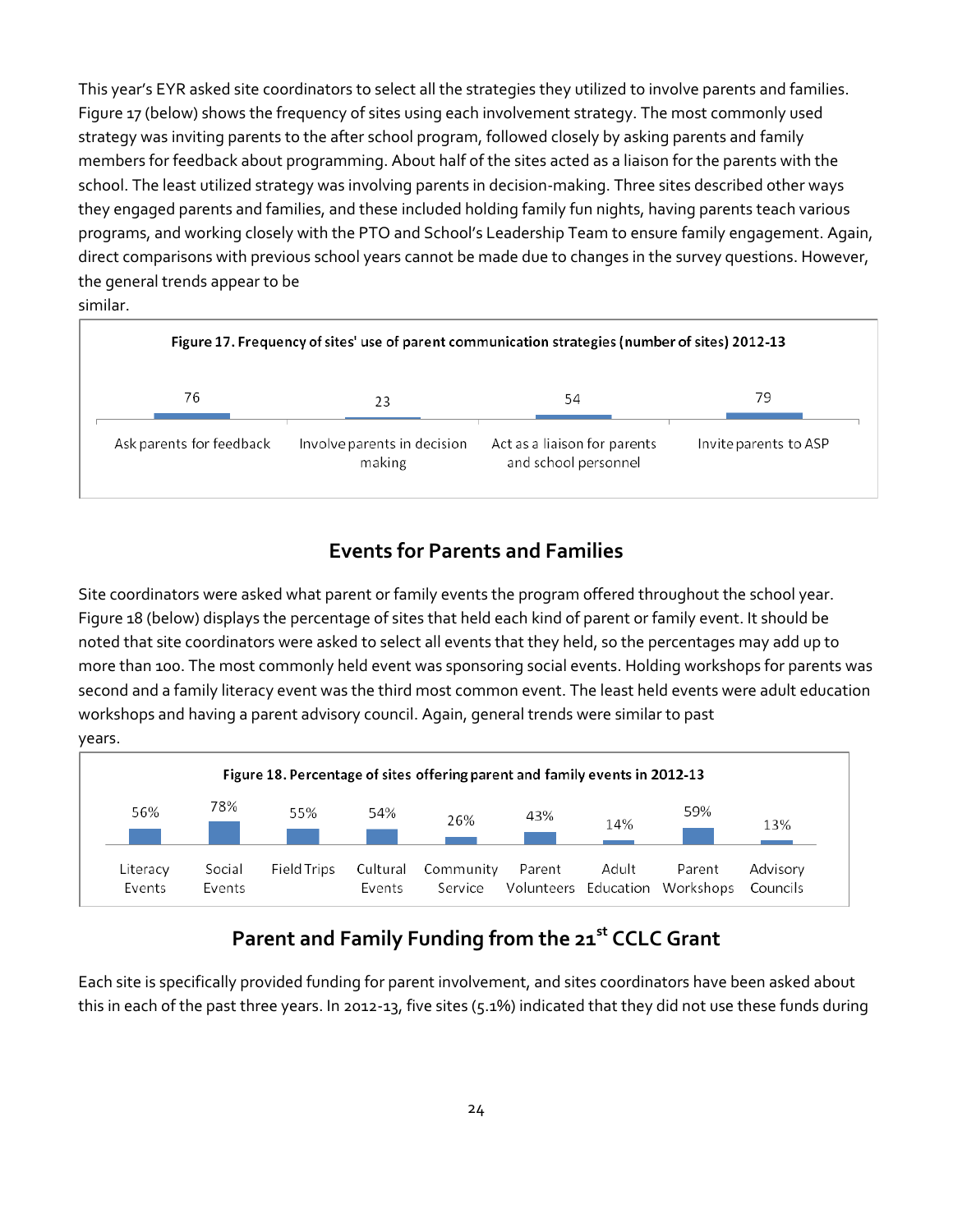the school year. Table 8 (next page) compares how sites allocated funding each year. Two new categories were added to the 2011-12 report, so this information is not available for the 2010-11 school year.

### **On‐Site Events for Families**

Most sites (n=87, 88.8%) used these funds to provide activities and events for families at the ASP site. Common on‐site events for families included

family holiday events, student showcases, and family fun nights.

### **Parent‐Only Events**

A third of sites (n=33, 33.7%) used the funds to provide parents‐only events. The majority of parent‐only events were parent workshops focused on parents' role in their children's lives. Workshops focused on topics such as positive parenting, health and nutrition, and the college admissions process.

| Table 8. Sites' use of parent and family funds: Comparison 2010-11, |                                        |                                        |                                             |
|---------------------------------------------------------------------|----------------------------------------|----------------------------------------|---------------------------------------------|
| 2011-12, and 2012-13                                                |                                        |                                        |                                             |
|                                                                     | 2010-2011#<br>of sites<br>(% of total) | 2011-2012#<br>of sites<br>(% of total) | $2012 - 2013$ #<br>of sites<br>(% of total) |
| On-site events for<br>families                                      | 66 (69.5%)                             | 76(83.5%)                              | 87 (88.8%)                                  |
| Parent-only events                                                  | 36 (37.9%)                             | 32 (35.2%)                             | 33 (33.7%)                                  |
| Off-site events for<br>families                                     | 20 (21.1%)                             | 30(33%)                                | 45 (45.9%)                                  |
| Materials and supplies                                              | 18 (18.9%)                             | 49 (53.8%)                             | 60 (61.2%)                                  |
| Family literacy activities                                          |                                        | 45 (49.5%)                             | 46 (46.9%)                                  |
| Adult education                                                     |                                        | 13 (14.3%)                             | 9(9.2%)                                     |

### **Off‐Site Events for Families**

Forty-five sites (45.9%) utilized the parent and family involvement funds to sponsor off-site events for families. These events included field trips to places like the zoo or out‐of‐state colleges and volunteering at local community organizations.

#### **Materials and Supplies**

Over half of the sites (n=60, 61.2%) used funds to purchase general materials and supplies (rather than supplies for specific events) like books and magazine subscriptions.

### **Family Literacy Activities**

Nearly half of the sites (46.9%) hosted family literacy nights to increase family and parent involvement. A number of sites used the funds to provide the Lee Y Seras literacy series to parents and families of student participants.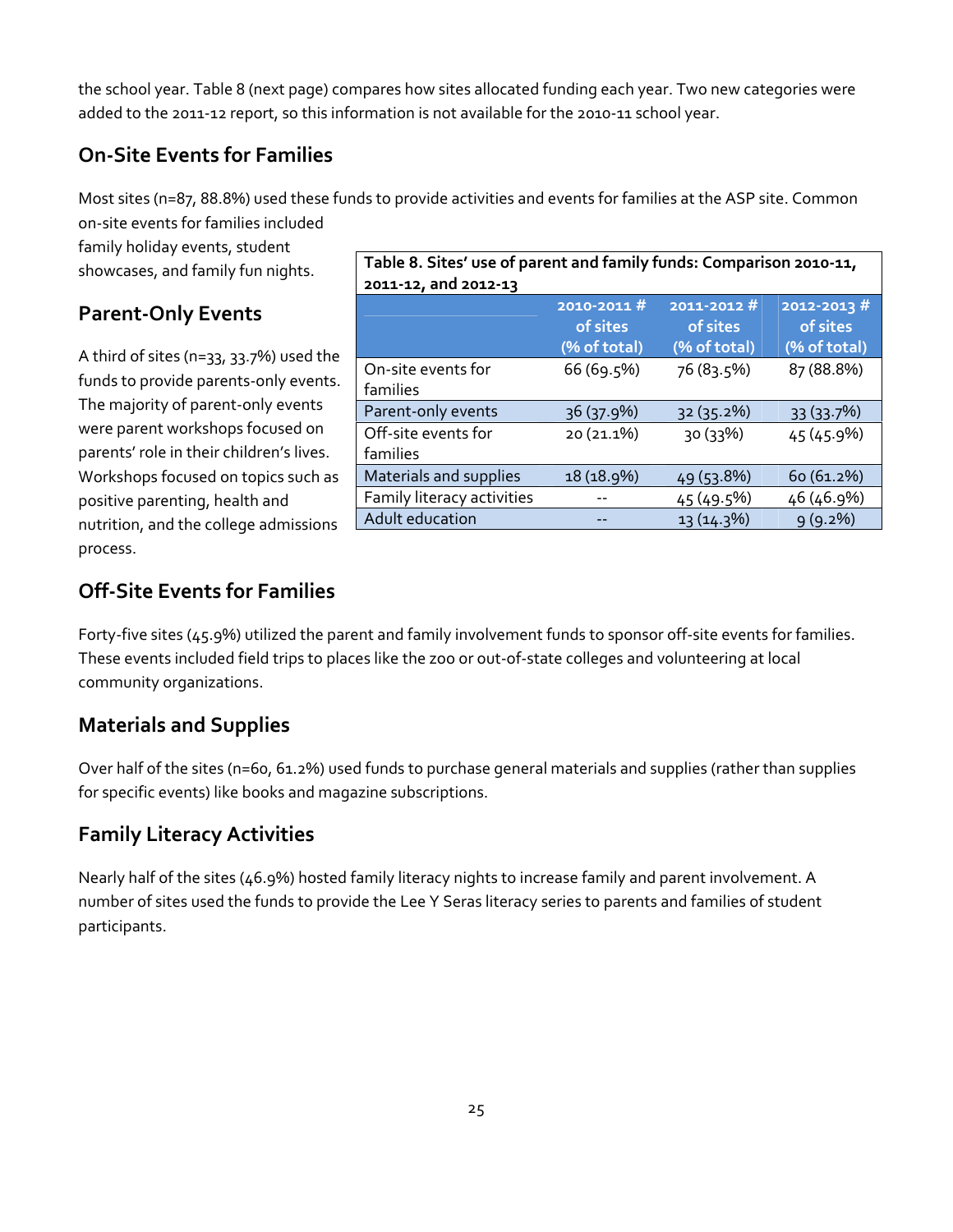## **Adult Education**

Funds were used to offer adult education at 9 sites (9.2%) during the 2012‐13 school year.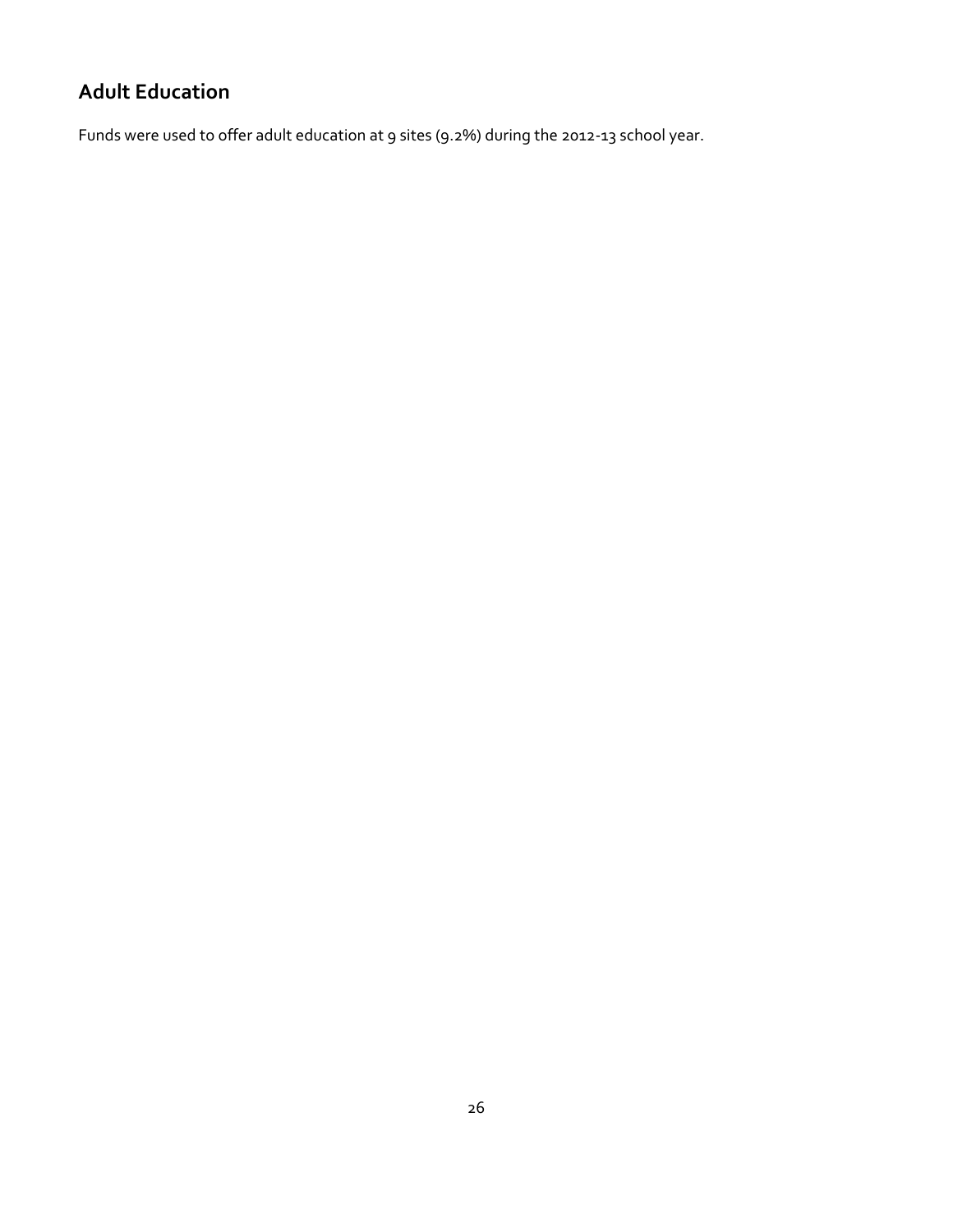#### **Section Five:**

#### **Relationships with Partner Schools**

A primary goal of the 21<sup>st</sup> CCLC program is to provide students in under-resourced schools with academic programming that is aligned with the learning objectives in core academic subjects and enrichment opportunities that complement school day learning (U.S. Department of Education, 2003). In order to achieve this goal, grantees are required to submit their grant with at least one partner school to ensure high quality communication between school staff and participants' schools. Although only one partner school is required, some grantees have more than one partner school.



communicated with school day teachers about a variety of topics. Figure 19 (right) shows how often each topic was discussed with school day teachers. Over half of the sites reported discussing homework assignments, the needs of individual students, and the use of space and other resources on at least a weekly basis. A little under half of the sites reported discussing program alignment and curriculum/learning objectives on at least a weekly basis. These

Site coordinators were asked how often they

The EYR also asked for the most commonly utilized communication strategies between school day staff and after‐school program personnel. Although all communication strategies were used by at least a quarter of sites on at least a weekly basis, in‐person meetings were by far the most commonly utilized strategy with 78 sites (79.6%) reporting its use. Emailing (n=59 sites, 60.2%) was the second and written communication through students (n=57 sites, 58.2%) was the

results are similar to the 2011‐12 report.

third most commonly utilized strategy. These results are similar to the 2011‐12 school year. However, differences in the questions between yearly surveys make direct comparisons impossible.

#### **Communication with School Day Staff**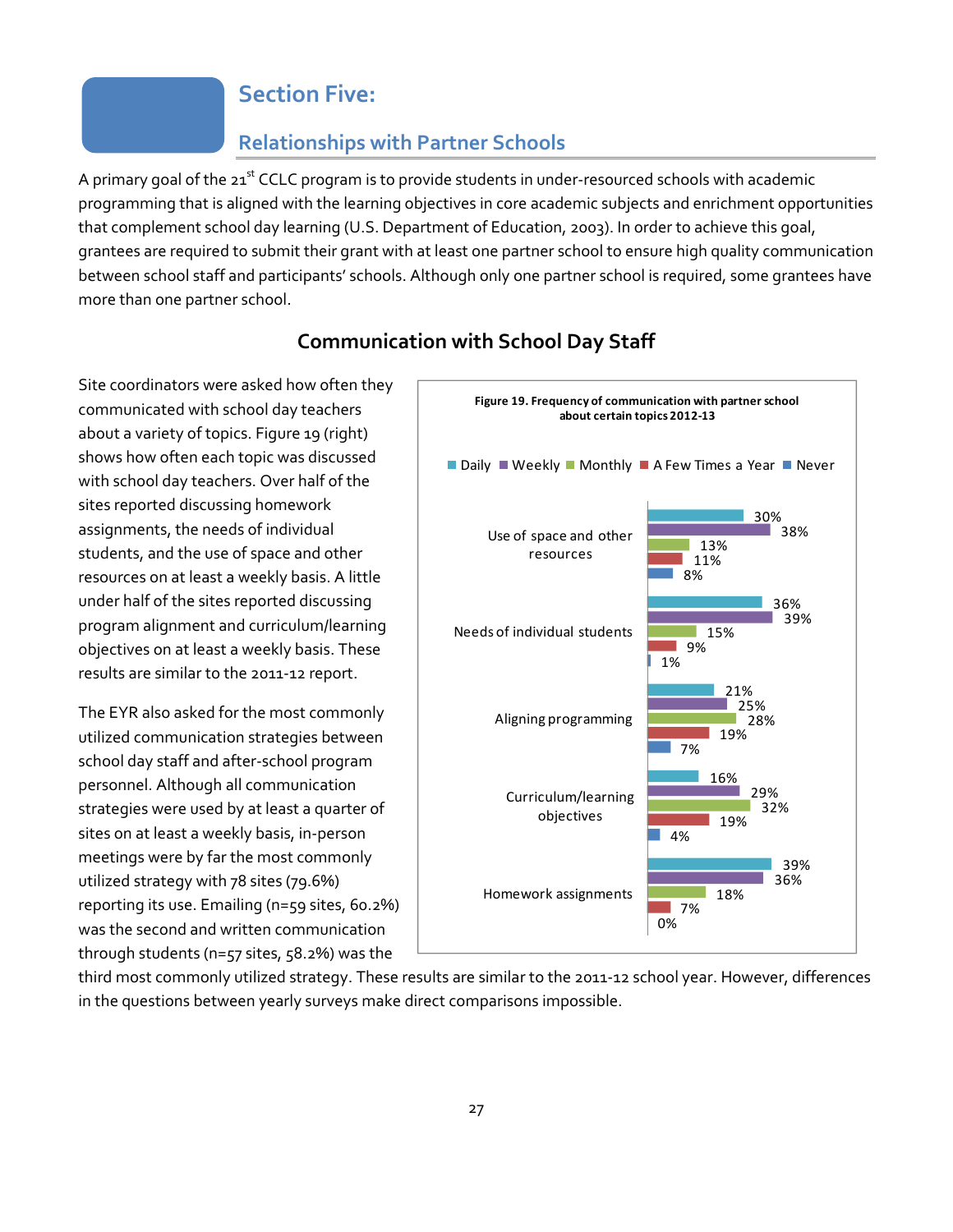Finally, site coordinators were asked to select how often the site communicated with a variety of school day staff. Figure 20 (right) lists the number of sites that communicated with each person on at least a weekly basis. The majority of sites reported communicating most often with the school day teachers or the school day principal.



#### **Quality of Collaboration with the Partner School**

Site coordinators were asked to rate the quality of their site's relationship with school day staff (Figure 21, right). The vast majority (n=84, 85.8%) rated their collaboration as excellent or good. This was an increase from 2011‐12 where 83.5 percent of site coordinators rated the collaboration as good or excellent, but a slight decrease from 2010‐ 11 (86.3%). Similar to last year, very few sites seemed dissatisfied with the relationship.



#### **Challenges to Maintaining Positive Relationships with the School**

Based on the open‐ended responses in the 2011‐12 report, site coordinators were asked to identify which areas were major or minor challenges to maintaining positive relationships with their partner school(s) during 2012-13. Table 9 (next page) shows the percentage of sites reporting each area as a major or minor challenge. Less than seven percent of sites reported any area as being a major challenge. Access to space at the after school site was the most commonly reported minor challenge (28 sites, 28.6%) and the most commonly reported major challenge (6 sites, 6.1%). The consistency of expectations of students between school day and after school staff was also a commonly reported minor challenge (n=25, 25.5%).

#### **Differences in Expectations**

Some site coordinators provided additional open‐ended comments to describe the challenges they reported in Table 9 (next page). One of the most common minor challenges described was consistency of expectations of students between the school and after school program. This included managing differences in behavior, academic, and social expectations of students coming to the after school program from different schools and keeping expectations consistent during the transition between the end of the school day and start of the after school program.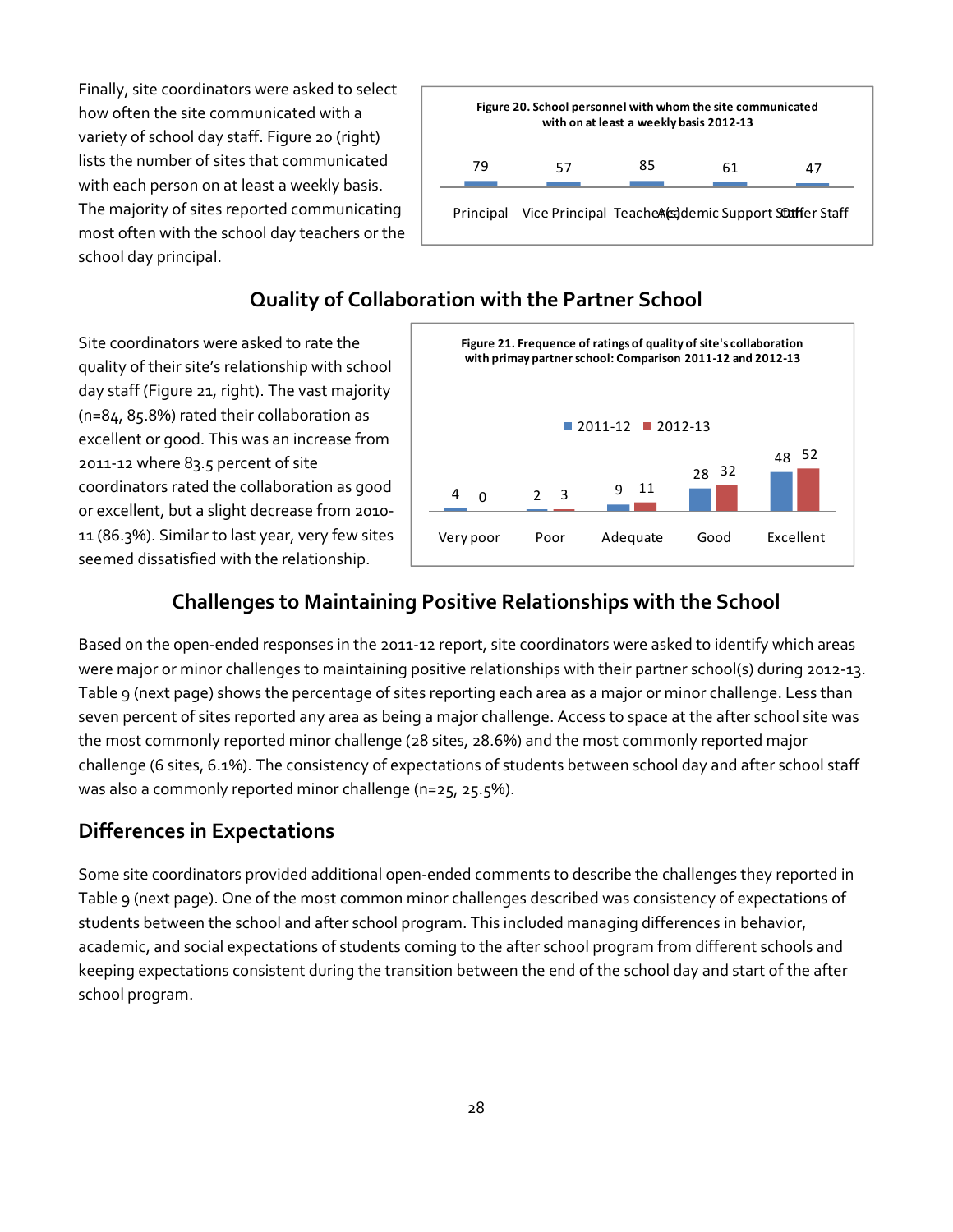### **Space Issues and Scheduling Conflicts**

Site coordinators also described several challenges with access to space. These included difficulty with gaining access to space, adequate materials, and having to share space with other programs. Additionally, one site reported difficulty in adequately providing the academic portion of their programming due to a mandatory, weekly after school meeting with school administrators.

**Table 9. Sites' report of the major and minor challenges of maintaining positive relationships with partner school(s)**

|                                                     | <b>Major</b><br><b>Challenge</b><br># of sites<br>(% of total) | <b>Minor</b><br><b>Challenge</b><br># of sites<br>(% of total) |
|-----------------------------------------------------|----------------------------------------------------------------|----------------------------------------------------------------|
| Commitment/support from<br>school day staff         | $5(5.1\%)$                                                     | 25 (25.5%)                                                     |
| Communication with<br>school day staff              | $2(2.0\%)$                                                     | 17 (17.3%)                                                     |
| Ability to meet with school<br>day staff            | $5(5.1\%)$                                                     | 20 (20.4%)                                                     |
| Consistency of student<br>expectations              | $3(3.1\%)$                                                     | 25 (25.5%)                                                     |
| Access to data/information<br>from school day staff | $5(5.1\%)$                                                     | 21 (21.4%)                                                     |
| Participant recruitment<br>from schools             | $5(5.1\%)$                                                     | 20 (20.4%)                                                     |
| Access to space at after<br>school site             | $6(6.1\%)$                                                     | 28 (28.6%)                                                     |
| Staffing changes at partner<br>site(s)              | $3(3.1\%)$                                                     | 13 (13.3%)                                                     |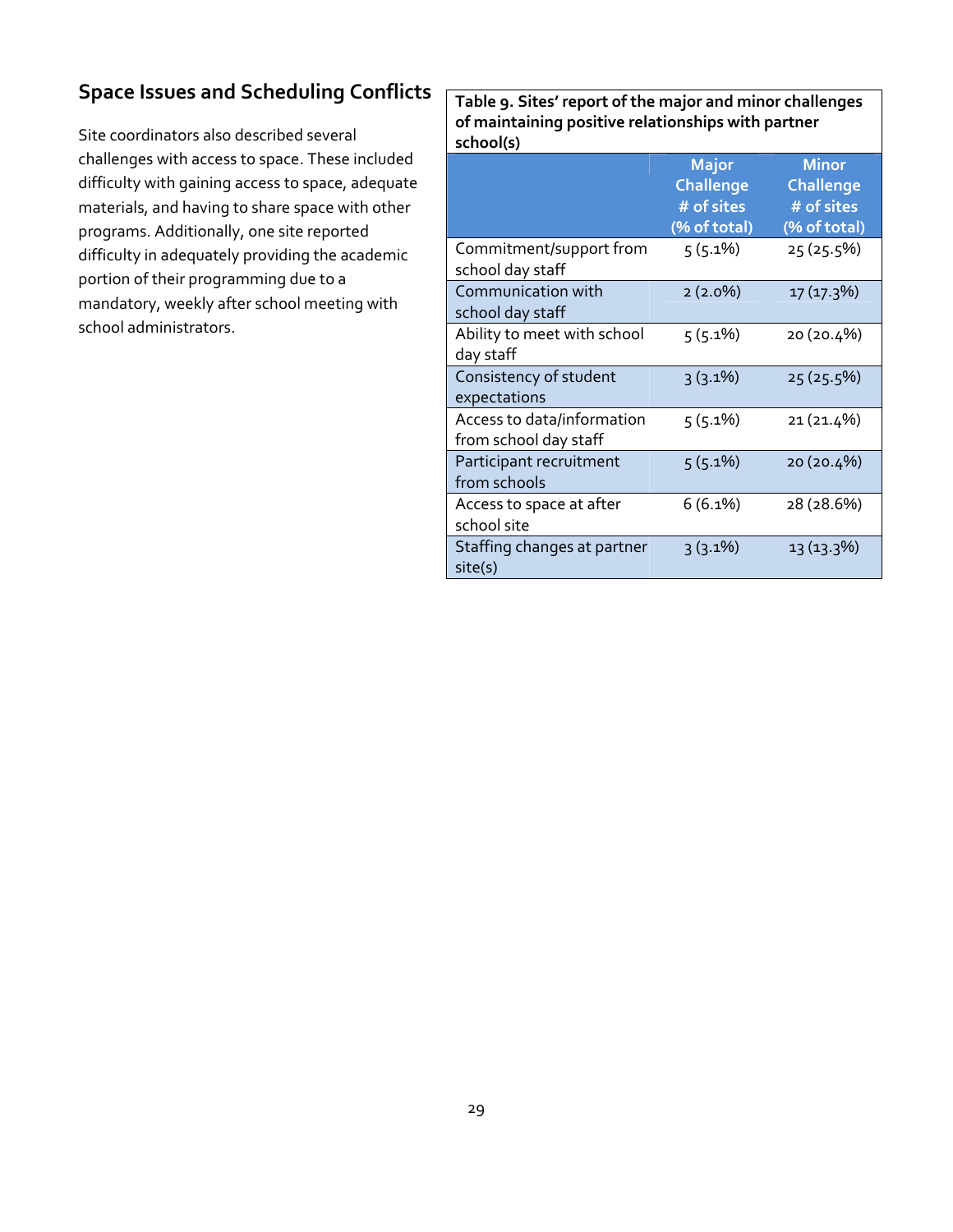### **Section Six:**

#### **Community Partnerships**

In addition to creating partnerships with parents, families, and schools, relationships with community partners are also critical to the success of  $21<sup>st</sup>$  CCLC sites. In 2012-13, 95 sites (96.9%) reported partnering with the community in some way, an increase from the 2011‐12 school year (86 sites, 94.5%). Table 10 (right), shows how sites partnered with the community in each of the last two years. Overall, the percentage of sites reporting the use

| Table 10. Ways sites partner with the community in 2011-12 and |                                       |                                           |
|----------------------------------------------------------------|---------------------------------------|-------------------------------------------|
| 2012-13                                                        |                                       |                                           |
|                                                                | 2011-12<br># of sites<br>(% of total) | $2012 - 13$<br># of sites<br>(% of total) |
| Students participated in service<br>learning projects          | 36(39.6%)                             | 45(45.9%)                                 |
| Received resources from the<br>community (donations)           | 43 (47.3%)                            | $53(54.1\%)$                              |
| Members of the community<br>volunteered at the site            | 62(68.1%)                             | 71 (72.4%)                                |
| Members of the community taught<br>specific activities         | 60(65.9%)                             | 70 (71.4%)                                |

of each community partnership strategy increased from the previous year. In both years, the most commonly utilized strategies were having community members volunteer or teach at the site.

"Playhouse on Park came in weekly to teach children drama activities which the children later showcased in a family presentation."

"One of the community partnerships that has been the most meaningful is the collaboration between the staff and students of the school called ATE (Academy of Information Technology and Engineering). They volunteered their time on Fridays to lead a hands‐on science program for third grade to fifth grade called RSPACEE"

"Local high school students volunteered and assisted the students in various activities."

"Our best partnership was with Eye to Eye, a national organization that teamed college mentors with students with ADHD."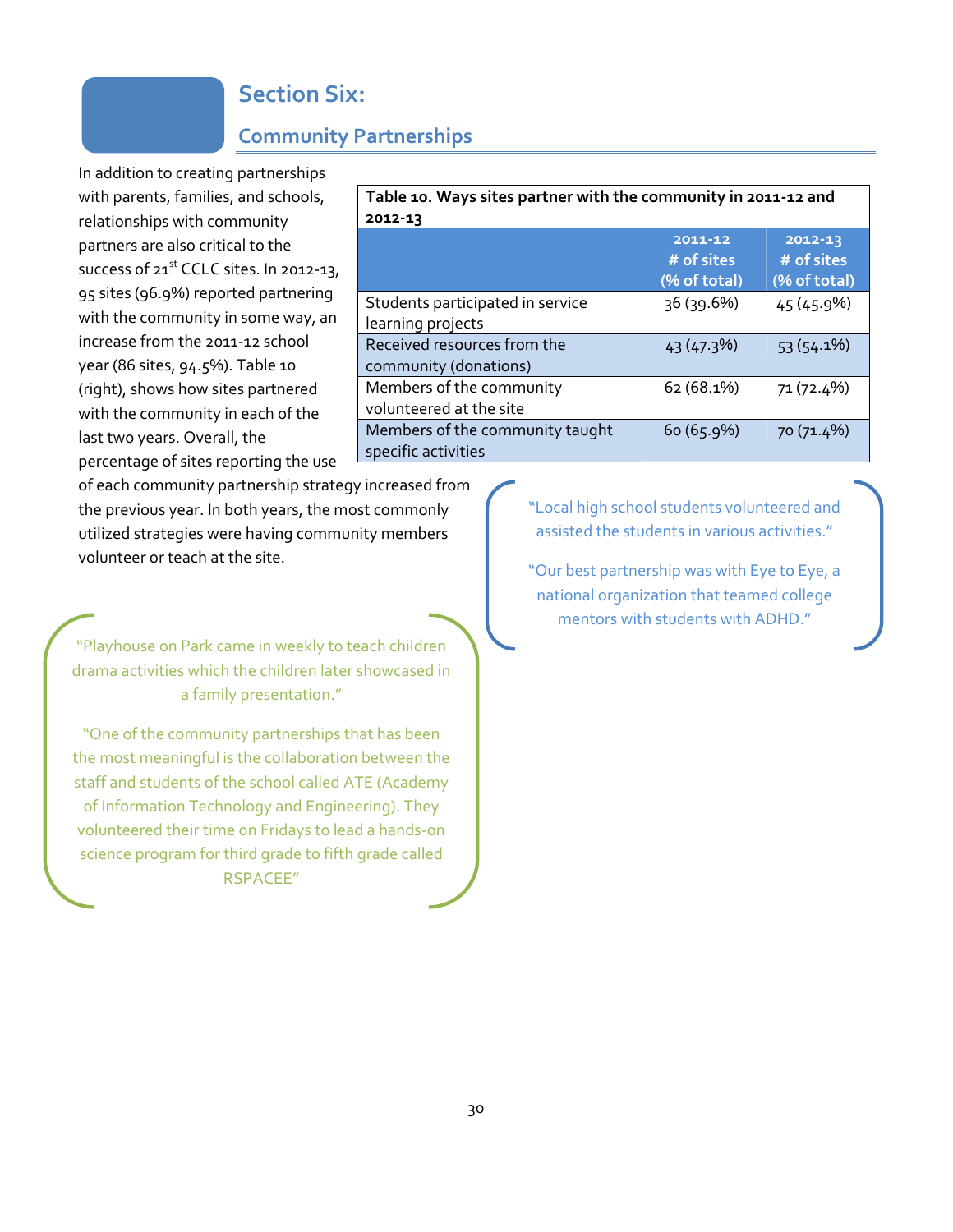### **Section Seven:**

#### **Staffing & Professional Development**

The importance of having high quality staff is consistently emphasized throughout the after school literature. Interactions between program staff and participants are considered to be the primary mechanism through which young people benefit from after school programs (e.g. Eccles & Gootman, 2002; Huang et al., 2008). Therefore, the services provided by  $21^{st}$  CCLC programs are driven by having well‐ trained, stable, and supported staff.

#### **General Staffing Characteristics 2012‐13**

- The average site had **16 total staff members** (range: 2‐65).
- The average site had **3 certified teachers present on a typical day** (range: 0 to 32).
- At a typical site, **38 percent** of the staff was **paid employees who were not certified teachers**.
- On average, **20 percent** of staff members were **certified teachers who were also on staff at the partner school**.
- On average, about **7 percent** of the staff was **certified teachers who were not on staff at the partner school**.
- **Nineteen sties** (19.2%) indicated **parents were part of their staff.**

Quality programming provides stable and consistent staffing. Table 11 (below)

summarizes the average length of employment across sites in 2011‐12 and 2012‐13. Similar across both years, the proportion of staff members heavily favored those who had worked at their sites longer.

### **Staff Meetings, Support, and Professional Development**

#### **Staff Meetings**

A productive and successful way to improve the quality of staff members and program implementation is to hold regular staff meetings, trainings, and professional development events. **Most sites held regular staff meetings at least once a month (n=71 sites, 72.5%).** Thirty‐four sites (34.7%) reported holding staff meetings on a weekly basis.

| Table 11. Average length of staff<br>employment across sites in 2011-12 and<br>2012-13 |                       |                       |
|----------------------------------------------------------------------------------------|-----------------------|-----------------------|
| <b>Staff length of</b><br>employment                                                   | 2011-12<br>% of staff | 2012-13<br>% of staff |
| Fewer than six<br>months                                                               | 12                    | 12                    |
| Six months to one<br>vear                                                              | 34                    | 30                    |
| Between one and<br>two years                                                           | 29                    | 25                    |
| Over two years                                                                         |                       |                       |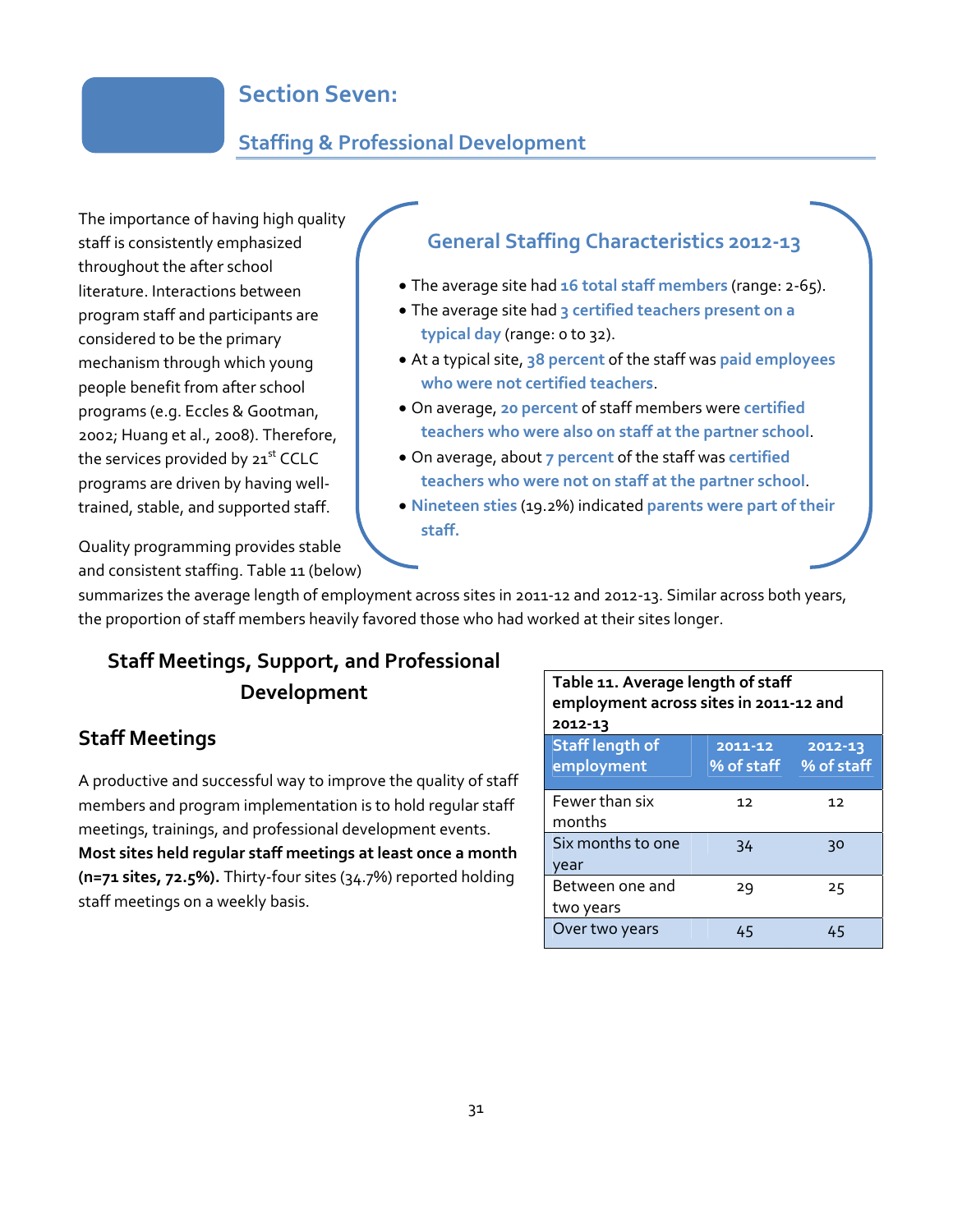Additionally, this year's EYR asked site coordinators how much time, if any, staff was paid to conduct program planning and preparation. **A little over half of the sites (n=57, 58.1%) provided at least one hour of paid time for this purpose.**

### **Staff Training and Professional Development**

Site coordinators were asked to select how often they covered a variety of different topics in their staff training or professional development events. Figure 22 (right) summarizes and contrasts the topics covered in each of the past three years. All 14 topics were covered by a large percentage of programs each year (over 80%).

As can be seen in the figure, in all except for one area (working with a variety of cultural backgrounds), the percentage of sites addressing each topic increased from the previous year. The overall pattern suggests that after seeing a decrease in almost all the areas between 2010‐11 and 2011‐12, sites focused more attention on each of these topics during the 2012‐13 school year.

In this year's EYR, two new topics were added as potential topics to discuss. Sixty‐ seven sites (68.7%) reported discussing Positive Behavior Intervention and Supports (PBIS) during staff training and professional development, and 95 percent of sites reported discussing quality

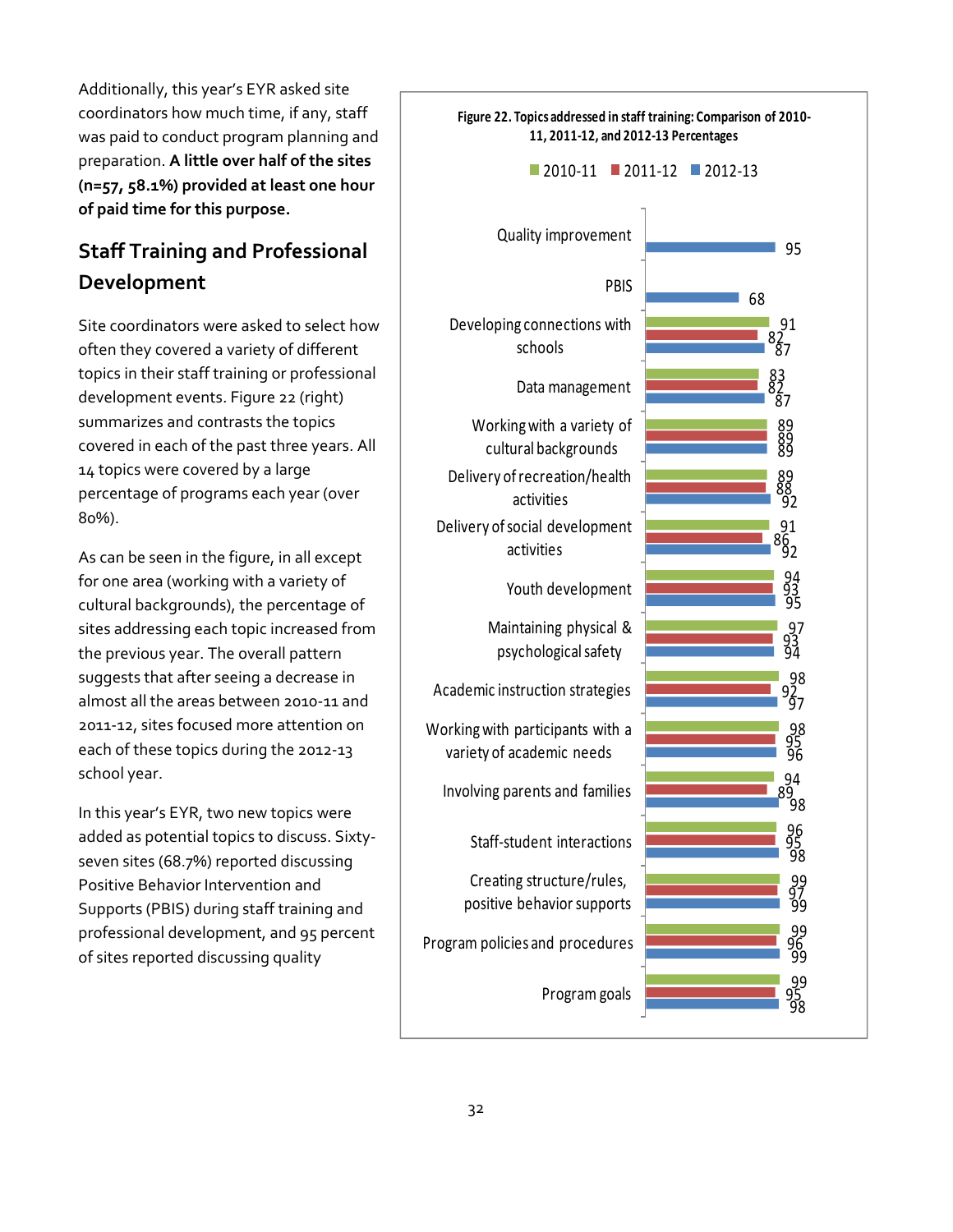improvement during staff training and professional development.

## **Staff Support**

This year's EYR asked about specific types of support made available to all staff to help improve their delivery of academic and/or enrichment/recreation activities. Site coordinators were asked to select all types of support provided so the percentages and frequencies add up to greater than 100 percent or 98 sites. Table 12 (below) provides the number and percentage of sites that offered each type of support to staff members during the 2012‐ 13 school year.

| Table 12. Strategies for providing support for staff                    |              |  |  |  |
|-------------------------------------------------------------------------|--------------|--|--|--|
|                                                                         | # of sites   |  |  |  |
| <b>Strategy</b>                                                         | (% of total) |  |  |  |
| Curriculum planning provided by educational coordinator                 | 41 (41.8%)   |  |  |  |
| Coaching of site staff                                                  | 59 (60.2%)   |  |  |  |
| Co-teaching with site staff                                             | 49 (50.0%)   |  |  |  |
| Evaluation of site staff                                                | 68 (69.4%)   |  |  |  |
| Student data evaluation shared by education coordinator                 | 37 (37.8%)   |  |  |  |
| Education coordinator leading specific lessons/activities with students | 30 (30.6%)   |  |  |  |
| Paid planning time                                                      | 46 (46.9%)   |  |  |  |
| Professional development                                                | 65 (66.3%)   |  |  |  |
| Staff meetings                                                          | 85 (86.7%)   |  |  |  |

The most common form of support were staff meetings. In addition, **sites commonly utilized evaluations of the** site staff, professional development events, and coaching of the site staff to provide support to other staff **members**. Site coordinators also responded to an open‐ended question to describe other ways they provided support to their staff members. Other supports described included daily discussions of positives and areas for improvement, providing materials to staff, holding informal and formal daily meetings with site teachers, and attending UConn's National Center for the Gifted and Talented professional development program prior to the start of the ASP.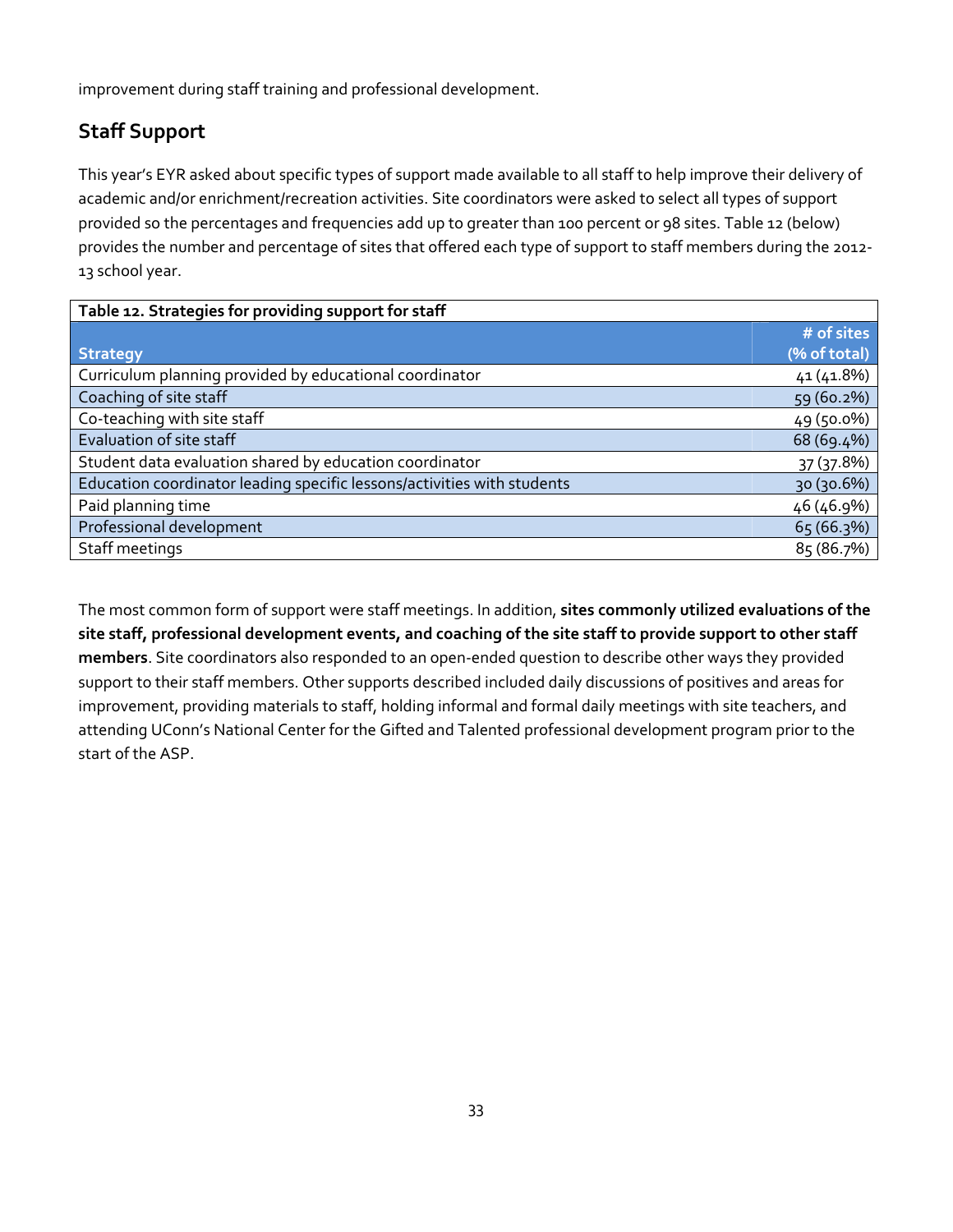## **Section Eight:**

### **Program Improvement and Evaluation Activities**

Applicants for Connecticut  $21^{st}$  CCLCs are required to develop a data-driven evaluation plan as part of their grant proposal. A strong evaluation plan includes identifying the program's specific goals and developing a data management process that enables assessment of progress toward those goals. In order to identify these evaluation plans, this year's EYR asked site coordinators to provide information about the three primary types of information used for program planning and improvement and identify three areas the site planned to target in its program improvement efforts.

## **Sources of Information Used for Program Improvement**

Site coordinators were asked to select the three primary types of information they used for program planning and improvement efforts. Because sites were asked to select three types of information, the frequencies and percentages add up to over 98 sites and 100 percent. Figure 23 (below) shows the number of sites that utilized each source of information. As can be seen from the figure, the most frequently used source of information was input from the site staff with 61 sites (62.2%) reporting its use. Input from school day teachers not on program staff (n=57 sites, 58.2%) and formal feedback from participants (n=48 sites, 49.0%) were the second and third most commonly utilized source of information, respectively. The least likely sources to be utilized were results of program evaluations (n=27 sites, 27.6%) and ideas generated through the quality advising process (n=22 sites, 22.4%).

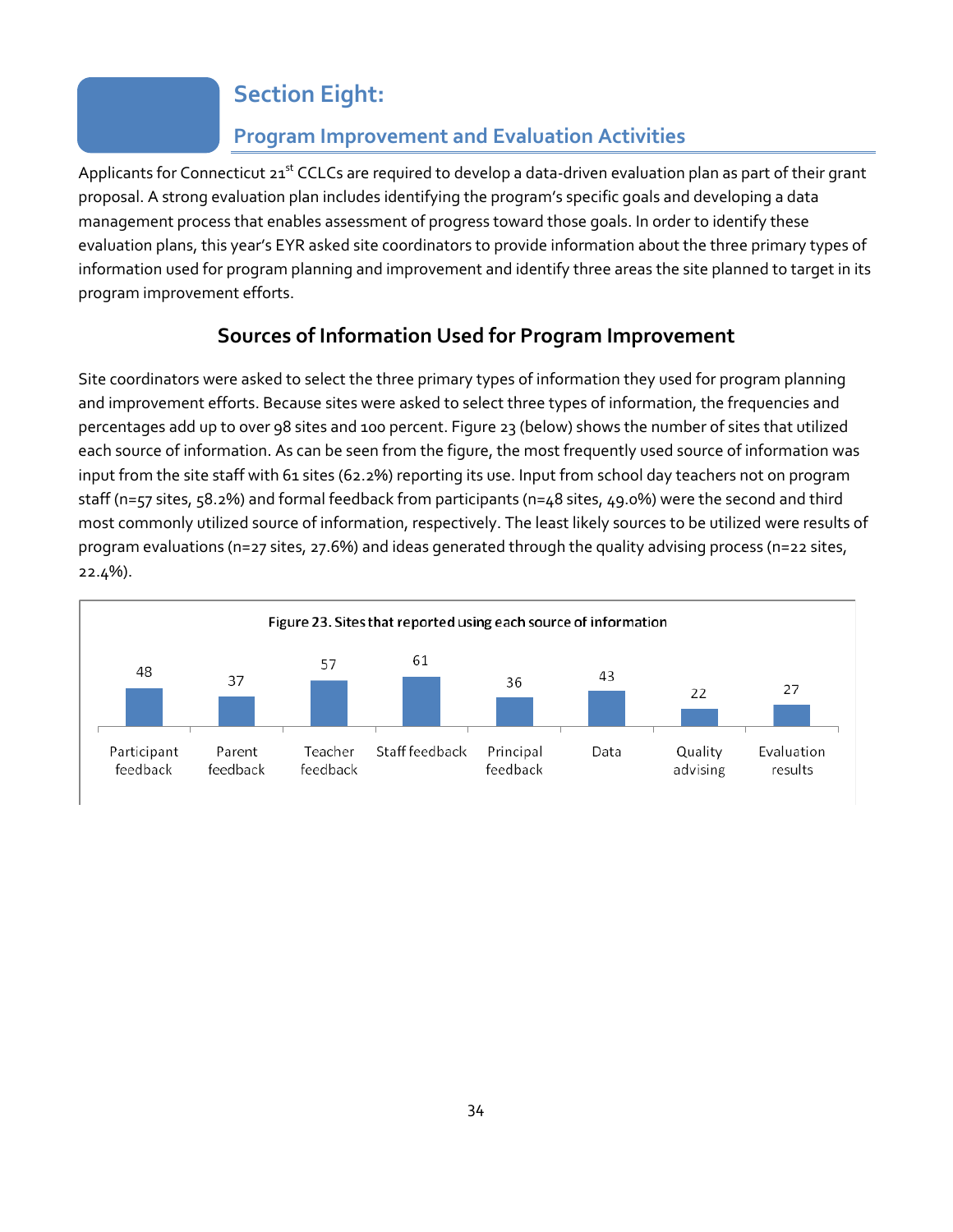#### **Specific Areas Targeted for Program Improvement**

Similar to the 2011‐12 report, site coordinators were given space to list and describe up to three areas the site has identified as a priority for improvement. These results are summarized in Table 13 (right). Overall, the primary results were similar to last year's findings. The **most commonly cited area of priority improvement was parent and family programming (n=40,**

| Table 13. Site coordinators' reported first, second, and third priorities for |               |                |                |              |
|-------------------------------------------------------------------------------|---------------|----------------|----------------|--------------|
| program improvement 2012-13                                                   |               |                |                |              |
| Area                                                                          | <b>Total</b>  | <b>First</b>   | <b>Second</b>  | <b>Third</b> |
| Parent and family programming                                                 | 40            | 12             | 15             | 13           |
| Academic programming                                                          | 37            | 17             | 10             | 10           |
| Variety of activities                                                         | 33            | 7              | 15             | 11           |
| Recruitment, retention, & attendance                                          | 20            | 14             | 10             | 6            |
| Organization/planning, communication/feedback                                 | 34            | 12             | 10             | 12           |
| Community partnerships                                                        | 12            | 3              | $\overline{2}$ |              |
| Staffing (e.g. recruitment, retention,                                        | 33            | 7              | 12             | 14           |
| development)                                                                  |               |                |                |              |
| Behavior and engagement                                                       | $\mathsf{Q}$  | $\Omega$       | 5              | 4            |
| Relationships with schools                                                    | 14            | 4              | 6              | 4            |
| Youth involvement & leadership                                                | 15            | 5              | 5              | 5            |
| Health and wellness                                                           | 5             | $\overline{2}$ | $\overline{2}$ | 1            |
| Social/youth development                                                      | 13            | ξ              | 5              | 5            |
| Data management                                                               | $\mathcal{P}$ | 1              | ο              | 1            |

**40.8%). The second most common area of priority improvement was academic programming (n=37 sites, 37.8%).** Findings begin to diverge from the previous year with organization and planning being the third most cited area of improvement (n=34 sites, 34.7%). Having a variety of program activities and staffing (recruitment, retention, and development) were the fourth most commonly cited area of improvement (both n=33, 34%).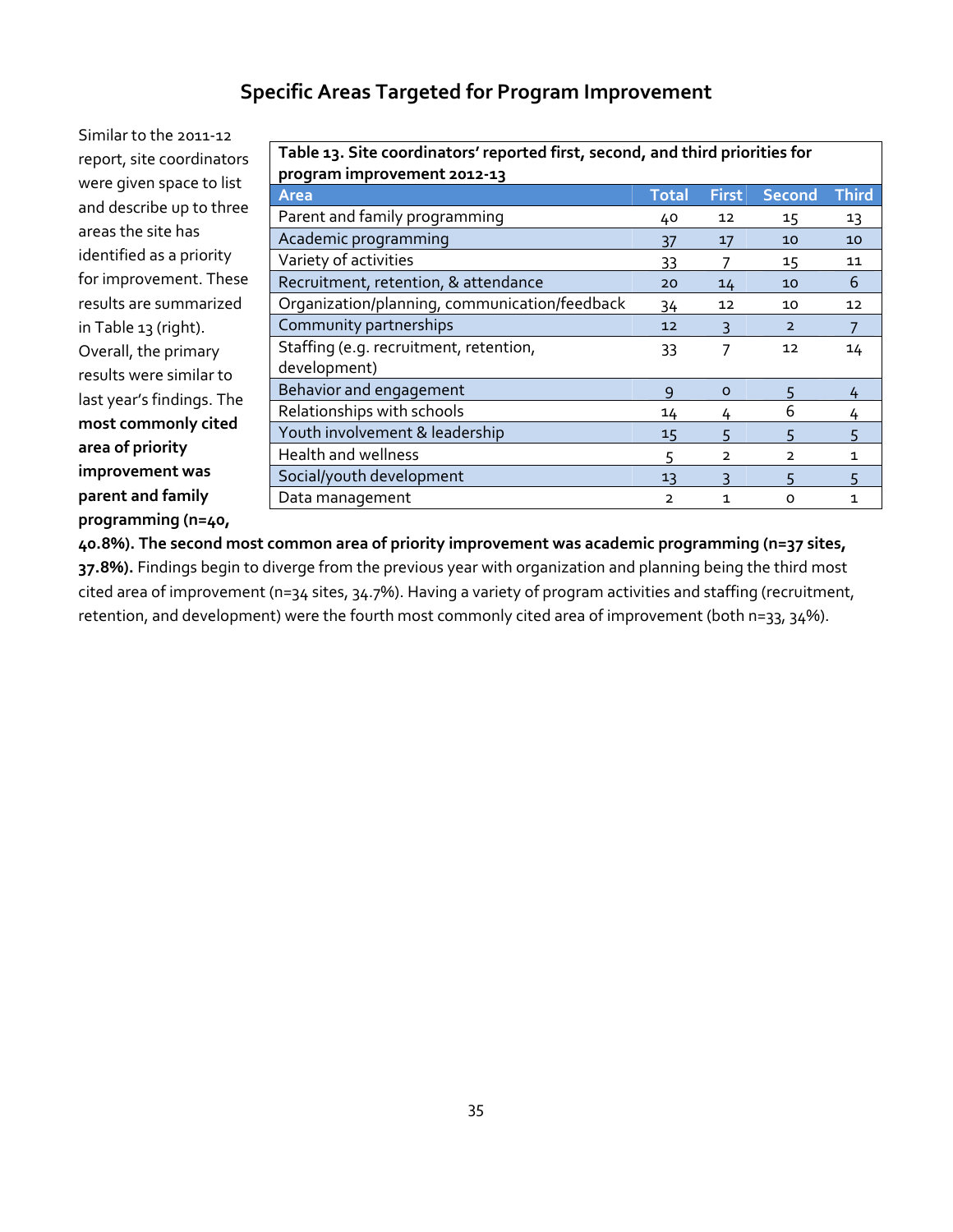### **Section Nine:**

#### **Classroom Management Strategies and PBIS**

For the first time in the 2012‐13 EYR, site coordinators were asked about their use of Positive Behavior Interventions and Supports (PBIS) practices and other behavior management strategies. Research has found that the implementation of PBIS practices during the school day has decreased office discipline referrals and suspensions and produced gains in math achievement (Muscott, Mann, & LeBrun, 2008). Since the goal of the 21<sup>st</sup> CCLC program is to improve academic achievement and decrease disciplinary infractions, the use of PBIS practices may be beneficial to achieving this goal.



behavior management strategies in use during the school year. Figure 24 (above) shows the number of sites that reported using each of the strategies. Most behavior management strategies were used by about half of the sites. The most commonly cited behavior management strategy was having posted rules that specify what behaviors are allowed in the program and which are prohibited (n=63 sites, 64.3%). Providing a discipline code with clear consequences for infractions (n=56, 57.1%) and providing guidelines for staff use of praise (reinforcement) and redirection of students (n=55, 56.1%) were the second and third most common strategies utilized, respectively.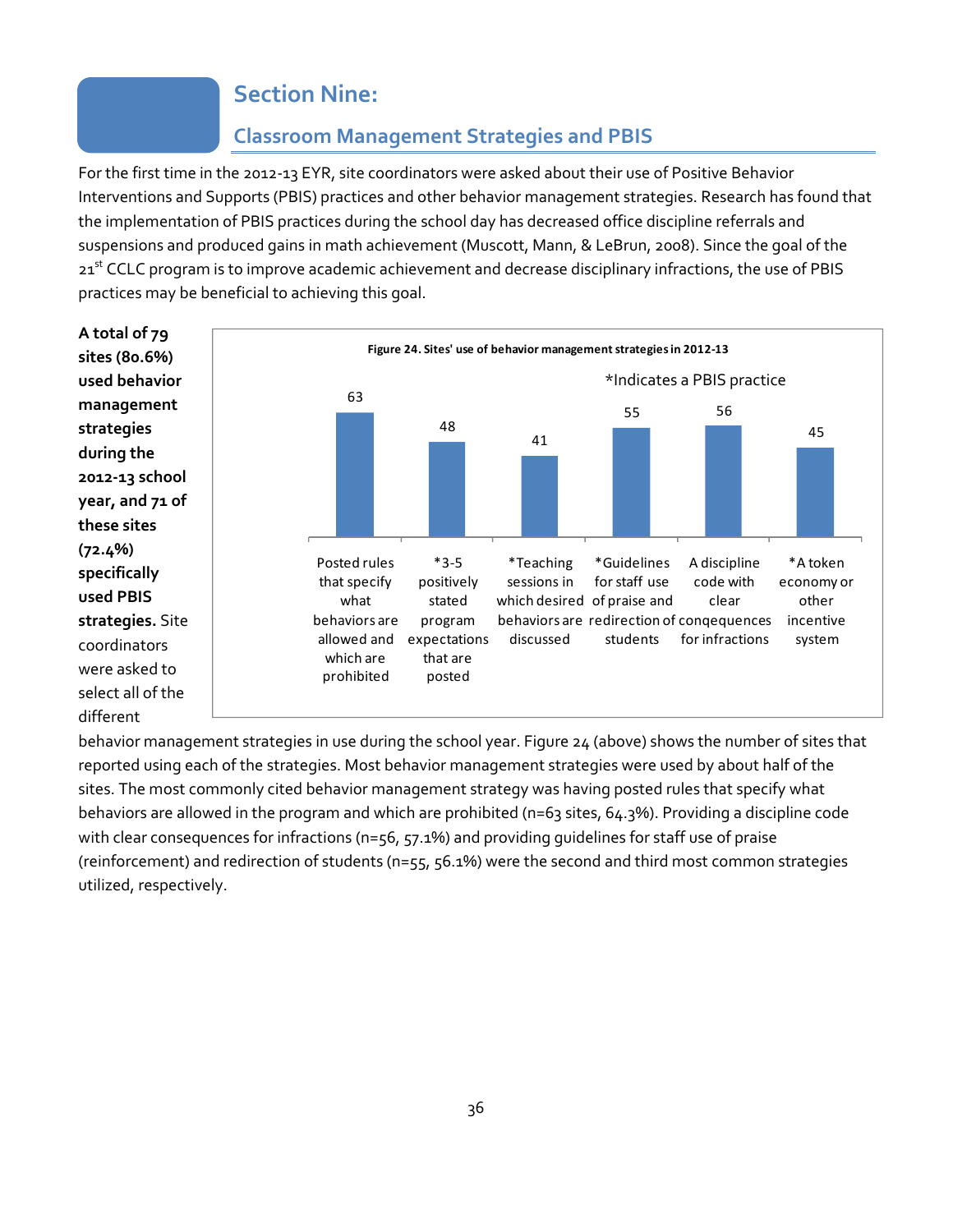## **Section Ten:**

## **School Performance of 2012‐13 21st CCLC Participants**

Three measures were chosen as performance indicators for students participating in 21<sup>st</sup> CCLC programs: academic achievement, school day attendance, and school day behavior.

### **Performance Measure 1: Academic Achievement (CMT/CAPT Proficiency)**

In order to evaluate students' academic achievement, this report used the students' scores on the Connecticut Mastery Test (CMT) or the Connecticut Academic Performance Test (CAPT), both of which were administered in March 2013. Data were available for only a subset of after school participants because not all students took the CMT or CAPT during the 2012-13 school year. Only 3<sup>rd</sup> through 8<sup>th</sup> graders took the CMT, and only 10<sup>th</sup> graders took the CAPT. In addition, the CMT and CAPT Science sections were only given to students in  $5^{th}$ ,  $8^{th}$ , and  $10^{th}$ grades. In some cases, English Language Learners were exempted from these tests. Throughout this section, the 21<sup>st</sup> CCLC students' scores will be compared to the 2012-13 CMT and CAPT scores for students in 21<sup>st</sup> CCLC districts and students across the state as a whole. It should be noted that the scores for the  $21^{st}$  CCLC districts and the state include the ASP students, but the number of ASP students as compared to the overall numbers in each of these categories is so small that the overall impact on the results is negligible.

## **Reading Proficiency of 21st CCLC Participants**

Data were available for 4,706 participants who took the Reading section of the CMT or CAPT in 2013. Figure 25 (right) compares the percentage of  $21<sup>st</sup>$  CCLC participants who scored at proficiency level or higher with the percentages of students in the 21<sup>st</sup> CCLC districts and all students statewide. Among students who took the CMT<sup>7</sup> and students who took the CAPT $^{\rm 8}$ , the proficiency rate for  $21^{st}$  CCLC participants was statistically significantly lower than for students in  $21<sup>st</sup>$  CCLC districts and statewide.

These 2012‐13 results were slightly lower (1‐2 percentage points) compared to those for the preceding year.



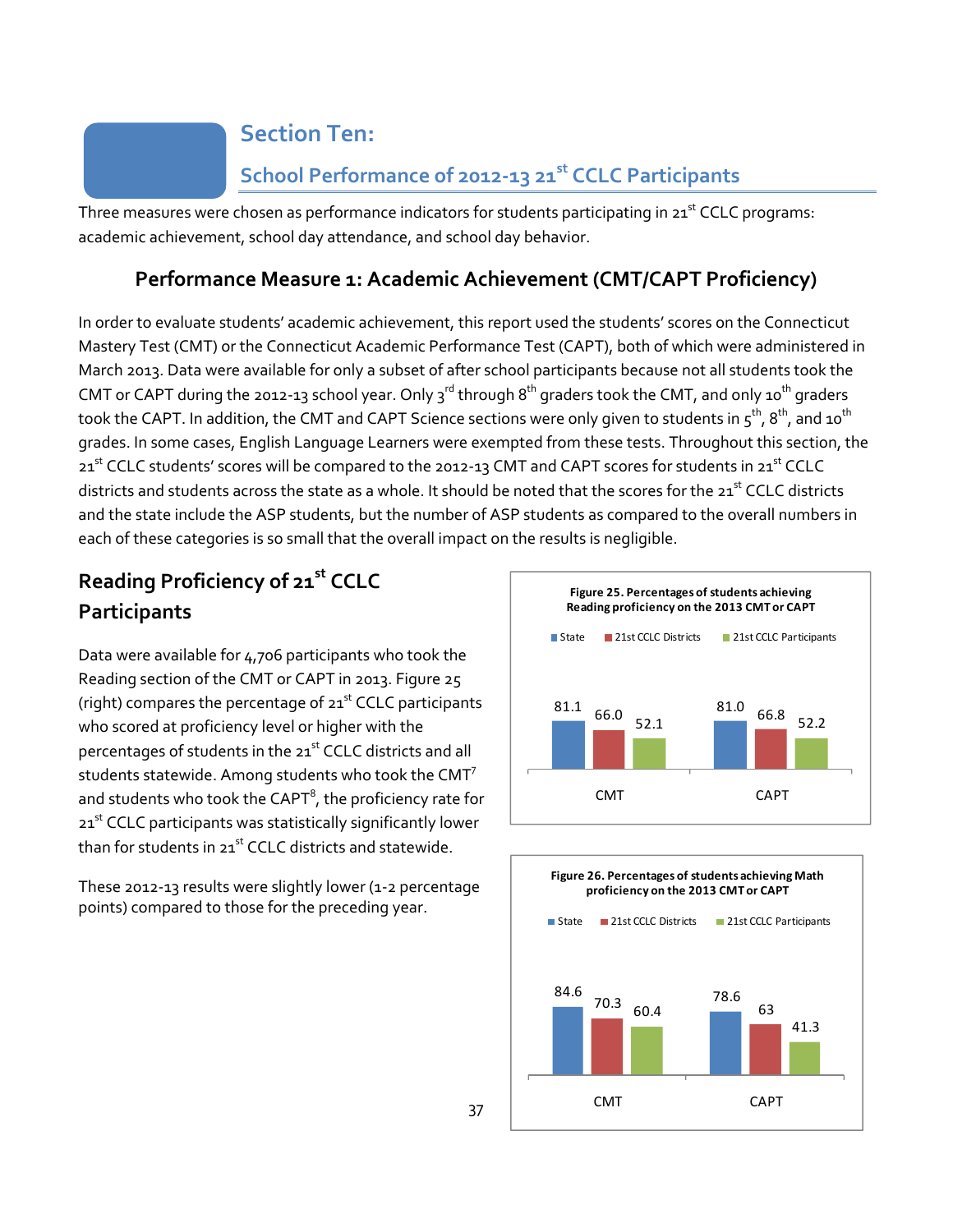#### 38

## **Math Proficiency of 21st CCLC Participants**

Scores on the Math section of the CMT and CAPT were available for  $4.656$  21<sup>st</sup> CCLC participants. Figure 26 (previous page) shows the percentage of  $21^{st}$  CCLC students who scored at the proficiency level or higher on the Math section of the CMT/CAPT test compared with students in the 21<sup>st</sup> CCLC districts and the state as a whole. Among the students who took the CMT in 2012-13, the proficiency rate for  $21^{st}$  CCLC participants was significantly lower than the proficiency rate for students in the 21<sup>st</sup> CCLC districts and the proficiency rate for students statewide. $9$  The same pattern of results was found for students taking the CAPT $^{10}$ .

This year's CMT results indicated about a 5 percent decline in the percentage of students achieving Math proficiency compared to last year. Performance on the Math CAPT remained unchanged.

## **Writing Proficiency of 21st CCLC Participants**

Of all the  $21^{st}$  CCLC participants, data on Writing proficiency was available for 4,699 students. Figure 27 (right) compares the percentage of  $21<sup>st</sup>$  CCLC participants who scored at the proficiency level or higher with the rates for students in 21<sup>st</sup> CCLC districts and statewide. Proficiency rates for 21<sup>st</sup> CCLC students who took the  $CMT^{11}$  and the CAPT<sup>12</sup> Writing section were significantly lower than the proficiency rates of students in the 21<sup>st</sup> CCLC districts and all students statewide.



CMT Writing results were the same as in the preceding year. However, CAPT Writing proficiency rates declined 9.5 percentage points compared to last year.

### **Science Proficiency of 21st CCLC Participants**

During 2012‐13, the Science section of the CMT/CAPT was only administered to students in  $5^{th}$  (CMT),  $8^{th}$ (CMT), and  $10^{th}$  (CAPT) grades. Therefore, Science proficiency scores were available for only  $1,431$   $21<sup>st</sup>$  CCLC participants. Figure 28 (right) compares the percentage of 21<sup>st</sup> CCLC participants scoring at proficiency or higher compared to students in the 21<sup>st</sup> CCLC districts and all students statewide. CMT Science proficiency rates for 21<sup>st</sup> CCLC participants were statistically significantly lower than students in the 21<sup>st</sup> CCLC districts and all

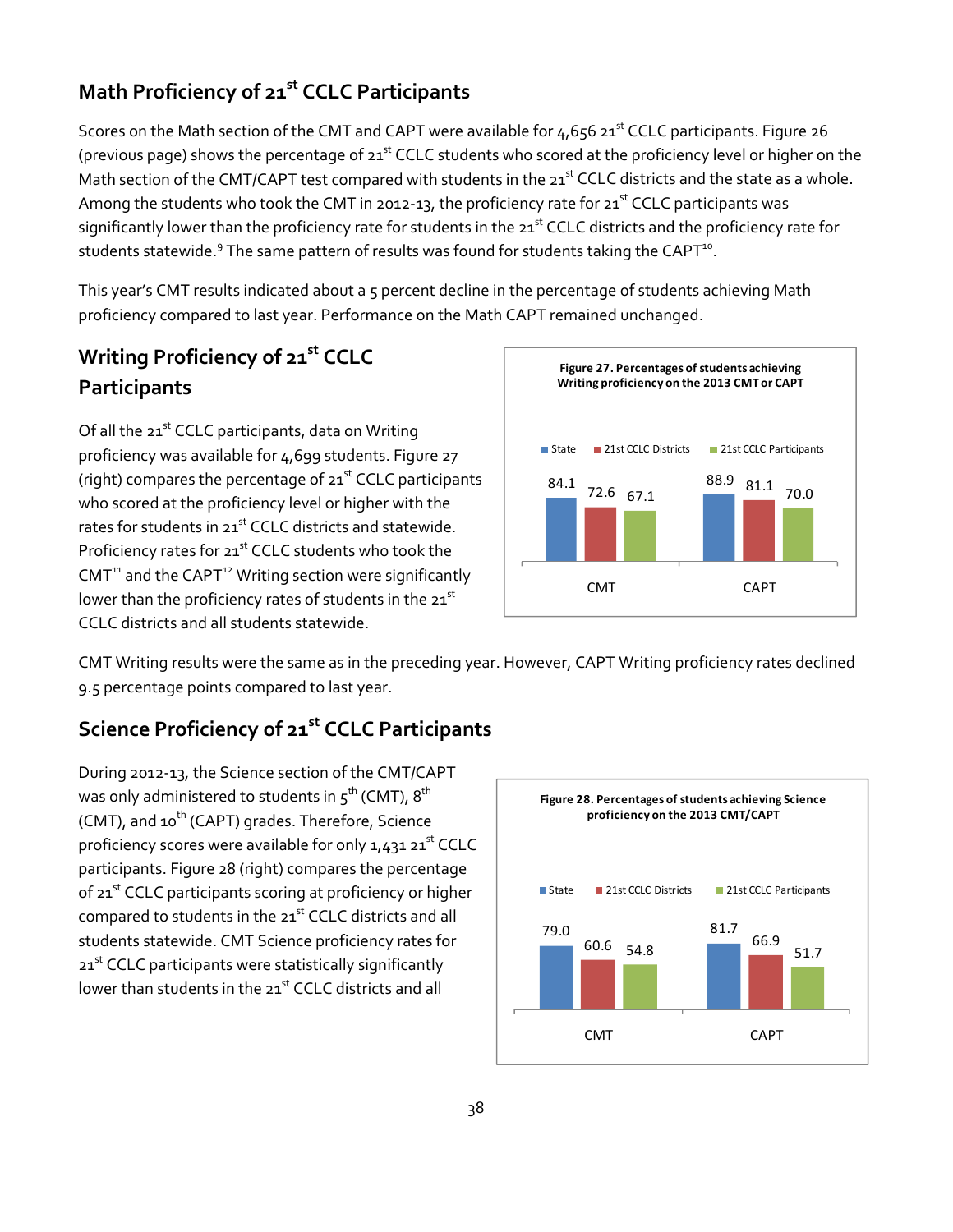students statewide<sup>13</sup>. Additionally, 21<sup>st</sup> CCLC participants who took the CAPT also had a significantly lower proficiency rate than students in the 21<sup>st</sup> CCLC districts and statewide<sup>14</sup>.

However, this year's CMT Science proficiency rate among 21<sup>st</sup> CCLC participants was about 3 percentage points higher than that for the preceding year. Rates among 21<sup>st</sup> CCLC participants who took the CAPT Science test also were higher this year by about 2 percentage points.

#### **Performance Measure 2: School Day Attendance**

The second performance measure examined was school day attendance. Attendance rates were calculated using CSDE school day attendance data for individual program participants. This attendance rate reflects the number of days a student was present as a percentage of the total days he or she was enrolled in school. Data on school day attendance were available for  $6.966$  21<sup>st</sup> CCLC participants (97.6%). School attendance for individual 21<sup>st</sup> CCLC participants varied from 11.0 to 100 percent. The average attendance rate was 95.4 percent, which is

equivalent to missing about 8 days in a 180‐day school year.

Figure 29 (right) shows the average school day attendance rates for students statewide, all students in  $\begin{array}{ccc} 94.7 & 0.1 & 0.1 \end{array}$  21st CCLC districts, and 21<sup>st</sup> CCLC participants. As a reminder, attendance data from the 2012‐13 school year was not available at the district and state level at the time of this report, and therefore, the following are cross‐year comparisons.



Participants in the 21<sup>st</sup> CCLC programs had significantly higher school day attendance than students in the 21<sup>st</sup> CCLC districts<sup>15</sup> and students statewide<sup>16</sup>. This translates into 21<sup>st</sup> CCLC participants attending two more school days than students in the 21<sup>st</sup> CCLC districts and one more school day than students statewide.

The average school attendance rate for 21<sup>st</sup> CCLC participants was essentially unchanged from the preceding year.

## **Performance Measure 3: School Day Behavior (Disciplinary Infractions)**

The third performance measure provided information about 21<sup>st</sup> CCLC participants' in-school behavior, represented as disciplinary infractions. Although the disciplinary infractions data for  $21<sup>st</sup>$  CCLC participants is from the 2012‐13 school year, comparison data for the 21<sup>st</sup> CCLC districts and statewide was only available for

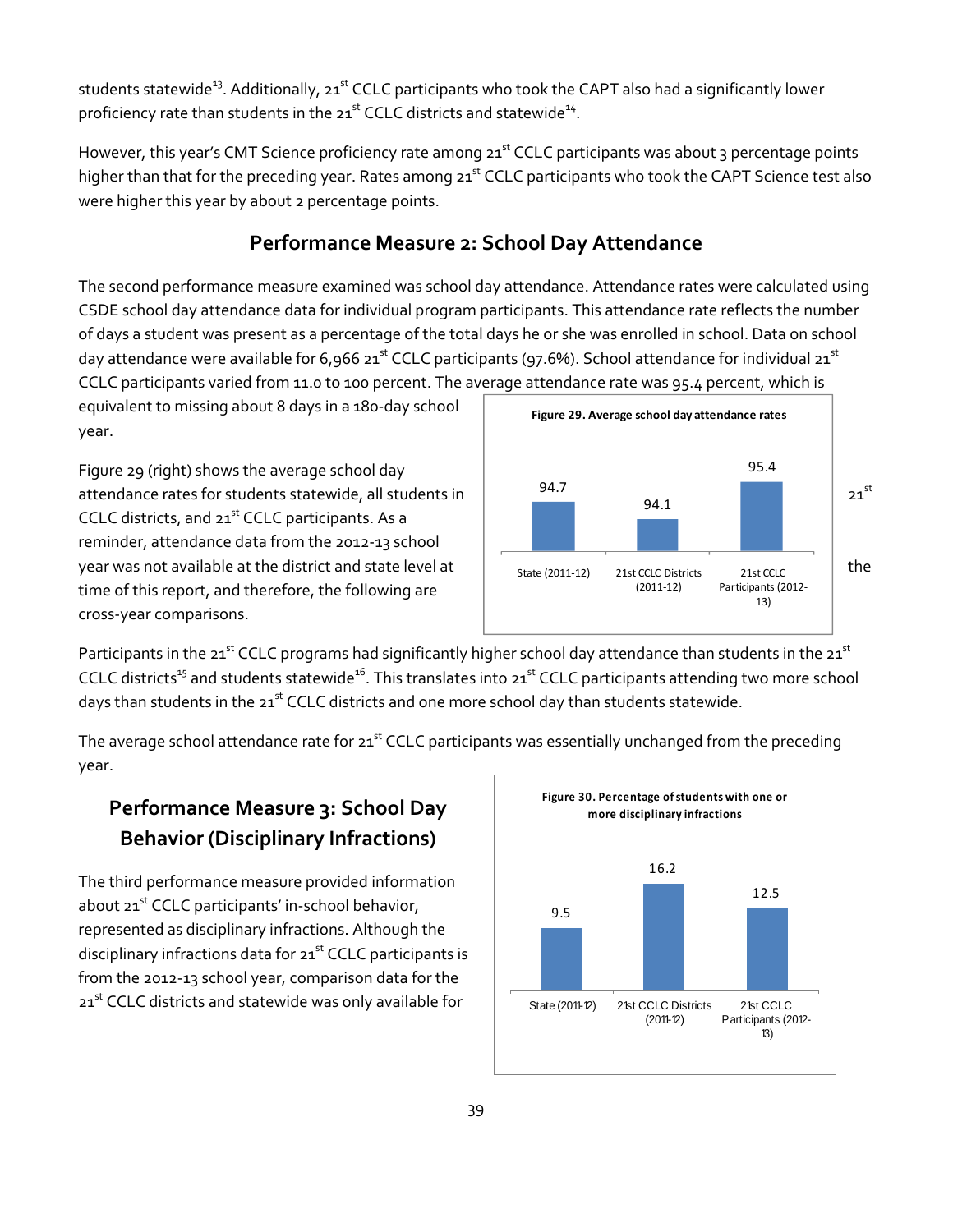the 2011-12 school year. Therefore, the comparison analyses in this report are using cross-year data.

#### **Percentage of Students with Infractions**

Figure 30 (previous page) shows the percentage of  $21<sup>st</sup>$  CCLC participants whose records included at least one disciplinary incident, compared to the percentage of students with at least one infraction in the 21<sup>st</sup> CCLC districts and statewide. During the 2012-13 school year, the rate of disciplinary infractions among 21<sup>st</sup> CCLC participants was significantly lower than the rate for students in the same 21<sup>st</sup> CCLC districts during 2011-12 and significantly higher than the rate for all public school students in Connecticut during 2011-12<sup>17</sup>.

This year's percentage of  $21^{st}$  CCLC participants with at least one disciplinary infraction was 1 percentage point higher than in the preceding school year.

#### **Average Number of Infractions per Student**

During the 2012-13 school year, 895 21<sup>st</sup> CCLC participants received at least one disciplinary infraction. Of the students with at least one infraction, the number of incidents each student incurred ranged from 1 to 25 with an average of 2.6 incidents per student. Thirty-two 21<sup>st</sup> CCLC participants received more than 10 infractions. Comparisons with available district and statewide data indicated  $21<sup>st</sup>$  CCLC participants performed better on this indicator. The average among students in  $21^{st}$  CCLC districts was 3.0 and for all students in the Connecticut public school system the average was 2.7 incidents.

The average number of disciplinary infractions per  $21^{st}$  CCLC student in the previous, 2011-12 school year was 2.4, which indicates a slight increase in the average number of disciplinary incidents per student during 2012‐13.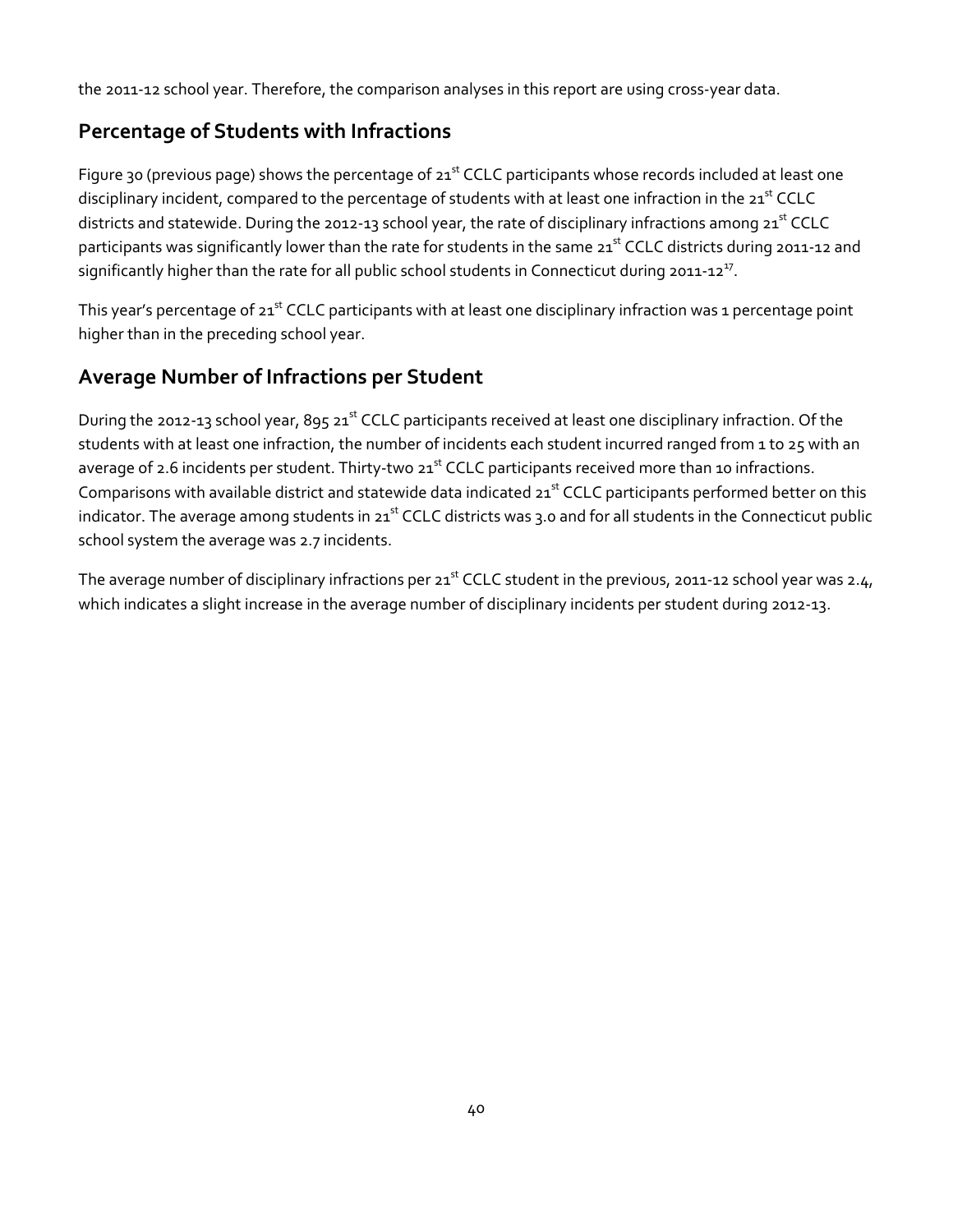## **Section Eleven:**

### **Conclusion and Recommendations**

The results of the 2012-13 evaluation of Connecticut  $21^{st}$  CCLCs suggest that programs are operating in a manner that is consistent with both federal and state guidelines. Most programs provided homework help every day and had services in place for students who demonstrate need for remedial assistance. Most sites were reaching participant attendance targets, and they were very focused on engaging parents and families in their programs.

This year's results are relevant to several themes identified during previous years' evaluations. These include program availability, connecting with participants from different cultural backgrounds, age‐appropriate youth involvement opportunities, promoting parent and family engagement, and partnerships between after school programs and schools. Evaluation results also indicate new developments with regard to academic programming, staff support, and participants' academic performance. These are discussed below.

### **Program Availability**

Over the past three years, 21<sup>st</sup> CCLC sites have made significant efforts to improve site availability by meeting their target number of days open. The results of this evaluation suggest consistent efforts in this regard with only slight variations from year to year. Over the last three years, the sites have been open an average of 123, 130, and 124 days respectively. This year's data further indicate that more sites were open earlier in the year, with the vast majority being open by October. Earlier start dates reflect an increased ability of sites to meet the needs of participants and their families from the start of the school year. Increased availability can improve sites' ability to recruit participants and operate at capacity.

### **Connecting with Participants from a Variety of Cultural Backgrounds**

Collectively, 21<sup>st</sup> CCLC sites reported practices that indicate sensitivity to the racial, ethnic, and cultural make up of their participant population. These practices included staff matching the cultural background of students they serve, having a physical environment that reflects participants' backgrounds, and offering cultural awareness projects. Compared to the 2010‐11 and 2011‐12 school years, a higher percentage of sites reported these practices were "frequently" or "almost always" representative of their site, suggesting that programs are devoting added attention to this aspect of their programming. A fruitful area for further examination could be to survey sites regarding their resource needs to improve upon existing strategies in place for connecting with youth from a variety of cultural and ethnic backgrounds.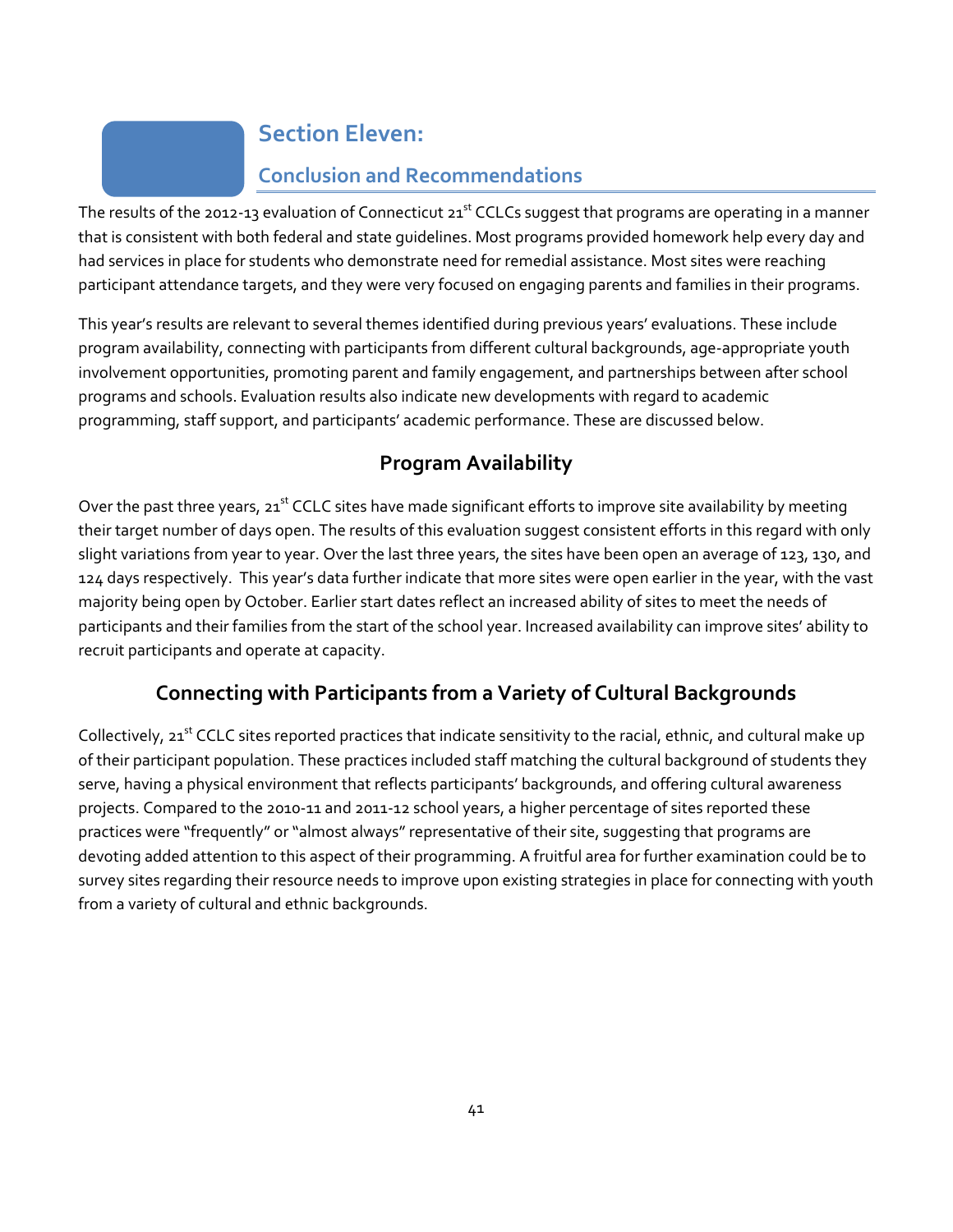#### **Age‐Appropriate Youth Involvement Opportunities**

In the after school literature, there is evidence to support a link between young peoples' level of involvement in their organizations and positive outcomes. These outcomes include leadership skills, teamwork, communication skills, strategic thinking, self‐confidence, personal wellness, enhanced sociopolitical awareness, social capital, social responsibility, and hopefulness (Larson, Walker, & Pearce, 2005).

This year's results suggest that programs serving younger students in grades K to 5 were more likely to engage in youth involvement activities. These included having more time to work on projects youth are interested in, opportunities to take on specific responsibilities in the site's activities, and being able to choose activities in which to participate. This is in contrast to last year's results, which found sites serving older youth, in grades 6 and above, to be more likely to offer these opportunities. Further, this year's increase in the use of youth involvement strategies with the younger grades was not accompanied by a change in sites serving older grades. These results may represent a concerted effort on the part of K to 5 programs to undertake program improvements in this area.

#### **Promoting Parent and Family Engagement**

Over the past number of years, 21<sup>st</sup> CCLC sites have expressed a strong interest in improving their parent and family engagement efforts. Although direct comparisons between this year's results and the results of previous years' reports cannot be made, the results suggest a continued use of the most common parent communication and family engagement strategies. However, site coordinators listed parent and family involvement as their top priority for program improvement. This suggests that sites have not yet reached their desired level of parent and family engagement and that additional training and technical assistance may be needed.

### **Partnerships between 21st CCLC Programs and Schools**

The results of the 2012‐13 evaluation suggest that sites are, overall, well connected with their partner schools. Not only did almost all of the site coordinators rate the quality of their collaboration with their partner school(s) as good or excellent, no site coordinator identified the collaboration as being very poor. In order to achieve this quality collaboration, most site coordinators reported that they, or someone from their site, communicated weekly with their partner school about a variety of topics, most commonly homework, the needs of individual student participants, and the use of space and other resources. As in previous years, the school day teachers and principals continued to be the most common points of contact at the partner school. About a third of the sites, however, did report facing some sort of challenge in their partnership with the school. Similar to the previous year's results, the most commonly reported challenges were access to space at the after school site, commitment/support from school day staff, and consistency of student expectations between the school and after school site. Given the generally high level of collaboration between after school sites and schools, it seems reasonable to expect continued improvements in these areas.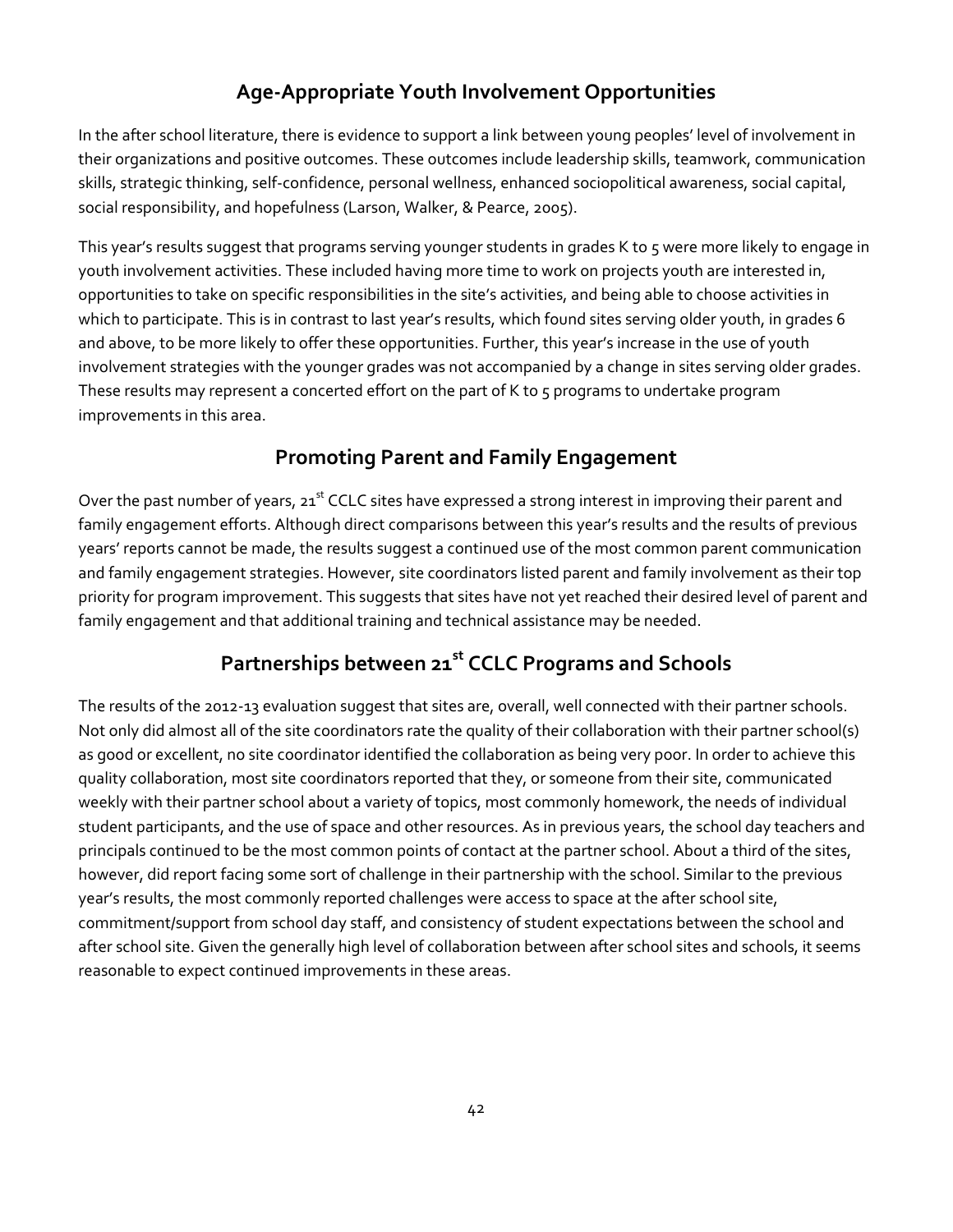#### **Attention to Academic Programming**

The second most commonly cited target for program improvement identified in this year's evaluation results was academic programming. In the open-ended question regarding targets for program improvement, some coordinators mentioned wanting to focus on specific academic areas, whereas others described a desire to increase participants' engagement in homework help sessions. Compared to the previous two years, sites reported an increase in their use of academic curricula that are research‐ or evidence‐based. In addition, there was an increase in the percentage of sites that had designated someone to manage the site's academic programming. Despite these developments, improving academic programming remains a goal of many programs.

### **Staff Support Systems**

The most commonly utilized forms of support for staff were holding staff meetings, evaluations of the site staff, professional development events, and coaching site staff to provide support for other staff members. A large portion of coordinators reported using informal evaluations as the primary method for supporting individual staff members, followed by formal coaching/mentoring activities. However, we know little about staff responses to these various support efforts. That is, do staff members experience these efforts as beneficial to them? This is an area for further inquiry.

#### **Participants' Academic Performance**

This year's evaluation results for  $21<sup>st</sup>$  CCLC participants' on the three performance indicators show that they continue to have significant needs in some areas, specifically academic achievement. Participants had significantly lower proficiency rates on all four sections of Connecticut's standardized tests when compared to corresponding  $21^{st}$  CCLC districts and the state as a whole. A purpose of the  $21^{st}$  CCLC programs is to target youth at-risk for problems in academic achievement. Although the proficiency rate of 21<sup>st</sup> CCLC participants was lower than students in 21<sup>st</sup> CCLC districts and students statewide, this pattern may show sites' increased ability to recruit their target population. Future evaluations that track the same students over multiple years of afterschool participation would more fully explain whether multiple years of  $21<sup>st</sup>$  CCLC participation are needed to promote academic improvement.

More encouraging were the results for school day attendance, the second performance indicator examined. Participants in 21<sup>st</sup> CCLC programs attended school at a significantly higher rate than students in 21<sup>st</sup> CCLC districts and students statewide.

Similarly, participants in 21<sup>st</sup> CCLC programs performed well on the third indicator: school day behavior. A smaller percentage of 21<sup>st</sup> CCLC participants had one or more disciplinary infractions compared to students in 21<sup>st</sup> CCLC districts. However, this percentage was significantly higher than that for students statewide. In addition, 21<sup>st</sup> CCLC participants had a lower number of infractions per student compared to students in both 21<sup>st</sup>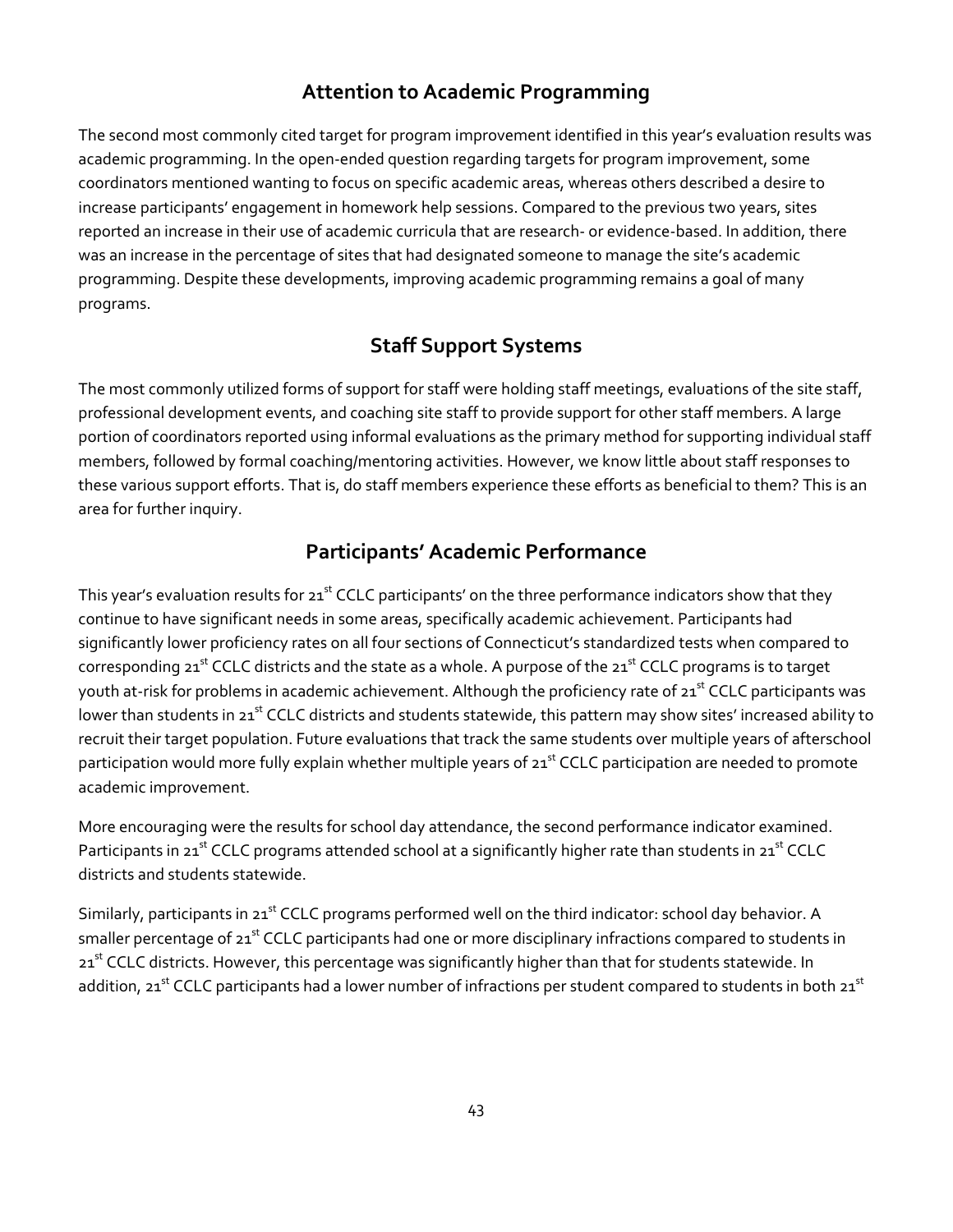CCLC districts and statewide. This is an improvement over the previous year when the average number of infractions per student was higher for  $21<sup>st</sup>$  CCLC participants than students statewide.

Some limitations of the current evaluation should be noted. One is that we were not able to follow participants in 21<sup>st</sup> CCLC programs over multiple years of participation. However, these data are now available and will be examined in a subsequent report. Another important limitation is that publically available statewide and districtlevel performance measures become available only after a considerable time lag. As a result it was not possible to contrast the current year's 21<sup>st</sup> CCLC participant data with corresponding district and statewide data on two of the performance indicators, school day attendance and school day behavior. This calls into question the accuracy of contrasts between the three groups.

Finally, including other outcome measures to supplement information from the three performance indicators may strengthen future outcome evaluations. Gathering information on students' social and emotional outcomes should be considered for future<sup>18</sup> evaluations, as has been suggested in previous years.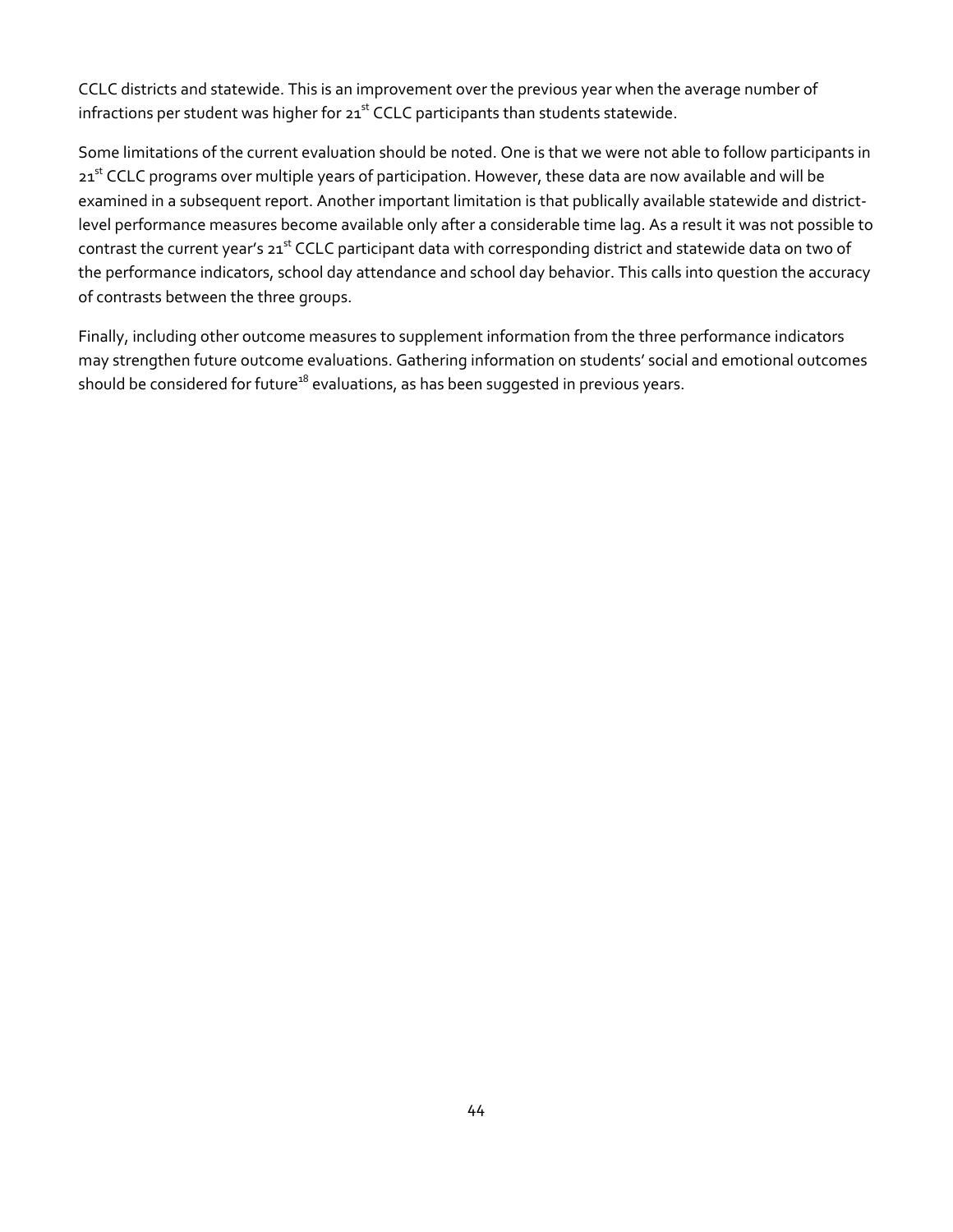#### **Section Twelve:**

#### **References**

- Cooper, H., Robinson, J. C., & Patall, E. A. (2006). Does homework improve academic achievement? A synthesis of research, 1987–2003. *Review of Educational Research, 76(*1), 1–62. [Available at http://classtap.pbworks.com/f/Does+Homework+Improve+Achievement.pdf.]
- Durlak, J. A., & Weissberg, R. P. (2007). The impact of after‐school programs that promote personal and social skills. Chicago, IL: Collaborative for Academic, Social, and Emotional Learning. [Available at www.casel.org/downloads/ASP‐Full.pdf.]
- Eccles, J., & Gootman, J. A. (Eds.). (2002). *Community programs to promote youth development*. Washington, DC: National Academies Press.
- Huang, D., La Torre, D., Harven, A., Huber, L. P., Jiang, L., Leon, S., & Oh, C. (2008). *Identification of key indicators of quality in afterschool programs*. CRESST Report 748. [Available at http://www.cse.ucla.edu/products/reports/R748.pdf.]
- Larson, R., Walker, K., & Pearce, N. (2005). A comparison of youth‐driven and adult‐driven youth programs: Balancing inputs from youth and adults. *Journal of Community Psychology, 33*(1), 57‐74.
- Muscott, H.S., Mann, E.L., & LeBrun, M.R. (2008). Positive behavioral interventions and supports in New Hampshire: Effects of a large-scale implementation of schoolwide positive behavior support on student discipline and academic achievement. *Journal of Positive Behavior Interventions, 10*(3), 190‐205.
- U.S. Department of Education. (2003). *21st Century Community Learning Centers: Non‐regulatory guidance*. Prepared by Office of Elementary and Secondary Education, Academic Improvement and Teacher Quality Programs. Washington, DC: Author. [Available at http://www2.ed.gov/programs/21stcclc/guidance2003.pdf.]
- The Elementary and Secondary Education Act as Reauthorized by the No Child Left Behind Act of 2001, 20 U.S.C. § 6319.